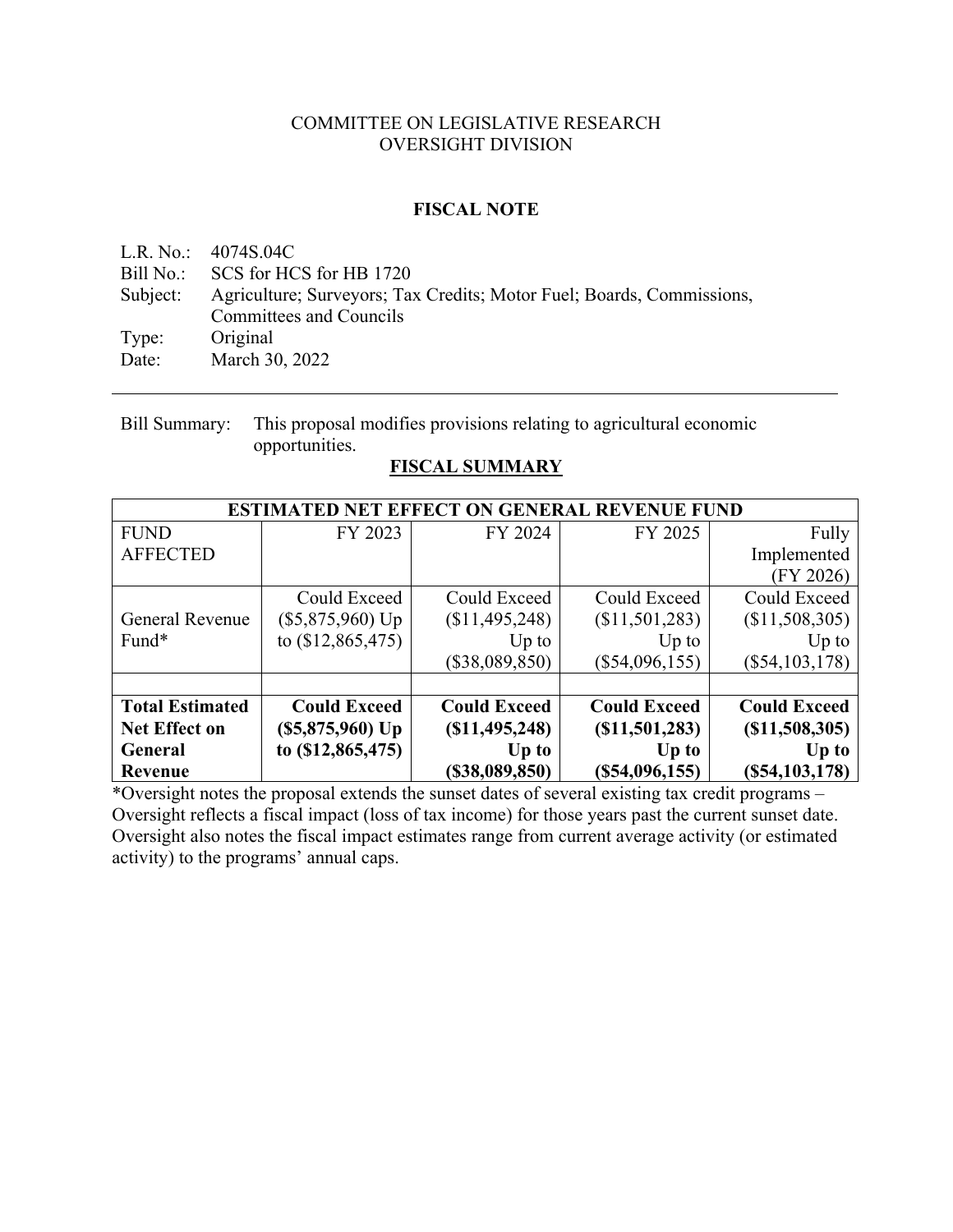|                        | <b>ED NET EFFECT ON OTHER STATE FUNDS</b><br>ESTIMA |                     |                     |                     |  |  |  |  |
|------------------------|-----------------------------------------------------|---------------------|---------------------|---------------------|--|--|--|--|
| <b>FUND</b>            | FY 2023                                             | FY 2024             | FY 2025             | Fully               |  |  |  |  |
| <b>AFFECTED</b>        |                                                     |                     |                     | Implemented         |  |  |  |  |
|                        |                                                     |                     |                     | (FY 2026)           |  |  |  |  |
| Natural                |                                                     |                     |                     |                     |  |  |  |  |
| Resources              | Could exceed                                        | Could exceed        | Could exceed        | Could exceed        |  |  |  |  |
| Protection Fund -      | \$61,853                                            | \$105,734           | \$102,154           | \$97,615            |  |  |  |  |
| Anhydrous              |                                                     |                     |                     |                     |  |  |  |  |
| Ammonia Risk           |                                                     |                     |                     |                     |  |  |  |  |
| Management             |                                                     |                     |                     |                     |  |  |  |  |
| Plan Subaccount        |                                                     |                     |                     |                     |  |  |  |  |
|                        |                                                     |                     |                     |                     |  |  |  |  |
| <b>Total Estimated</b> |                                                     |                     |                     |                     |  |  |  |  |
| <b>Net Effect on</b>   |                                                     |                     |                     |                     |  |  |  |  |
| <b>Other State</b>     | <b>Could exceed</b>                                 | <b>Could exceed</b> | <b>Could exceed</b> | <b>Could exceed</b> |  |  |  |  |
| <b>Funds</b>           | \$61,853                                            | \$105,734           | \$102,154           | \$97,615            |  |  |  |  |

Numbers within parentheses: () indicate costs or losses.

| <b>ESTIMATED NET EFFECT ON FEDERAL FUNDS</b> |         |         |         |             |  |  |  |
|----------------------------------------------|---------|---------|---------|-------------|--|--|--|
| <b>FUND</b>                                  | FY 2023 | FY 2024 | FY 2025 | Fully       |  |  |  |
| <b>AFFECTED</b>                              |         |         |         | Implemented |  |  |  |
|                                              |         |         |         | (FY 2026)   |  |  |  |
|                                              |         |         |         |             |  |  |  |
|                                              |         |         |         |             |  |  |  |
| <b>Total Estimated</b>                       |         |         |         |             |  |  |  |
| <b>Net Effect on</b>                         |         |         |         |             |  |  |  |
| <b>All Federal</b>                           |         |         |         |             |  |  |  |
| <b>Funds</b>                                 | \$0     | \$0     | \$0     | \$0         |  |  |  |

| <b>ESTIMATED NET EFFECT ON FULL TIME EQUIVALENT (FTE)</b> |              |         |              |             |  |  |  |
|-----------------------------------------------------------|--------------|---------|--------------|-------------|--|--|--|
| <b>FUND</b>                                               | FY 2023      | FY 2024 | FY 2025      | Fully       |  |  |  |
| <b>AFFECTED</b>                                           |              |         |              | Implemented |  |  |  |
|                                                           |              |         |              | (FY 2026)   |  |  |  |
| General Revenue                                           |              |         |              |             |  |  |  |
| Fund                                                      | 5 FTE        | 5 FTE   | 5 FTE        | 5 FTE       |  |  |  |
| Other State                                               |              |         |              |             |  |  |  |
| Funds                                                     | 3 FTE        | 3 FTE   | 3 FTE        | 3 FTE       |  |  |  |
| <b>Total Estimated</b>                                    |              |         |              |             |  |  |  |
| <b>Net Effect on</b>                                      |              |         |              |             |  |  |  |
| <b>FTE</b>                                                | <b>8 FTE</b> | 8 FTE   | <b>8 FTE</b> | 8 FTE       |  |  |  |

☒ Estimated Net Effect (expenditures or reduced revenues) expected to exceed \$250,000 in any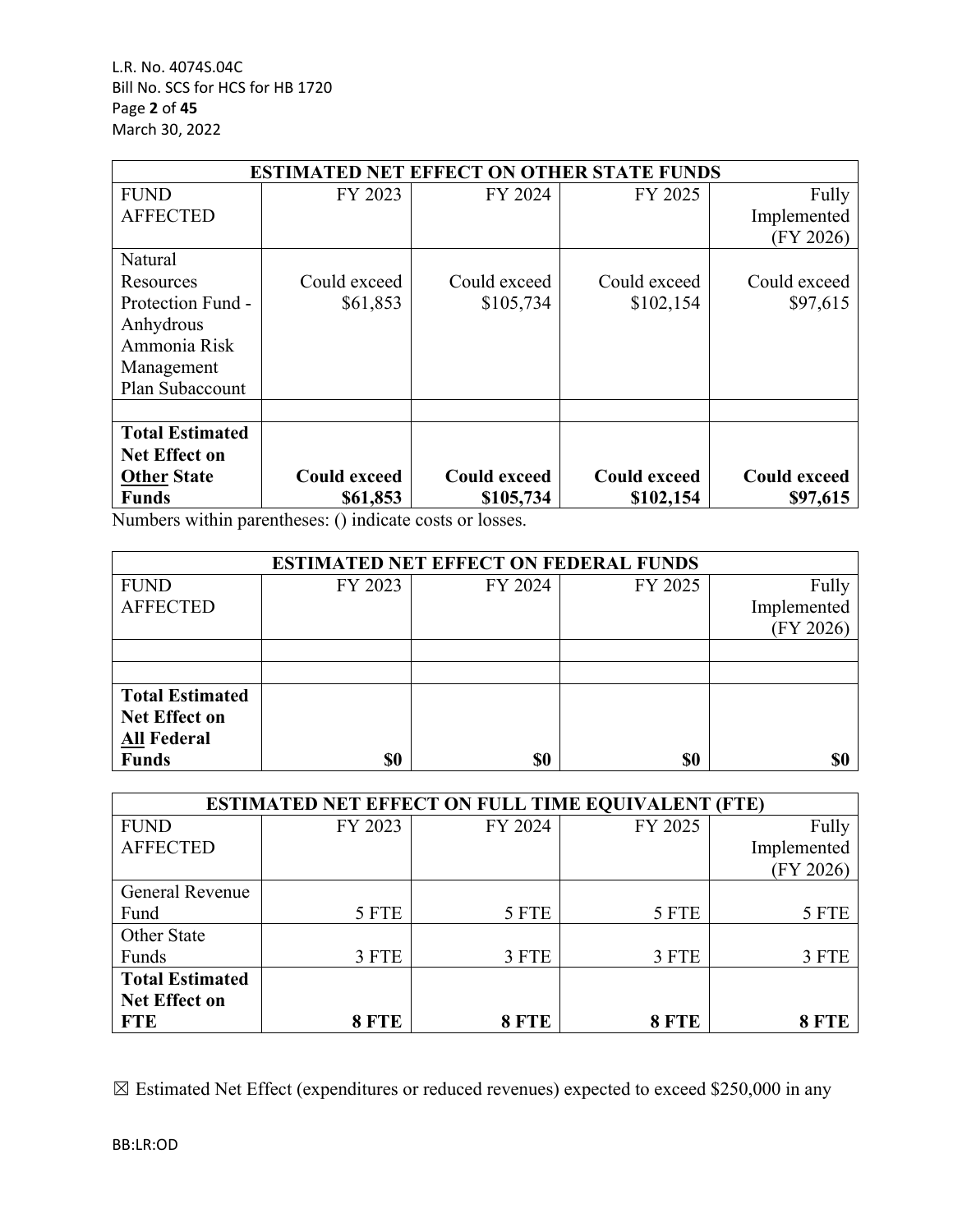of the three fiscal years after implementation of the act or at full implementation of the act.

 $\Box$  Estimated Net Effect (savings or increased revenues) expected to exceed \$250,000 in any of the three fiscal years after implementation of the act or at full implementation of the act.

| <b>ESTIMATED NET EFFECT ON LOCAL FUNDS</b> |         |         |         |             |  |  |
|--------------------------------------------|---------|---------|---------|-------------|--|--|
| <b>FUND</b>                                | FY 2023 | FY 2024 | FY 2025 | Fully       |  |  |
| <b>AFFECTED</b>                            |         |         |         | Implemented |  |  |
|                                            |         |         |         | (FY 2026)   |  |  |
|                                            |         |         |         |             |  |  |
| Local                                      |         |         |         |             |  |  |
| Government                                 | \$0     | \$0     | \$0     | \$0         |  |  |

# **FISCAL ANALYSIS**

## ASSUMPTION

Due to time constraints, **Oversight** was unable to receive some agency responses in a timely manner and performed limited analysis. Oversight has presented this fiscal note on the best current information that we have or on information regarding a similar bill(s). Upon the receipt of agency responses, Oversight will review to determine if an updated fiscal note should be prepared and seek approval to publish a new fiscal note.

## **§21.915 Joint Committee on Economic Development**

In response to the similar proposal, SB 705 (2022), officials from the **Office of Administration (OA)** stated this bill establishes a joint committee on rural economic development to compile reports of recommendations they have for administrative and procedural changes for state government agencies and departments. Office of Administration staff would be required to cooperate with and provide assistance to provide any books, reports, and any other requested information when needed for the joint committee. The fiscal impact of this bill is unable to be calculated because it is unknown how often a request for such information would need or how much interaction the Office of Administration staff would be required to compile the requested information. Varying levels of staff time could be required depending upon the nature of the underlying request as well as the supplies that would be needed to provide the information. Therefore, the fiscal impact of this bill is \$0 to unknown.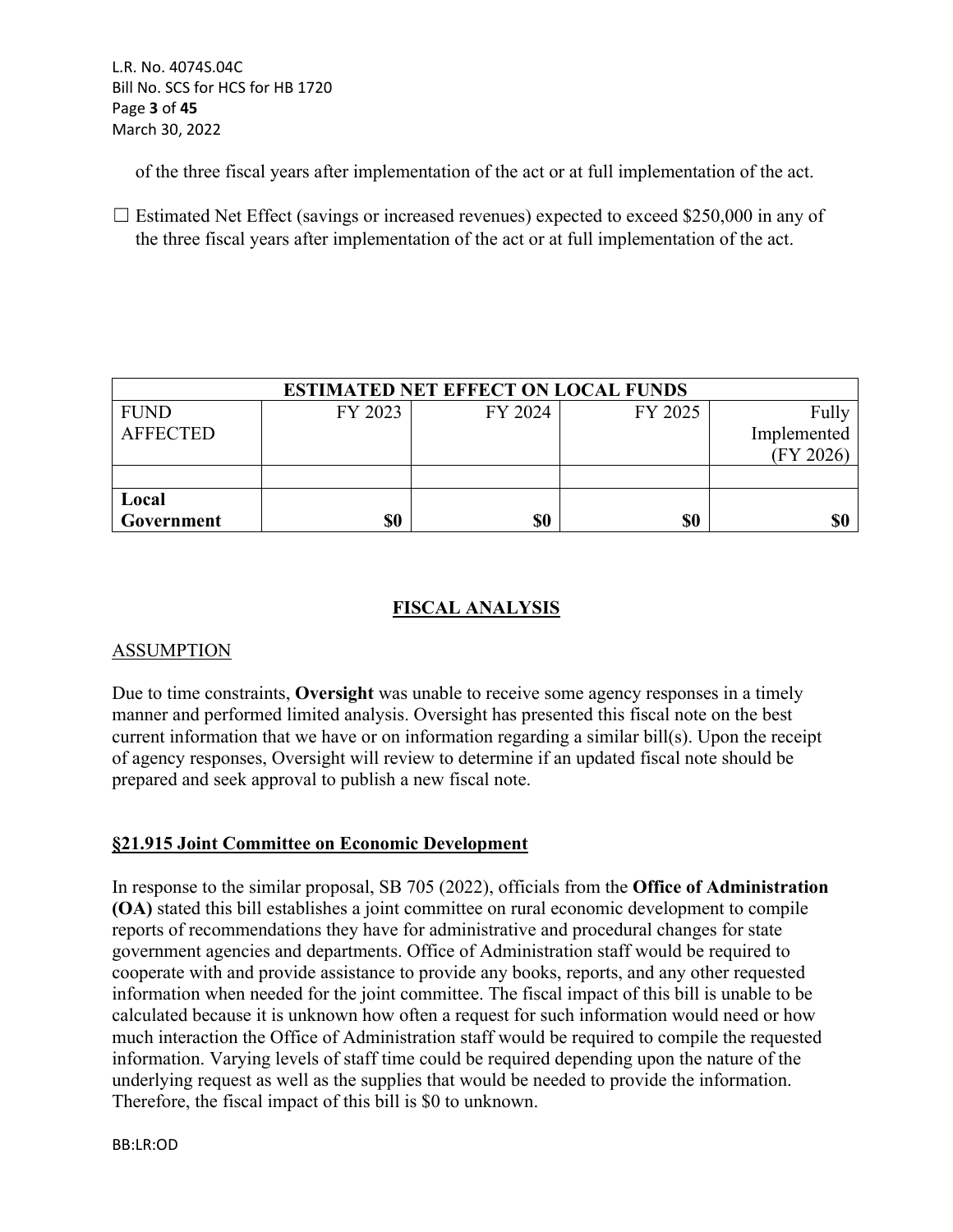L.R. No. 4074S.04C Bill No. SCS for HCS for HB 1720 Page **4** of **45** March 30, 2022

In response to the similar proposal, SB 705 (2022), officials from the **Department of Health and Senior Services (DHSS)** stated under Section 21.915.4 of the proposed legislation, DHSS may be asked to provide to the committee a variety of socio-economic and demographic data from the most recent decennial US census as well as other metrics from health surveys that measure access to care and insurance status in rural areas of the state. The Bureau of Health Care Analysis & Data Dissemination (BHCADD) estimates that this work could total 40 hours to identify, analyze, download and convert into a consistent format the various indicators the Committee could request. As the proposed legislation does not specify what degree of assistance is to be provided or which agencies will provide assistance, the actual cost could be very minimal or it could be more extensive depending on the specific nature of the request.

DHSS anticipates being able to absorb these costs. However, until the FY23 budget is final, the department cannot identify specific funding sources.

In response to the similar proposal, SB 705 (2022), officials from the **Missouri Senate** anticipated a negative fiscal impact to reimburse 5 senators for travel to Joint Committee on Rural Economic Development meetings. In summary, it will cost approximately \$639.45 per meeting for reimbursable travel expenses.

**Oversight** assumes neither the Missouri Senate nor the state departments would realize a material fiscal impact from the creation and activities of the new Joint Committee on Rural Economic Development.

Officials from the **Attorney General's Office**, **Office of Administration - Budget and Planning**, **Department of Commerce and Insurance**, **Department of Economic Development**, **Department of Elementary and Secondary Education**, **Department of Higher Education and Workforce Development**, **Department of Mental Health**, **Department of Natural Resources**, **Department of Corrections**, **Department of Labor and Industrial Relations**, **Department of Revenue**, **Department of Public Safety**, **Department of Social Services**, **Missouri Department of Agriculture**, **Missouri Department of Conservation**, **Missouri Department of Transportation**, the **Missouri House of Representatives** and the **Joint Committee on Legislative Research** each assume the proposal would not fiscally impact their respective agencies.

#### **§60.301, 60.315 & 60.345– Laws Regarding Land Survey**

Officials from the **Missouri Department of Transportation, Office of Administration – Budget & Planning, Department of Natural Resources**, **Department of Revenue**, **Joint Committee on Administrative Rules**, **Office of the State Treasurer, State Tax Commission**, **City of Kansas City**, **City of Saint Louis – Budget Division**, and **City of Springfield** each assume this proposal would not have an impact on their respective organizations.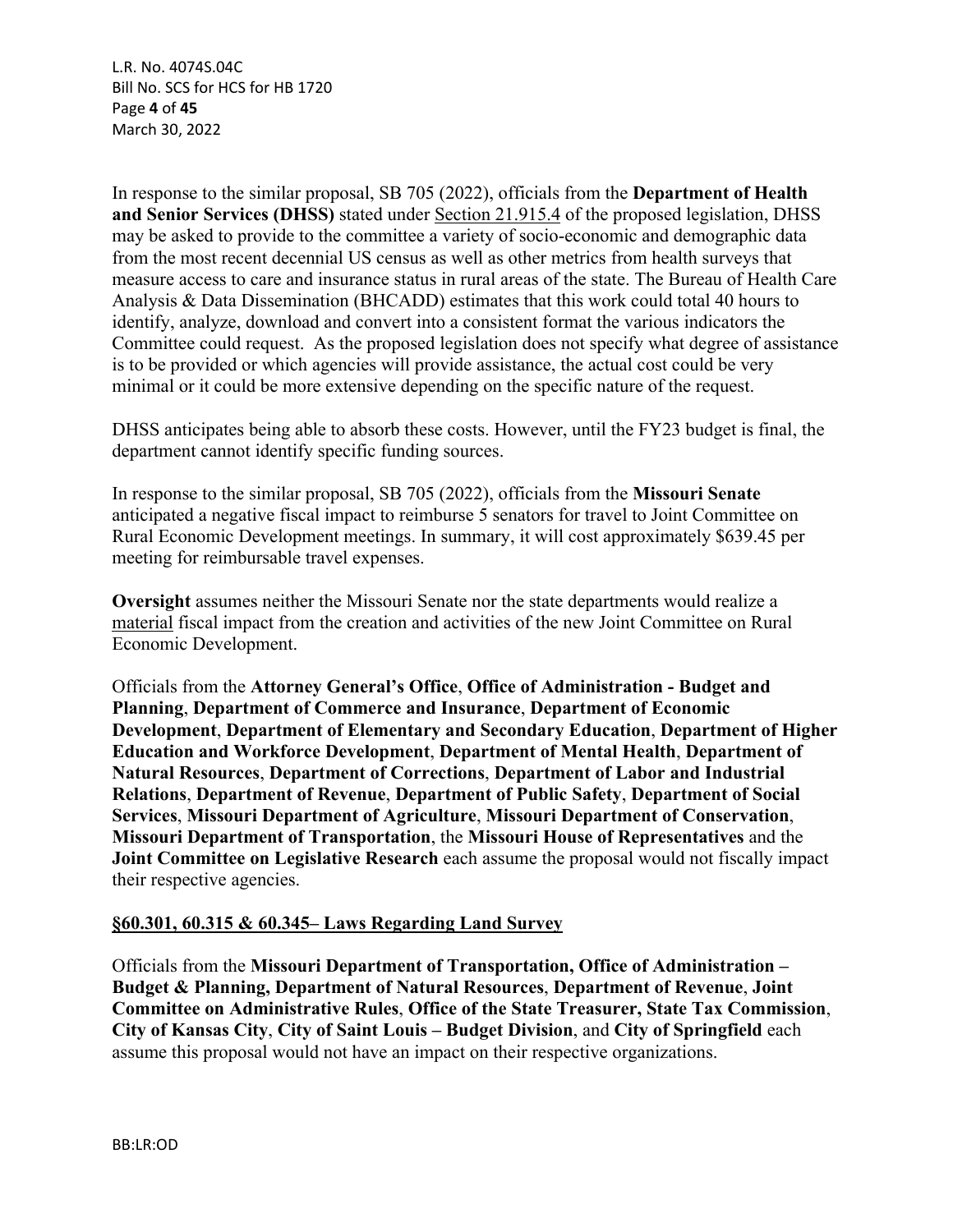L.R. No. 4074S.04C Bill No. SCS for HCS for HB 1720 Page **5** of **45** March 30, 2022

In response to the previous version of this proposal, officials from the **Department of Economic Development** & **Missouri Department of Agriculture** both assumed the proposal would not have a fiscal impact on their respective organizations.

**Oversight** notes that the above mentioned agencies have stated the proposal would not have a direct fiscal impact on their organization. Oversight does not have any information to the contrary. Therefore, Oversight will reflect a zero impact on the fiscal note for these sections.

#### **§135.305- Wood Energy Tax Credit**

#### Officials from the **Department of Revenue (DOR)** note:

The proposed legislation would reauthorize the Missouri wood energy producer tax credit until June 30, 2028. DOR notes the Wood Energy Tax Credit has a \$6 million annual cap that is subject to appropriations. The legislature appropriated \$1 million in credits in FY 2018 and FY 2019. For FY 2020 they appropriated \$1.5 million and in FY 2021 they appropriated \$740,000. This credit does not currently allow authorization of additional credits after June 30, 2020 (FY 2021) as the credit has sunset.

For informational purposes, the Department is showing the issuance and redemption of these credits over the last several years. These credits began in 1985.

|               |                |                    |                  |                   | <b>Total</b>    |
|---------------|----------------|--------------------|------------------|-------------------|-----------------|
| Year          | <b>Issued</b>  | <b>Corp Income</b> | <b>Fiduciary</b> | <b>Individual</b> | Redeemed        |
| FY 2021       | \$717,800.00   | \$146,019.00       | \$0.00           | \$172,490.40      | \$318,509.40    |
| FY 2020       | \$1,455,000.00 | \$668,903.93       | \$0.00           | \$436,773.75      | \$1,105,677.68  |
| FY 2019       | \$678,887.19   | \$355,397.70       |                  | \$433,172.93      | \$788,570.63    |
| FY 2018       | \$970,000.00   | \$895,319.15       |                  | $-54,231.66$      | \$891,087.49    |
| FY 2017       | \$970,000.00   | \$294,516.28       | \$665,388.00     | \$414,717.72      | \$1,374,622.00  |
| FY 2016       | \$1,000,000.00 | \$273,846.00       |                  | \$370,433.49      | \$644,279.49    |
| FY 2015       | \$0.00         | \$306,775.07       |                  | \$1,913,564.51    | \$2,220,339.58  |
| FY 2014       | \$0.00         | \$691,843.00       |                  | \$2,161,274.36    | \$2,853,117.36  |
| FY 2013       | \$0.00         | \$990,603.00       |                  | \$1,291,797.51    | \$2,282,400.51  |
| FY 2012       | \$0.00         | \$973,467.50       |                  | \$2,519,741.48    | \$3,493,208.98  |
| <b>TOTALS</b> | \$5,791,687.19 | \$5,596,690.63     | \$665,388.00     | \$9,709,734.49    | \$15,971,813.12 |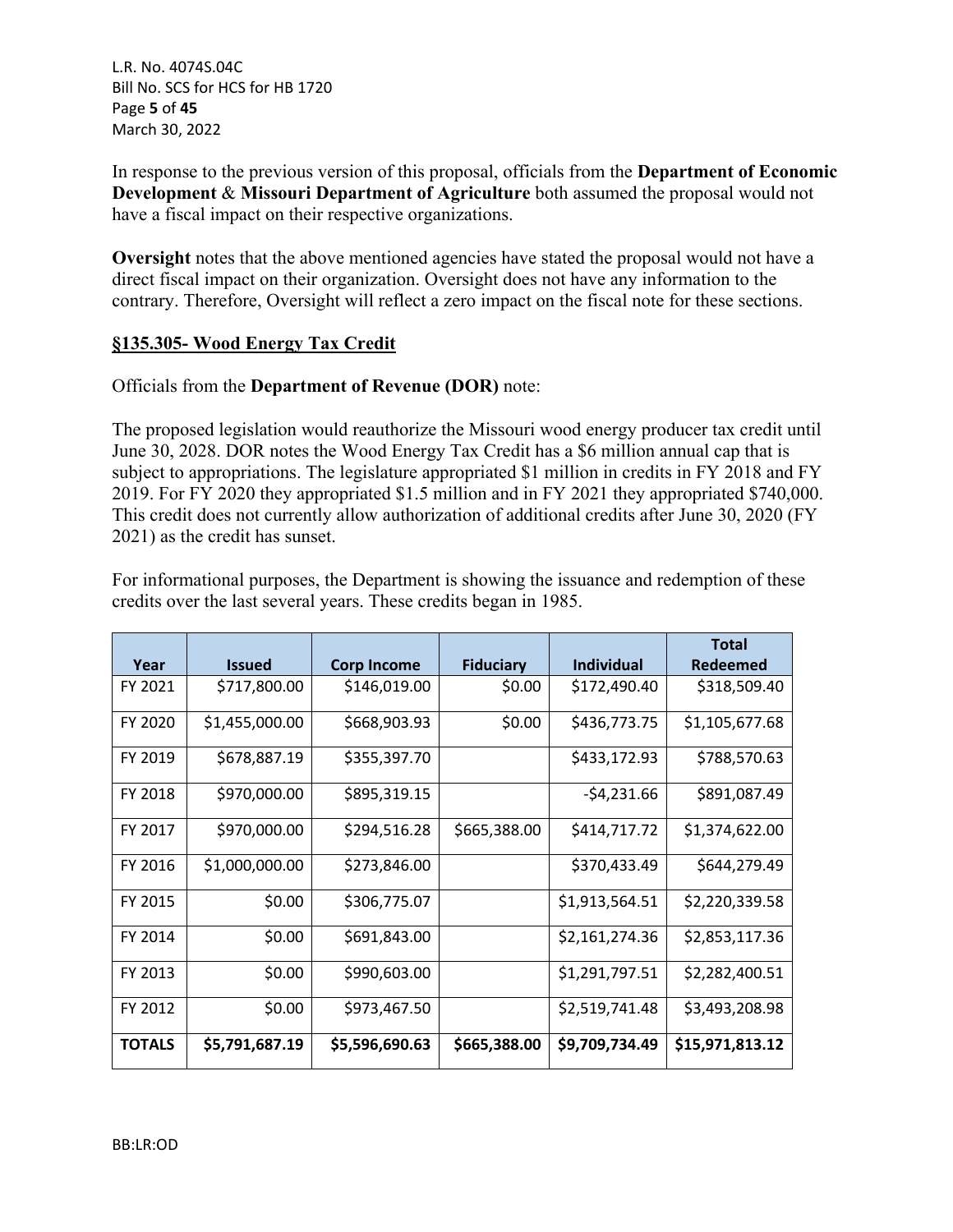L.R. No. 4074S.04C Bill No. SCS for HCS for HB 1720 Page **6** of **45** March 30, 2022

This proposal would require that DOR re-implement and/or continue to conduct its processes pertaining to the wood energy producer tax credit until at least June 30, 2028 (and potentially longer if carryovers of such credits may be claimed after that date). For example, DOR would need to accept certifications of assignment of the wood energy producer tax credit (Section 135.305, RSMo), and conduct certain post-issuance compliance functions regarding Tax Credit Accountability Act reports required in connection with the wood energy producer tax credit (see, e.g., Section 135.800, RSMo).

Since DOR has forms and computer programs set up to handle this credit they do not believe this would have any additional administrative impact.

However, the restarting of this credit could result in a loss to general revenue and total state revenue Up to the \$6 million annual cap starting on July 1, 2022 (FY 2023).

### Officials from the **Office of Administration – Budget & Planning note:**

The authorization, under Section 135.305, for the Wood Energy Producers Tax Credit ended on June 30, 2020. This would extend the tax credit of \$5 per ton of processed material to 2028, with an annual authorization cap of \$6 million, subject to appropriations. A Missouri wood energy producer shall be eligible for a tax credit on taxes otherwise due under chapter 143, except sections 143.191 to 143.261, as a production incentive to produce processed wood products in a qualified wood-producing facility using Missouri forest product residue.

The following redemption appropriations have been made for the Wood Energy tax credit:

| <b>Fiscal Year</b> | Appropriation              |  |
|--------------------|----------------------------|--|
| 2022               | \$1.5 million (HB 6 6.350) |  |
| 2021               | \$740,000 (HB 2006 6.350)  |  |
| 2020               | $$1.5$ million (HB 6)      |  |
| 2019               | \$1.0 million (HB 2007)    |  |
| 2018               | $$1.0$ million (HB 7)      |  |

B&P notes that this section would be impacted by the emergency clause. Therefore, B&P estimates that this proposal could reduce general and total state revenue between \$740,000 (low appropriation limit) and \$6,000,000 (statutory authorization cap) annually beginning in FY23.

**Oversight** notes, per the Tax Credit Analysis submitted to Oversight by the **Department of Natural Resources** (**DNR**) the Wood Energy Tax Credit had the following activity: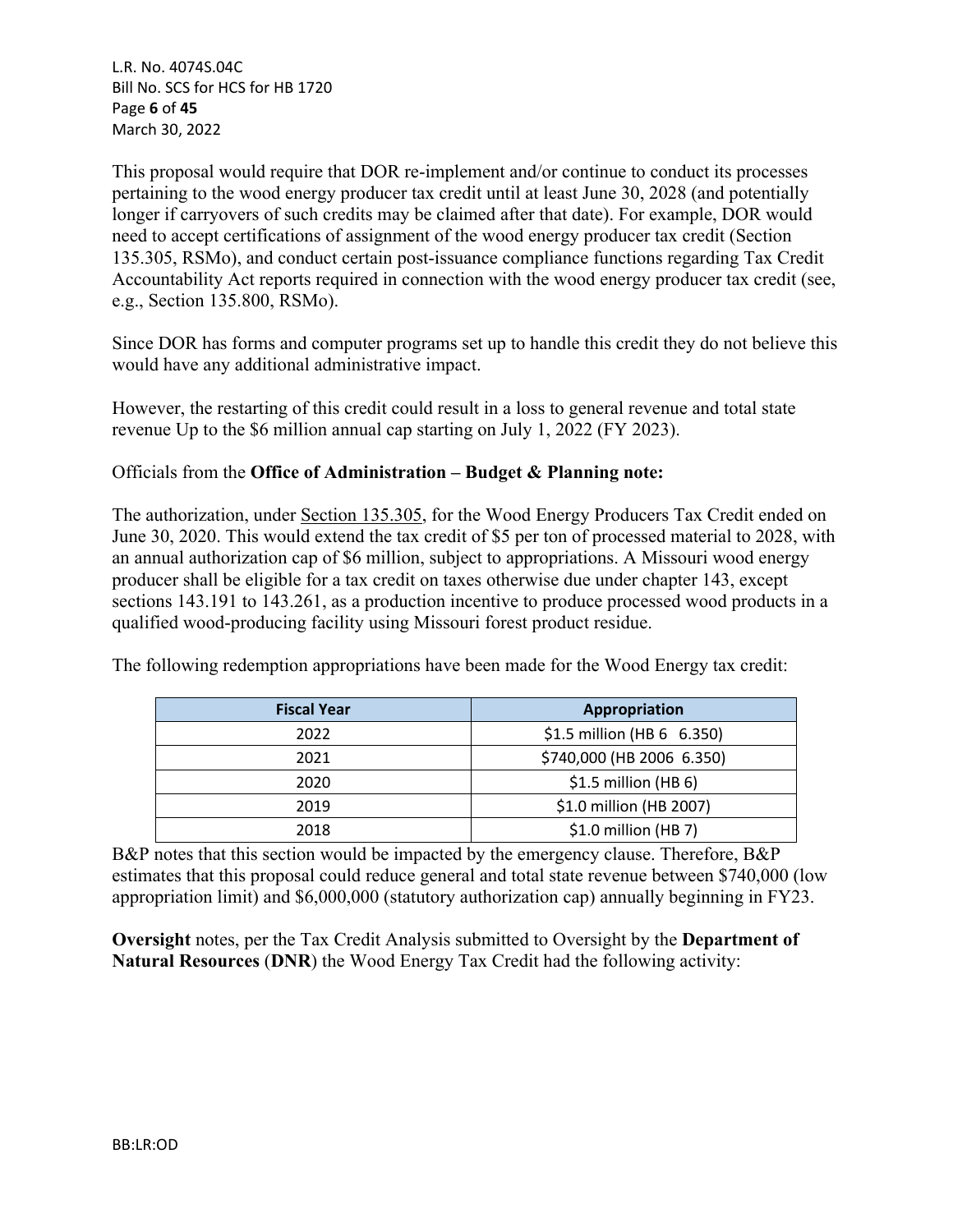L.R. No. 4074S.04C Bill No. SCS for HCS for HB 1720 Page **7** of **45** March 30, 2022

| <b>Wood Energy Tax</b><br><b>Credit</b> | FY 2019<br><b>ACTUAL</b> | FY 2020<br><b>ACTUAL</b> | FY 2021<br><b>ACTUAL</b> | FY 2022<br>(year to<br>date) | FY 2022<br>(Full Year -<br>est.) | FY 2023<br>(Budget<br>Year -<br>est.) |
|-----------------------------------------|--------------------------|--------------------------|--------------------------|------------------------------|----------------------------------|---------------------------------------|
| Certificates Issued<br>(#               | 9                        | 8                        | 8                        | 0                            | 6                                | 0                                     |
| Projects/Participants<br>(#)            | 9                        | 8                        | 8                        | 0                            | 6                                | $\Omega$                              |
| Amount Authorized                       | \$678,887                | \$1,455,000              | \$717,800                | \$0                          | \$0                              | \$0                                   |
| Amount Issued                           | \$678,887                | \$1,455,000              | \$717,800                | \$0                          | \$0                              | \$0                                   |
| <b>Amount Redeemed</b>                  | \$789,077                | \$1,105,678              | \$1,014,359              | \$543,359                    | \$555,362                        | \$159,676                             |

**Oversight's** policy is to show the extension of the tax credit program in the fiscal note. Oversight will show the revenue reduction to TSR and GR for Fiscal Year(s) beginning in Fiscal Year 2023.

Since the cap for the Wood Energy Tax Credit is \$6 million annually (subject to appropriation), for purposes of this fiscal note, **Oversight** will report the extension of the tax credit as a continuation of the current appropriation level  $(\$1,500,000 - HB 6 (2022))$  up to the \$6 million cap beginning in Fiscal Year 2023.

## **§135.686 Meat Processing Facility Investment Tax Credit Act**

Officials from the **Department of Revenue (DOR)** assume this Section would extend from December 31, 2021, to December 31, 2028, the ability of a taxpayer to claim a tax credit for meat processing modernization or expansion related to the taxpayer's meat processing facility. The credit is equal to 25% of the qualifying expenses. The meat processing facility tax credit shares a \$2 million annual cap with the Qualified Beef tax credit.

This proposal adds language requiring the company that owns the meat processing facility employ fewer than 500 people in the country. This may change who can qualify for the credit but will not impact the \$2 million cap.

This proposal removes the language that requires the sharing of the \$2 million cap with the Qualified Beef Tax Credit. Therefore, the meat processing facility tax credit will now receive the full \$2 million credit.

For informational purposes, the Department is providing information on the amount of the credit issued and redeemed since this credit began in 2018.

| Year    | Authorized   | <b>Issued</b> | <b>Total</b><br>Redeemed |
|---------|--------------|---------------|--------------------------|
| FY 2021 | \$829,675.76 | \$829,675.76  | \$573,398.04             |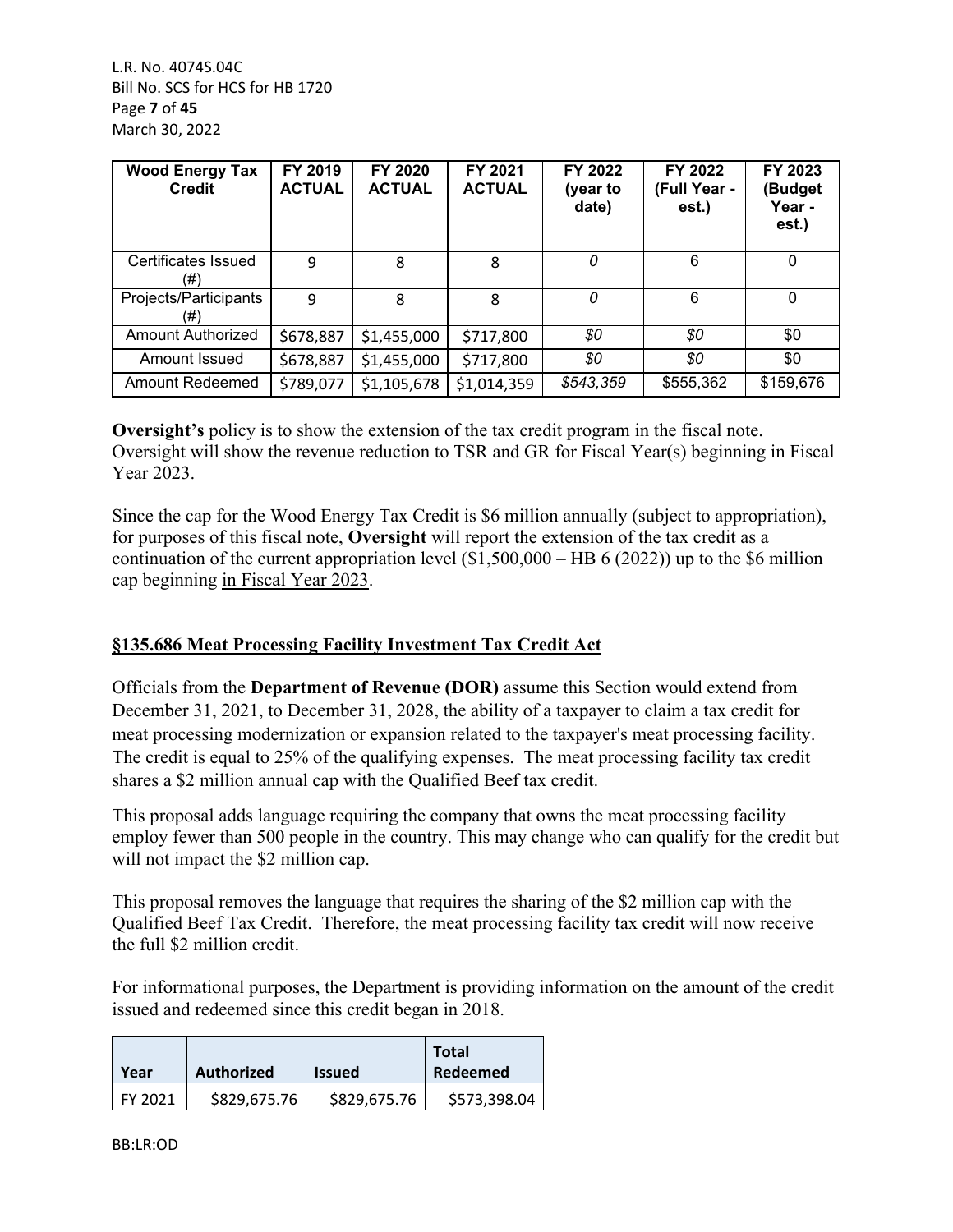L.R. No. 4074S.04C Bill No. SCS for HCS for HB 1720 Page **8** of **45** March 30, 2022

| FY 2020       | \$1,171,805.57 | \$1,162,452.67 | \$380,371.14   |
|---------------|----------------|----------------|----------------|
| FY 2019       | \$627,807.59   | \$552,807.59   | \$214,777.94   |
| FY 2018       | \$286,781.89   | \$286,781.89   | \$5,561.00     |
| <b>TOTALS</b> | \$2,916,070.81 | \$2,831,717.91 | \$1,174,108.12 |

This proposal would require that DOR re-implement and/or continue to conduct its processes pertaining to the meat processing facility investment tax credit until at least December 31, 2028 (and potentially longer if carryovers of such credits may be claimed after that date). For example, DOR would need to accept certifications of assignment of the meat processing facility investment tax credit (Section 135.686, RSMo). Since DOR has forms and computer programs set up to handle this credit they do not believe this would have any additional administrative impact.

However, the restarting of this credit could result in a loss to general revenue and total state revenue Up to the \$2 million annual cap starting on July 1, 2022 (FY 2023).

## Officials from the **Office of Administration – Budget & Planning note:**

The authorization for the Meat Processing Facility Tax Credit ended on June 30, 2020. This proposal would extend the \$2,000,000 cap to June 30, 2028. This proposal would also limit the tax credit to meat processing facilities with fewer than 500 employees throughout the United States.

B&P notes that the annual authorization cap for this program is \$2,000,000. While the 3-year average annual redemptions was \$389,516 for FY19 through FY21.

B&P notes that this section would be impacted by the emergency clause. Therefore, this proposal could reduce general revenue and total state revenues by \$389,516 to \$2,000,000 annually beginning in FY23.

**Oversight** notes, currently, for all tax years beginning on or after January 1, 2017, but ending on or before December 31, 2021, a taxpayer shall be allowed a tax credit for meat processing modernization or expansion as it relates to the taxpayer's meat processing facility.

This proposed legislation modifies the "end date" of this tax credit program by extending it to all tax years ending on or before December 31, 2028 (from 2021).

**Oversight** notes the Meat Processing Facility Investment Tax Credit and the Qualified Beef Tax Credit will no longer share the cap of two million dollars (\$2,000,000).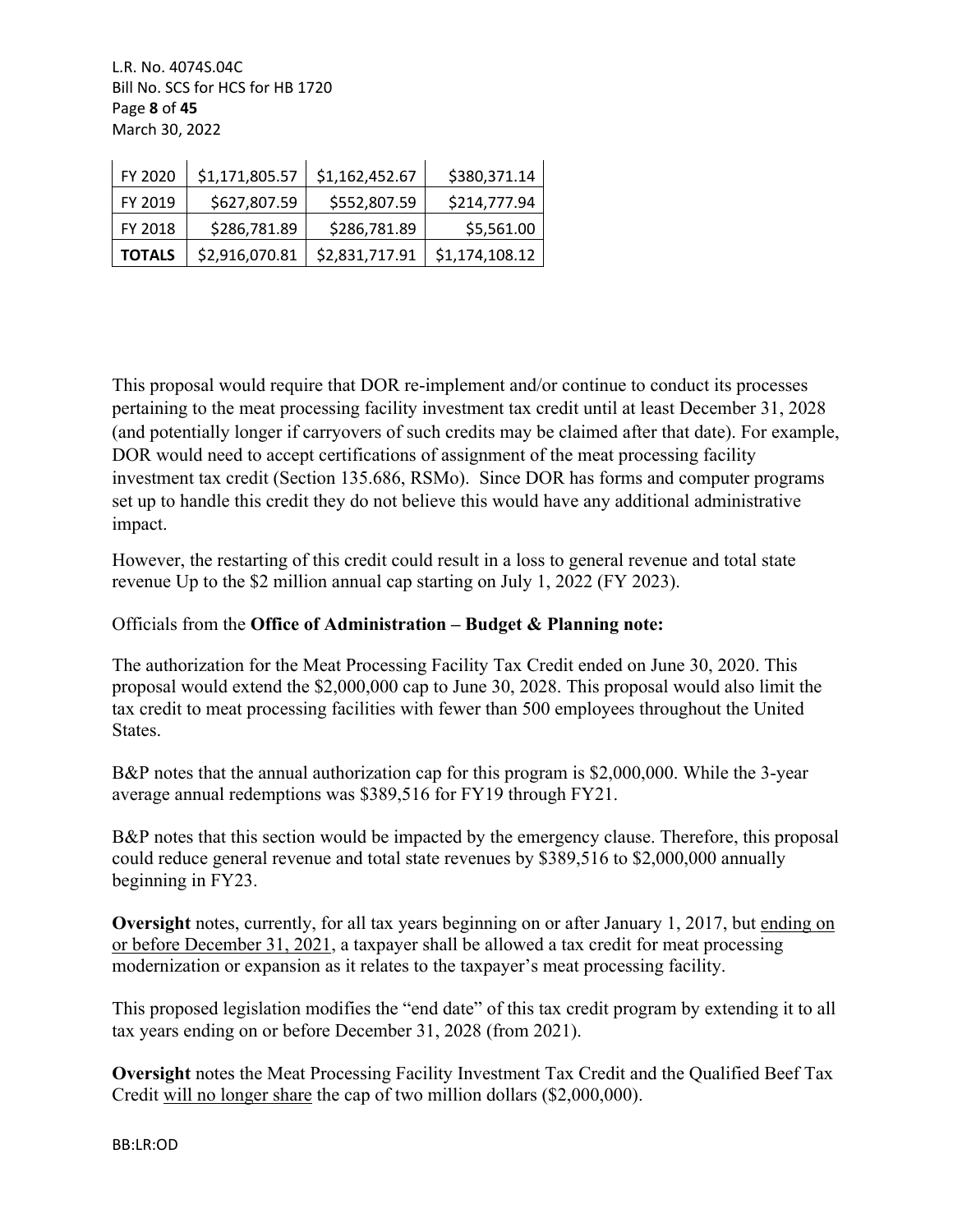L.R. No. 4074S.04C Bill No. SCS for HCS for HB 1720 Page **9** of **45** March 30, 2022

**Oversight's** policy is to show the extension of the tax credit program in the fiscal note. Oversight notes the current end date for the Meat Processing Facility Investment Tax Credit is December 31, 2021. Oversight notes this proposed legislation extends the end date to December 31, 2028. Oversight notes that taxpayers who are awarded the Meat Processing Facility Investment Tax Credit in Tax Year 2022 will not file their tax returns claiming the tax credit until after January 1, 2023 (Fiscal Year 2023). Therefore, Oversight will report the impact as a result of extending the end date of this tax credit program beginning in Fiscal Year 2023.

**Oversight** notes the three (3) year average (Fiscal Year(s) 2019 – 2021) amount of Meat Processing Facility Investment Tax Credits issued per DOR equals \$848,312.

Therefore, for purposes of this fiscal note, **Oversight** will report the extension of this tax credit as a reduction to GR by an amount "up to" \$848,311 (the three (3) year average amount of Meat Processing Facility Investment Tax Credits issued) to \$2,000,000 beginning in Fiscal Year 2023.

### **§135.755 Ethanol Tax Credit**

#### Officials from the **Department of Revenue (DOR)** note:

Under this Section starting January 1, 2023, a taxpayer that is a retail dealer that sells higher ethanol blend at their service station can claim a tax credit equal to five cents per gallon on the higher ethanol blend sold. This proposal requires that the higher ethanol blend be more than 15% but less than 85% ethanol. This is the ratio of the ethanol sold generally as E85 fuel.

The tax credit is capped at \$5,000,000 per fiscal year, is not refundable, and cannot be transferred or sold, but excess tax credits can be carried forward to any of the five subsequent tax years.

The U.S. Energy Information Administration reported that in 2019 (the most recent complete year of data) that Missouri consumed 25.7 trillion British thermal units (Btu) of ethanol. At a conversion rate of 120,286 Btu per gallon, it is estimated that Missouri used 213,657,450 gallons of fuel. This tax credit is five cents per gallon which is estimated to generate \$10,682,872 in tax credits. However, since this credit is capped at \$5 million DOR will show the impact to general revenue as the cap amount. This proposal allows the credit to be apportioned among all eligible retail dealers claiming the credit.

This tax credit would not be filed on the returns until January 2024 (FY 2024).

This is a new credit, primarily for business entities (corporations, maybe partnerships and S corporations and their members). The Department does not currently collect information on the amount of gallons of ethanol sold at the retail level. The Department would need to create a form and make changes to the existing tax credit form for taxpayers to claim this tax credit. This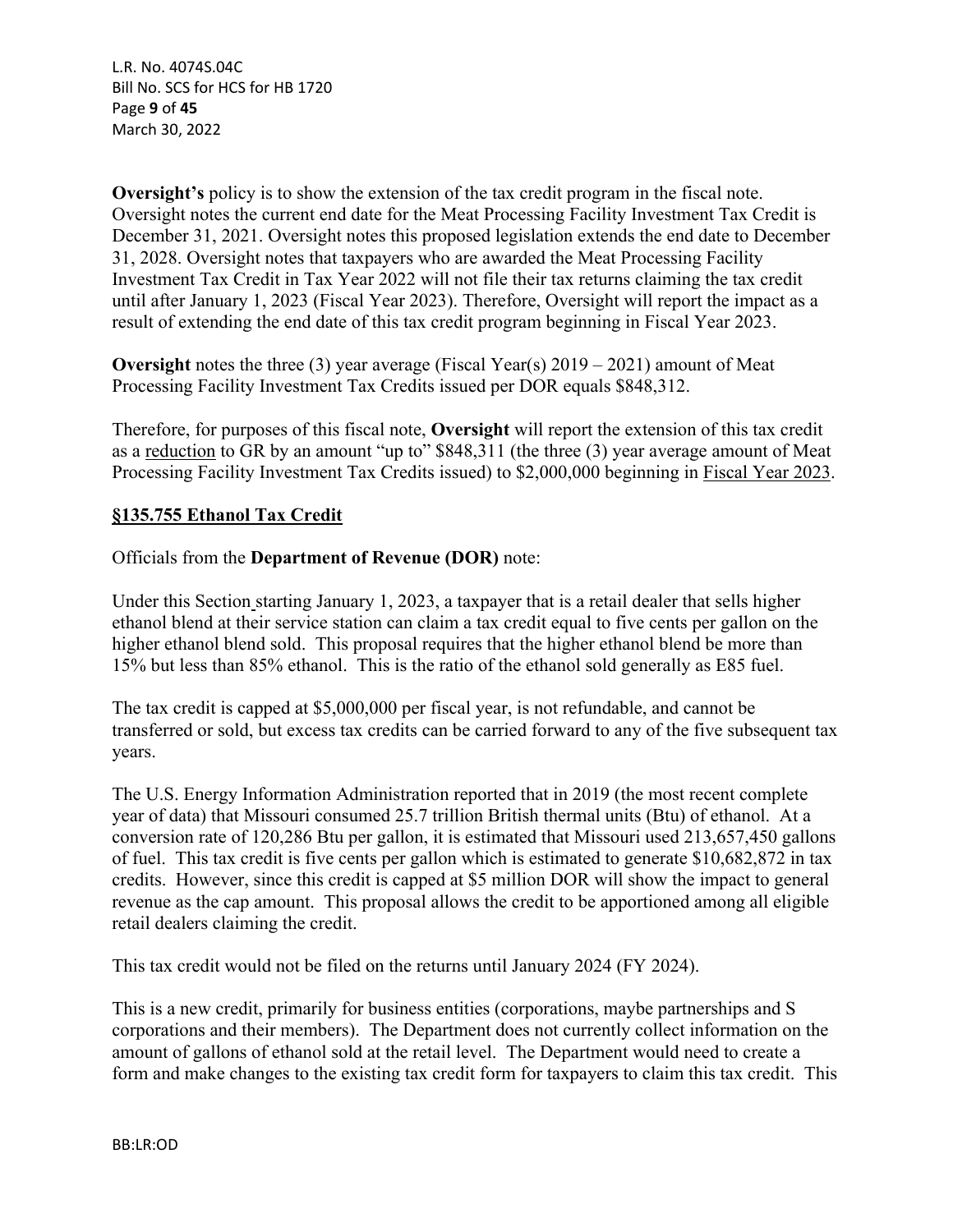L.R. No. 4074S.04C Bill No. SCS for HCS for HB 1720 Page **10** of **45** March 30, 2022

would require form and computer changes of at least \$3,596. Additionally, DOR would need the following FTE should the number claiming the tax credit reach these thresholds.

1 Associate Customer Service Rep. for every 6,000 credits redeemed

1 Associate Customer Service Rep for every 7,600 errors/correspondence generated

## Officials from the **Office of Administration – Budget & Planning (B&P)** note:

This creates a tax credit, beginning in calendar year 2023, for retail dealers selling higher ethanol blend at their retail service station. The amount of the credit shall equal \$0.05 per gallon of higher ethanol blend sold by the retail dealer and dispensed through metered pumps during the tax year in which the tax credit is claimed. These credits cannot be transferred, sold, or assigned. The tax credit is not refundable but has a 5 year carry-forward. The total amount of tax credits authorized for any fiscal year shall not exceed \$5,000,000.

B&P notes that this section is not impacted by the emergency clause. Therefore, this proposal could reduce general and total state revenue by up to \$5M annually beginning in FY24. Due to the carryforward provision, in any given year the amount redeemed may exceed the estimate shown after the first full fiscal year.

For purposes of this fiscal note, **Oversight** assumes DOR can absorb the responsibilities of this tax credit with existing resources. Oversight provides further explanation below.

**Oversight** notes, for all tax years beginning on or after January 1, 2023, a retail dealer that sells higher ethanol blend at such retail dealer's service station is allowed a tax credit to be taken against the retail dealer's state income tax liability. The tax credit shall be equal to five cents (\$0.05) per gallon of higher ethanol blend sold. The tax credits authorized shall not be transferred, sold, or assigned. The tax credits authorized shall not be refundable. Any amount of tax credits that exceeds a taxpayer's tax liability shall be permitted to be carried forward to any of the five (5) subsequent tax years.

**Oversight** notes the State of Iowa (Iowa) provides several tax credits for biofuel sales by retailers and blenders. Two (2) of Iowa's tax credits are the E15 Plus Gasoline Promotion Tax Credit and E85 Gasoline Promotion Tax Credit. Detailed information about Iowa's Biofuel Retailers Tax Credits can be found [here.](https://tax.iowa.gov/sites/default/files/2020-06/Iowa%20Biofuel%20Retailer%20Tax%20Credits%20Evaluation%20Study%202019.pdf)

Iowa's E15 Plus Gasoline Promotion Tax Credit is available to retail dealers of gasoline who sell blended gasoline that is classified as E15 Plus but not classified as E85 gasoline. Currently, Iowa's tax credit is considered seasonal; providing various amounts of credit(s) at different times of the year. From June 1 – September 15 of each year, the tax credit is awarded at \$0.10 per gallon. At all other times, the tax credit is awarded at \$0.03 per gallon.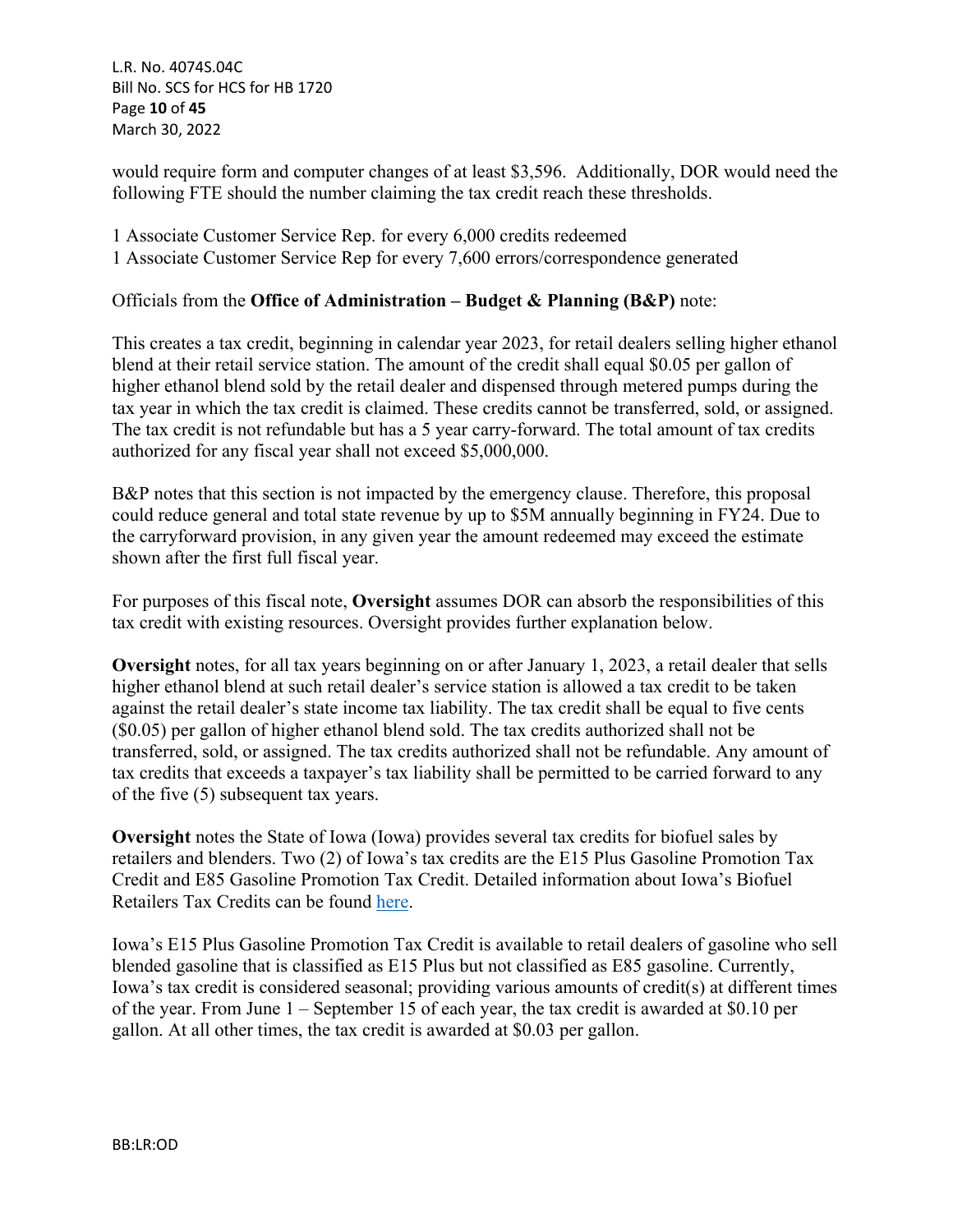L.R. No. 4074S.04C Bill No. SCS for HCS for HB 1720 Page **11** of **45** March 30, 2022

Iowa's E85 Gasoline Promotion Tax Credit is available to retail dealers of motor fuel that sell E85. A tax credit can be claimed for each gallon of E85 sold by the retailer during the tax year. The current tax credit is calculated at \$0.06 per gallon.

Using the 9 State Energy Consumption Estimates – 1960 through 2019, published by the U.S. Energy Information Administration, Oversight compared various energy consumption estimates for Iowa and Missouri. Oversight provides the comparison below:

| 2019 - State Energy Consumption Estimates - U.S. Energy Information Administration |                                             |                     |                                  |  |  |
|------------------------------------------------------------------------------------|---------------------------------------------|---------------------|----------------------------------|--|--|
| <b>Iowa and Missouri</b>                                                           | Iowa                                        | Missouri            | lowa As a Percent of<br>Missouri |  |  |
| Barrels of Fuel Ethanol                                                            | 4,2733,000                                  | 7,378,000           | 58%                              |  |  |
| Total Motor Gasoline -<br>Including Fuel Ethanol (btu)                             | 186,900,000,000,000                         |                     | 50%                              |  |  |
| Total Fuel Ethanol (btu)                                                           | 14,900,000,000,000                          | 25,700,000,000,000  | 58%                              |  |  |
| <b>Total Energy Consumption by</b><br>End - Use Sector<br>(Transportation)         | 303,100,000,000,000                         | 555,100,000,000,000 | 55%                              |  |  |
|                                                                                    | Iowa As a Percent of Missouri/Topic Average |                     | 55%                              |  |  |

**Oversight** assumes, based on the Iowa and Missouri energy consumption comparison shown above, that Iowa's fuel ethanol operations (specific to end user consumption/transportation) could be operating at 55% capacity of Missouri's fuel ethanol operations.

Using information included in Iowa's Biofuel Retailers Tax Credits Program Evaluation Study (December 2019), Oversight reviewed the amount of tax credits claimed in 2016 for Iowa's E15 Plus and E85 Promotion Tax Credit(s) to estimate the number of gallons sold by tax credit claimants and compared such estimate to the *actual* number of gallons sold: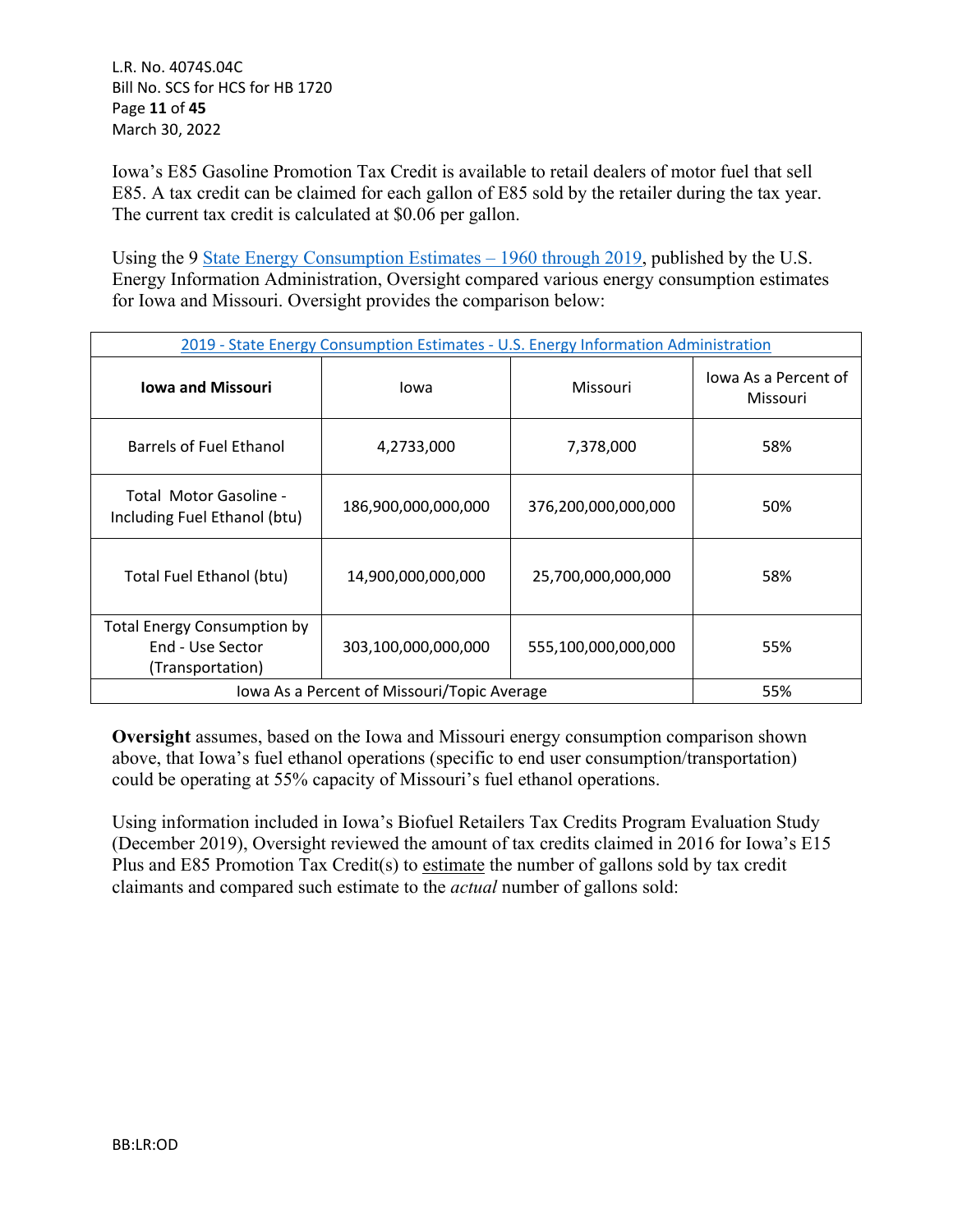| <b>State of Iowa Summary</b>                                                         |                   |                                                     |                            |                                                                                         |                                            |                                                                                    |  |
|--------------------------------------------------------------------------------------|-------------------|-----------------------------------------------------|----------------------------|-----------------------------------------------------------------------------------------|--------------------------------------------|------------------------------------------------------------------------------------|--|
| <b>E85 Gasoline Promotion Tax Credit</b>                                             |                   |                                                     |                            |                                                                                         |                                            |                                                                                    |  |
| <b>Iowa Actuals</b><br>(2016)                                                        | Amount<br>Claimed | lowa Tax Credit %                                   |                            | Oversight<br>Estimated<br>Number of<br>Gallons<br>Claimed By Tax<br>Credit<br>Claimants | Actual<br>Number of<br><b>Gallons Sold</b> | <b>Actual Total</b><br>Number of<br>E15-20 & E85<br><b>Gallons Sold</b><br>In Iowa |  |
| E85 is a blend<br>of gasoline<br>that contains<br>between 70%<br>and 85%<br>ethanol. | \$2,143,259       | \$0.16 per gallon                                   |                            | 13,395,368.75                                                                           | 13,471,861                                 |                                                                                    |  |
|                                                                                      |                   | <b>E15 Plus Gasoline Promotion Tax Credit</b>       |                            |                                                                                         |                                            |                                                                                    |  |
| Iowa Actuals<br>(2016)                                                               | Amount<br>Claimed | Iowa Tax<br>Credit %                                | Amount<br>Claimed<br>Per % |                                                                                         |                                            | 22,506,449                                                                         |  |
| E15 Plus are<br>blends of<br>gasoline that<br>contain                                | \$426,788         | June 1 -<br>September<br>$15 - $0.10$<br>per gallon | \$227,620                  | 8,915,127.11                                                                            | 9,034,588                                  |                                                                                    |  |
| between 15%<br>and 69%<br>ethanol                                                    |                   | All Other<br>Dates -<br>\$0.03 per<br>gallon        | \$199,168                  |                                                                                         |                                            |                                                                                    |  |

**Oversight** notes the amount of estimated gallons sold by tax credit claimants and the actual amount of gallons sold are very similar. Therefore, Oversight anticipates a near one hundred percent (100%) participation rate in Missouri for each gallon of qualifying fuel sold.

**Oversight** notes, based on the data reported above, the total amount of E-15 & 20 & E85 gallons sold in Iowa during 2016 totals 22,506,449.

If the assumption that Iowa's fuel ethanol operations are operating at 55% capacity of Missouri's fuel ethanol operations is accepted, Oversight estimates Missouri's total E15 Plus and E85 gallons sold could total 40,920,816 gallons (22,506,449 / 55%). Oversight notes, a tax credit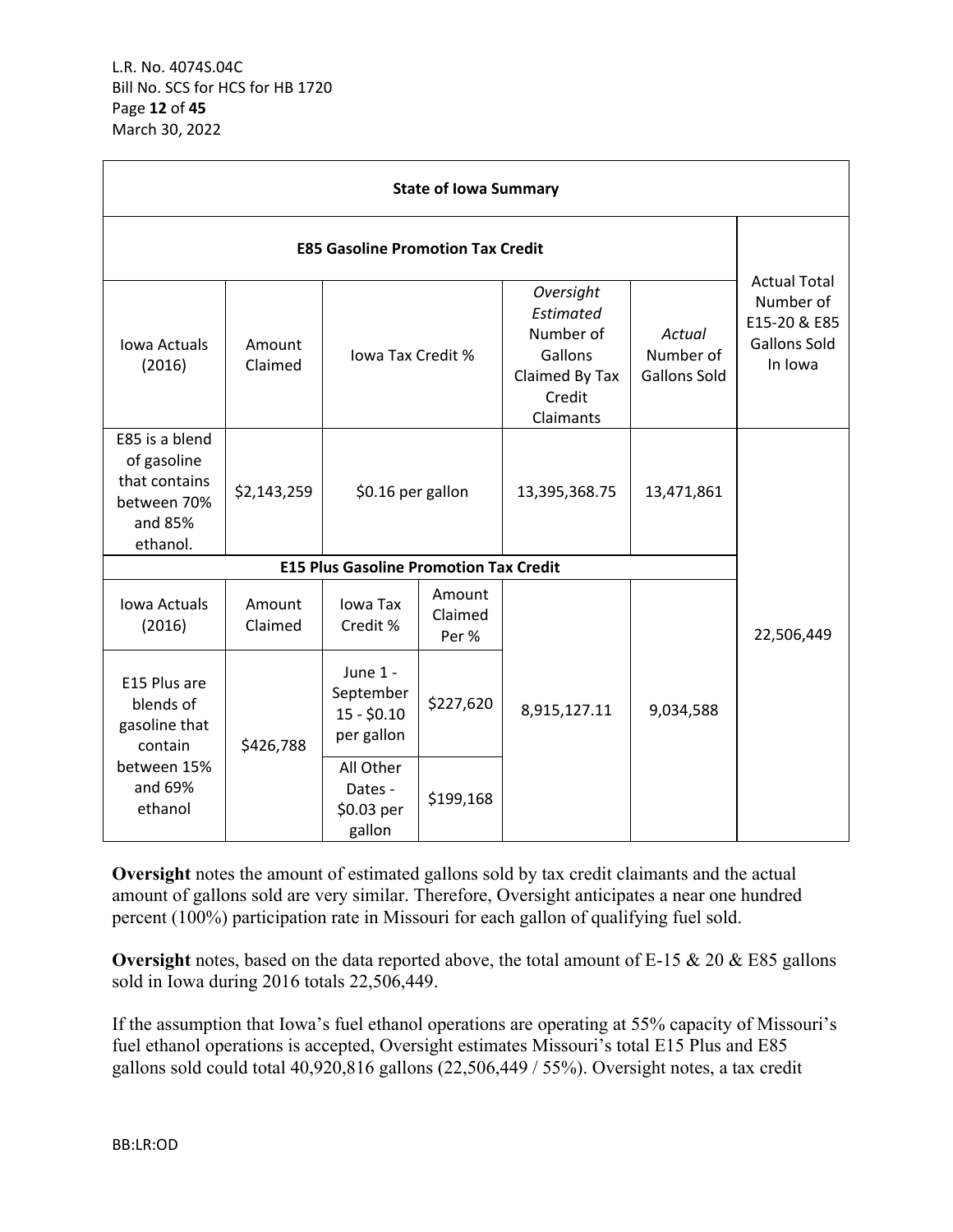L.R. No. 4074S.04C Bill No. SCS for HCS for HB 1720 Page **13** of **45** March 30, 2022

equal to \$0.05 per gallon would generate a total amount of tax credits equal to \$2,046,041  $(40,920,816 * $0.05)$ .

**Oversight** notes the tax credit created if for all tax years beginning on or after January 1, 2023. Oversight notes taxpayers will not filed their Tax Year 2023 tax returns until after January 1, 2024 (Fiscal Year 2024).

**Oversight** notes the actual and overall impact of this proposed legislation is unknown. For purposes of this fiscal note, Oversight will report a revenue reduction to GR equal to a range beginning with an amount "Up to" \$2,046,041 (as estimated by Oversight) to \$5,000,0000 beginning in Fiscal Year 2024.

**Oversight** notes the tax credit created would automatically sunset on December 31, 2028 unless reauthorized by the General Assembly.

# **§135.775 Retail Sellers Tax Credit**

### Officials from the **Department of Revenue (DOR)** note:

This proposal creates a new tax credit for a retail dealer that sells biodiesel fuel. To qualify as biodiesel fuel it must be a blend of diesel and biodiesel between 5% and 20% for on-road and off-road diesel-fuel vehicle use. Proof that that biodiesel meets ASTM International specifications will need to be provided to the Department. The tax credit will be equal to two cents (\$0.02) per gallon on biodiesel blend of 5% but no more than 10% mix or five cents (\$0.05) per gallon sold on a biodiesel blend in excess of 10%.

The retailer must show proof they own or operate the station and meet all the specifications in the proposal in order to apply for the credit. Verification and certification processes are usually handled by other agencies. Once another agency verifies a person's qualifications, they are given a receipt that is attached to the tax return for DOR to process. Requiring DOR to do the verification and certification is outside their normal administrative scope. The proposal indicates that DOR can work with the Department of Agriculture to do some of this verification. MDA has indicated that this is also outside their normal scope of work. They assume in order to do this verification they will need 1 Auditor FTE and 2 Associate Customer Service Representatives to do the necessary verifications.

This tax credit is to begin on January 1, 2023. Tax returns claiming the credit will not be filed until January 2024 (FY 2024). This tax credit has a \$16 million cap annually. The credit is refundable but cannot be sold, transferred or assigned. This credit says that if the cap is reached then the credit must be apportioned among all applicants.

The U.S. Energy Information Administration reported that in 2019 (the most recent complete year of data) 3.7 trillion Btu of biodiesel was consumed in Missouri. At a conversion rate of 120,286 Btu per gallon, it is estimated that Missouri used 30,760,021.95 gallons of fuel. It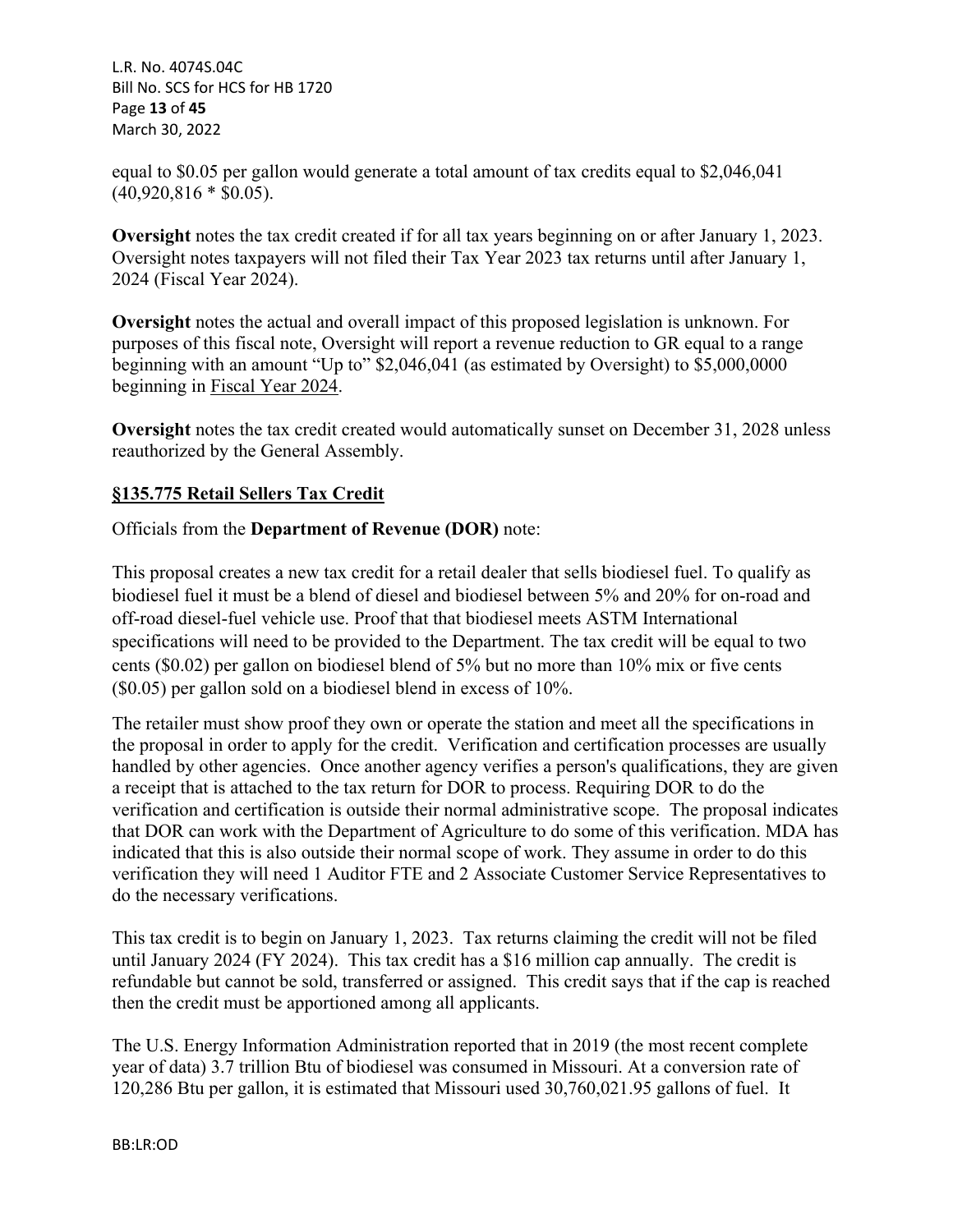L.R. No. 4074S.04C Bill No. SCS for HCS for HB 1720 Page **14** of **45** March 30, 2022

should be noted this information does not indicate the percent of mix of the fuel. For fiscal note purposes they will assume that all of it would qualify for the five cents per gallon credit. It is estimated at five cents per gallon it could generate \$1,538,001 in tax credits.

The motor fuel tax is paid by a supplier/distributor. They purchase and mix the fuel then distribute to a retail station to sell to customers. DOR has a report on the number of biodiesel blended each month; however, the suppliers do not indicate the mix amount (such as E15 or E85).

| <b>Total Biodiesel Gallons</b> |
|--------------------------------|
| 54,990,702                     |
| 52, 352, 437                   |
| 63,683,900                     |
| 49,536,202                     |
|                                |

Based on figures reported by the suppliers/distributors of what fuel they mixed, they show 63,683,900 gallons (last complete year of data) mixed of biodiesel in calendar year 2020. At the five cents per gallon credit this would result in \$3,184,195 in credits being issued. It is unclear if all these gallons would meet the requirements of this proposal.

At the estimated amount sold in 2019 and 2020 it does not appear this will reach its apportionment cap inside the fiscal note period. DOR will show the impact as a loss to general revenue of \$1,538,000 to \$16,000,000.

This credit will need to be added to the MO-TC form as well as into their individual income tax filing system. The estimated cost of this credit is \$3,596. Additionally they will need the 1 Auditor (\$40,978) and the 2 Associate Customer Service Representatives (\$26,328) for the verification and apportionment of the credit.

Officials from the **Office of Administration – Budget & Planning (B&P)** assume the Section would create a tax credit to be taken against a retail dealer's state income tax liability. The amount of the credit shall equal two cents per gallon of biodiesel blend of at least five percent but not more than ten percent and five cents per gallon of biodiesel blend in excess of ten percent sold by the retail dealer at a retail service station during the tax year in which the tax credit is claimed. The total amount of tax credits authorized shall not exceed \$16 million per fiscal year.

According to data from the U.S. Energy Information Administration, Missouri consumed 0.7 million barrels of biodiesel in 2019 (0.7M barrels \* 42 gallons per barrel = 29,400,000 gallons). If all of the biodiesel sold fit the eligibility for the tax credit, the cost to the state could be between \$588,000 (0.02 \* 29,400,000) and \$1,470,000 (0.05 \* 29,400,000). This tax credit may incentivize additional biodiesel retail sales in Missouri; however, no estimate of a potential increase in sales is available.

B&P notes that this section is not impacted by the emergency clause. Therefore, this provision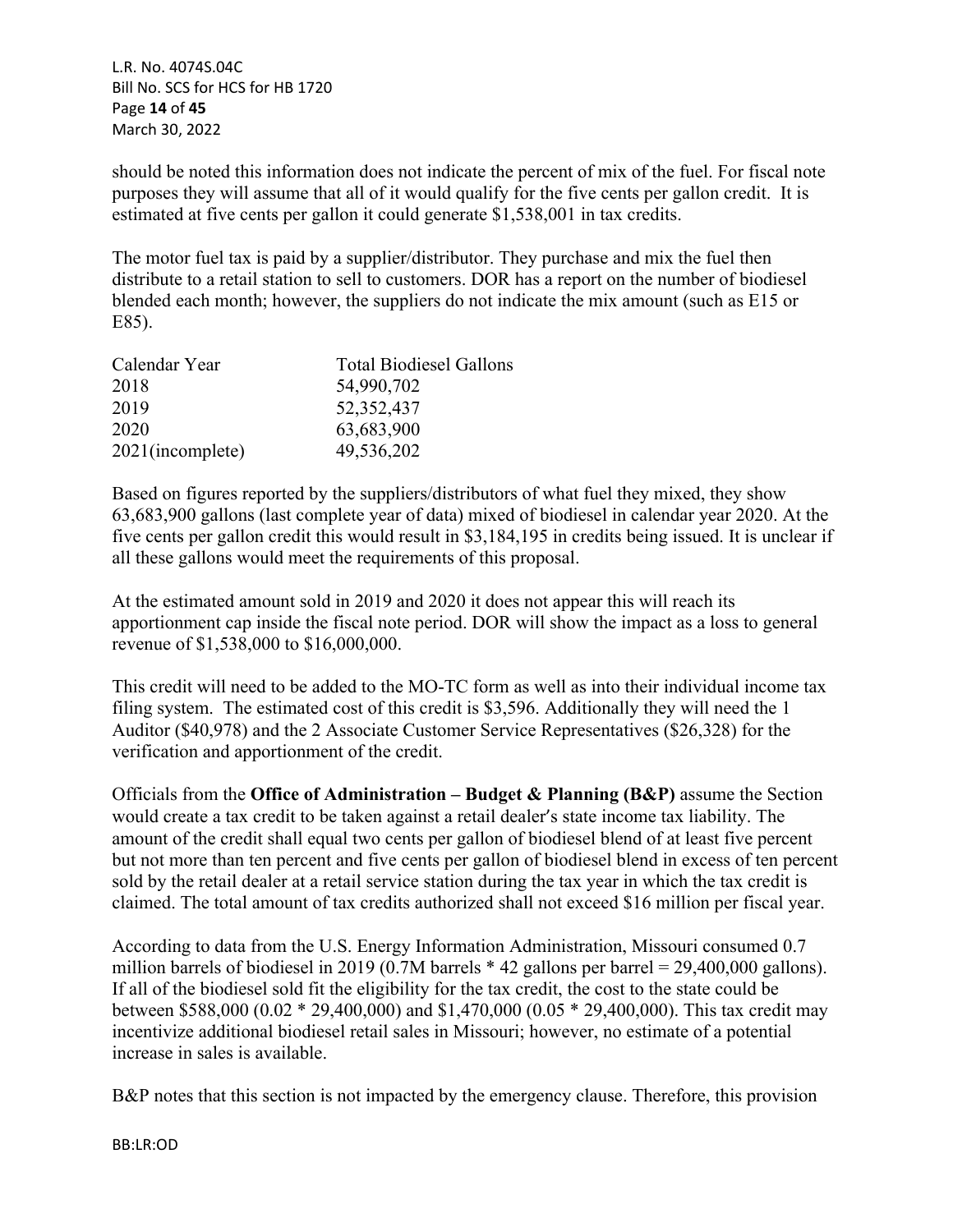L.R. No. 4074S.04C Bill No. SCS for HCS for HB 1720 Page **15** of **45** March 30, 2022

could reduce general and total state revenue between (\$588,000) and (\$16,000,000) annually beginning in FY24.

### Officials from the **Missouri Department of Agriculture (MDA)** noted:

**MDA** assume that the Department of Revenue will administer the tax credits for both the biodiesel retail dealers and biodiesel producers. MDA assumes that the supporting role of the Weights and Measures Division to validate that the biodiesel blend a retail dealer claims is accurate (as specified in Subsection 135.775.6, RSMo) will require limited compliance checks and that the cost could be absorbed by MDA. However, if that assumption is incorrect and the Department of Revenue requires more stringent proof of compliance and MDA needs to collect and test many fuel samples at the discretion of DOR, there would likely be a fiscal impact to MDA.

**Oversight** notes that Missouri ranked among the top one-third of states in biodiesel consumption of 29 million gallons in 2019. [\(State by State Biodiesel Consumption EIA.GOV](https://www.eia.gov/state/analysis.php?sid=MO)). Oversight agrees with the DOR's estimated impact of this tax credit; however, will show the lower estimated impact as average of the total sales between  $2\% \& 5\%$  because the actual sales information does not indicate the percent of mix of the fuel estimates. Oversight calculate the average of sales as follow:

| <b>Total Consumption 2019</b> | \$30,760,022 |
|-------------------------------|--------------|
| 2% credit per gallon          | 615,200      |
| 5% credit per gallon          | 1,538,001    |
| Average of $2\% \& 5\%$       | \$1,076,601  |

Therefore, for purpose of this fiscal note (extreme fluctuation of biodiesel markets 2020 & 2021due to COVID-19), **Oversight** will show the impact as a loss to general revenue beginning FY 2024 ranging from \$1,076,601 to \$16,000,000 (using 2019 consumption of biodiesel). Additionally, **Oversight** will note DOR's requested 1 Auditor FTE (\$40,978 annually) and 2 Associate Customer Service Representatives FTE (\$26,328 annually per each representative needed) for implementation and necessary verifications of this program beginning FY 2023.

**Oversight** assumes the DOR will be able to absorb the cost for additional part time positions needed to maintain compliance of Section 135.775.4 (part time FTE hired at \$10,164 annually) as they are ordinarily hiring part time positions annually in order to handle the extra overflow of tax filings.

### **§135.778 - "Biodiesel fuel" - Producer Tax Credit**

Officials from the **Department of Revenue (DOR)** assume this proposal creates a new tax credit for a producer of biodiesel fuel. Starting January 1, 2023 this will allow a credit against their state income tax liability. The amount of the credit will be \$0.02 per gallon of biodiesel fuel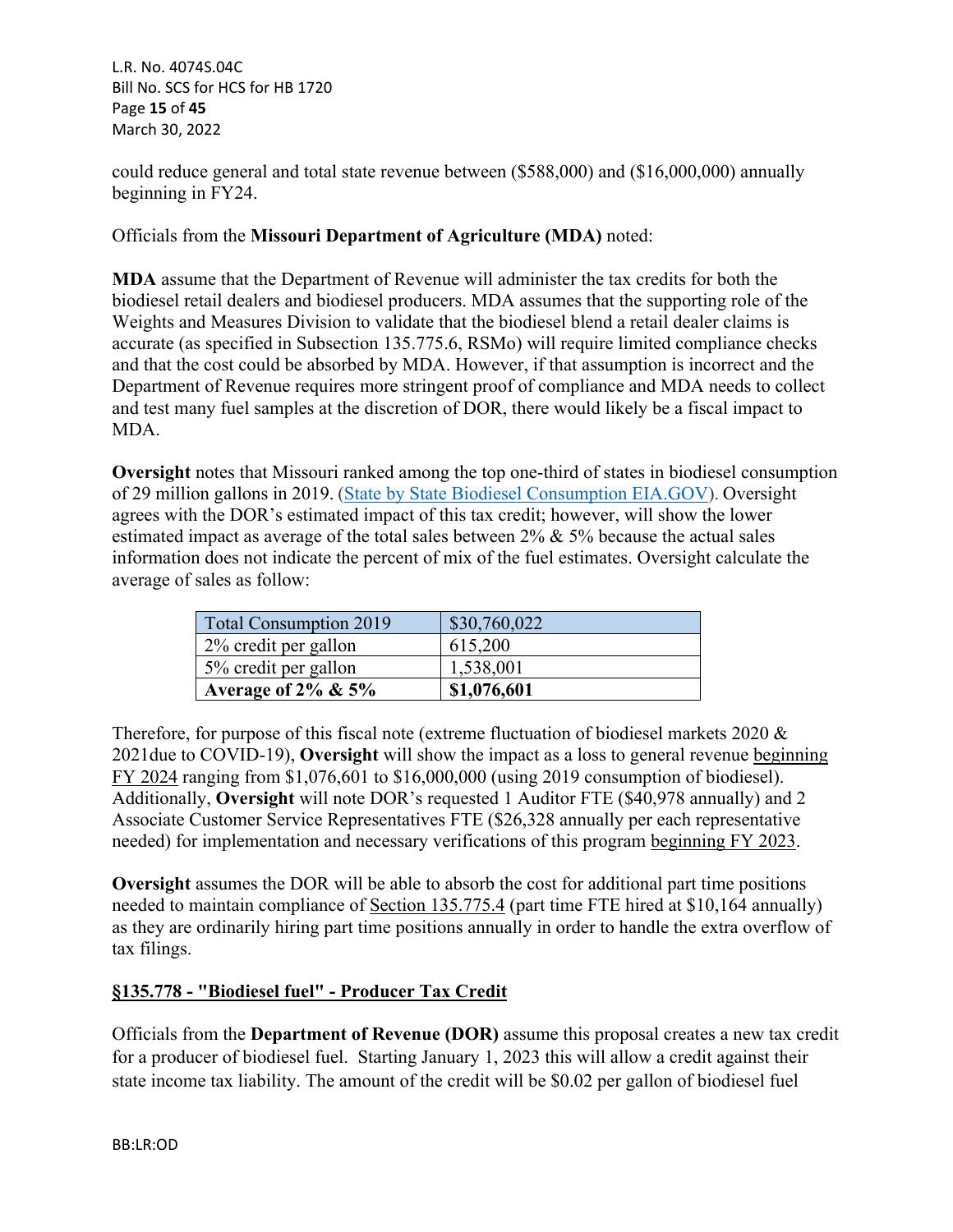L.R. No. 4074S.04C Bill No. SCS for HCS for HB 1720 Page **16** of **45** March 30, 2022

produced by a Missouri biodiesel producer. The Department notes there are currently 6 producers in the state.

The producer must show proof they are registered with the United States Environmental Protection Agency and began construction on their facility before August 28, 2022. Verification and certification processes are usually handled by other agencies. Once another agency verifies a person's qualifications, they are given a receipt that is attached to the tax return for DOR to process. Requiring DOR to do the verification and certification is outside their normal administrative scope. The proposal indicates that DOR can work with the Department of Agriculture to do some of this verification. MDA has indicated that this is also outside their normal scope of work. DOR assumes in order to do this verification they will need 1 Auditor FTE and 2 Associate Customer Service Representatives to do the necessary verifications. DOR believes the same staff needed for the retailers could handle these producers as well.

The tax credit cannot be transferred, sold or assigned but is refundable. This proposal places a \$4 million annual cap on the credit. This credit says that if the cap is reached then the credit must be apportioned among all applicants.

Using the same number of gallons calculated above, 30,760,021.95, this \$0.02 per gallon credit could result in a loss to general revenue of \$615,200. Additionally, if they assume the suppliers reported the 63,683,900 and that all were Missouri produced then this would result in \$1,273,678 in credits being issued. They will show the loss from \$615,200 to \$4,000,000.

This credit will need to be added to the MO-TC form as well as into their individual income tax filing system. The estimated cost of this credit is \$3,596. The FTE required for the retailer's tax credit is estimated to be able to handle this credit as well.

It should be noted that this proposal is allowing the producers' tax credits to be claimed against the income tax liability imposed by Chapter 143. However, the proposal is not excluding withholding tax as is the usual practice. Allowing this credit against withholding tax could require additional programming changes expected to exceed \$10,000.

## Officials from the **Office of Administration Budget & Planning (B&P)** assume**:**

This would create a tax credit to be taken against a Missouri biodiesel producer's state income tax liability for all tax years beginning with tax year 2023. The amount of the credit shall equal two cents per gallon of biodiesel fuel produced by a biodiesel facility that qualifies as a " Missouri biodiesel producer" according the bill language.

A Missouri biodiesel producer is defined as a person, firm, or corporation doing business in Missouri, is registered with the EPA, and has begun construction on a facility or been selling biodiesel produced at a Missouri facility on or before August 28, 2022.

B&P notes that the final requirement – begun construction or selling biodiesel fuel produced at a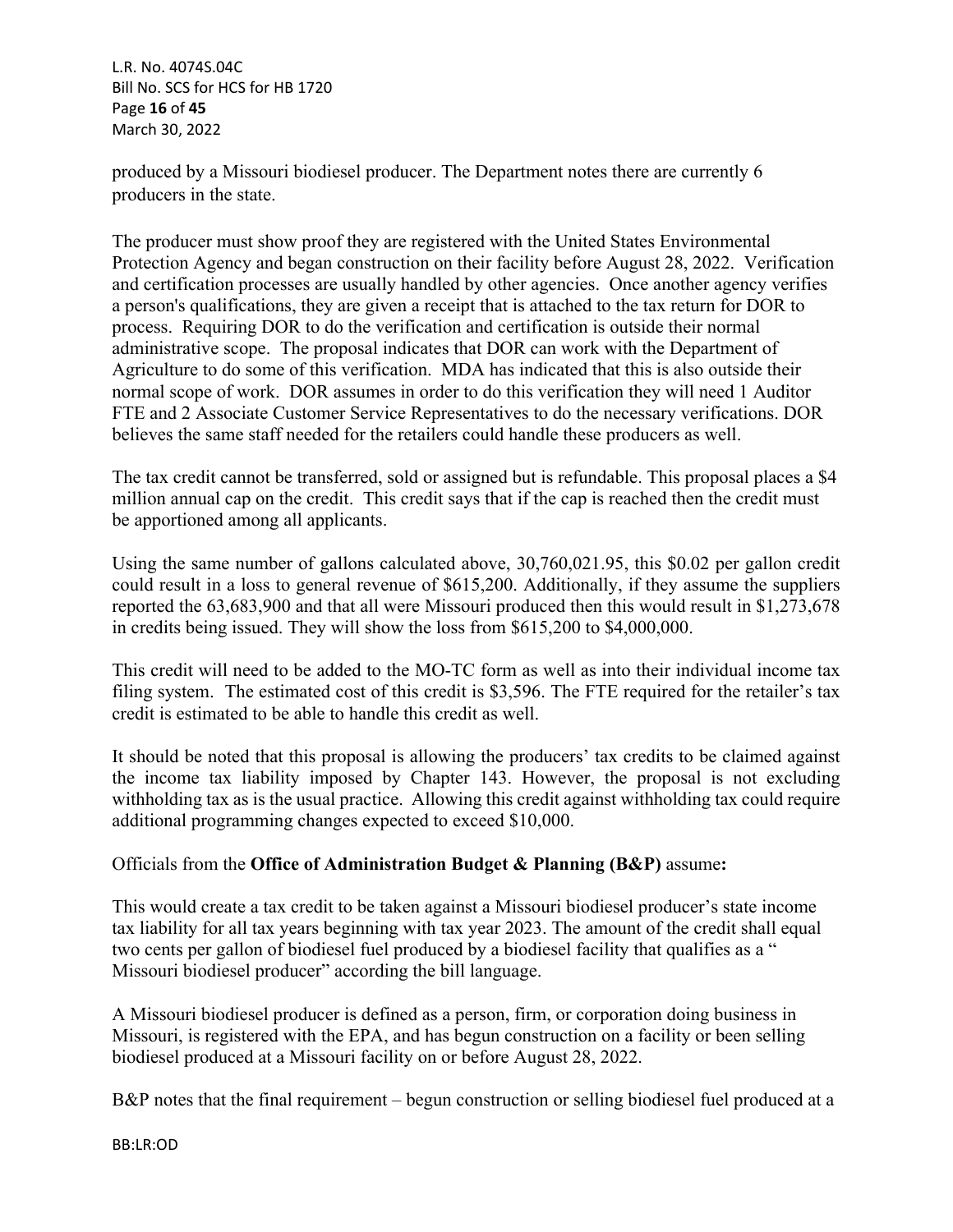L.R. No. 4074S.04C Bill No. SCS for HCS for HB 1720 Page **17** of **45** March 30, 2022

Missouri facility on or before August 28, 2022 would prevent new biodiesel producers entering Missouri after August 28, 2022 from receiving this tax credit. Therefore, this tax credit would only be available to existing Missouri biodiesel producers.

The total amount of tax credits shall not exceed \$4,000,000 per fiscal year.

According to the Missouri Department of Natural Resources, as of April 2020, Missouri had five commercial biodiesel production facilities. The total nameplate capacity in the state is around 216 million gallons, which roughly accounts for 9% of the nation's capacity of nearly 2.5 billion gallons. If all of Missouri's biodiesel facilities qualify as a "Missouri biodiesel producer" according to the bill language (status of qualifications are unknown), and produce between 80% and 100% of their capacity, the cost to the state could be between \$3,456,000 (\$.02 \* 216M gallons \* 80%) and \$4,320,000 (\$.02 \* 216M gallons \* 100%). However, with a \$4M maximum, the range would be between \$3,456,000 and \$4,000,000.

B&P notes that this section is not impacted by the emergency clause. Therefore, this provision could reduce general and total state revenue between (\$3,456,000) and (\$4,000,000) annually beginning in FY24.

**Oversight** notes the section further clarifies & adds a language regarding distributors that sell biodiesel blend directly to final users located in the state. Oversight assumes the clarification will not have an additional fiscal impact.

**Oversight** notes that Missouri ranked among the top one-third of states in a biodiesel production of 253 million gallons in 2019. [\(State by State Biodiesel Consumption EIA.GOV](https://www.eia.gov/state/analysis.php?sid=MO)). Oversight agrees with the B&P's estimated impact of this tax credit. Oversight will assume that there is range of 50% and 100% participation rate in this program for purpose of this fiscal note. Therefore, **Oversight** will reflect the estimated impact of reduction in general revenues beginning Fiscal Year 2024 ranging from \$2,277,000 up to all available cap of \$4,000,000 (see table below). Additionally, **Oversight** will reflect the DOR cost for programing changes which could exceed \$10,000 beginning FY 2023.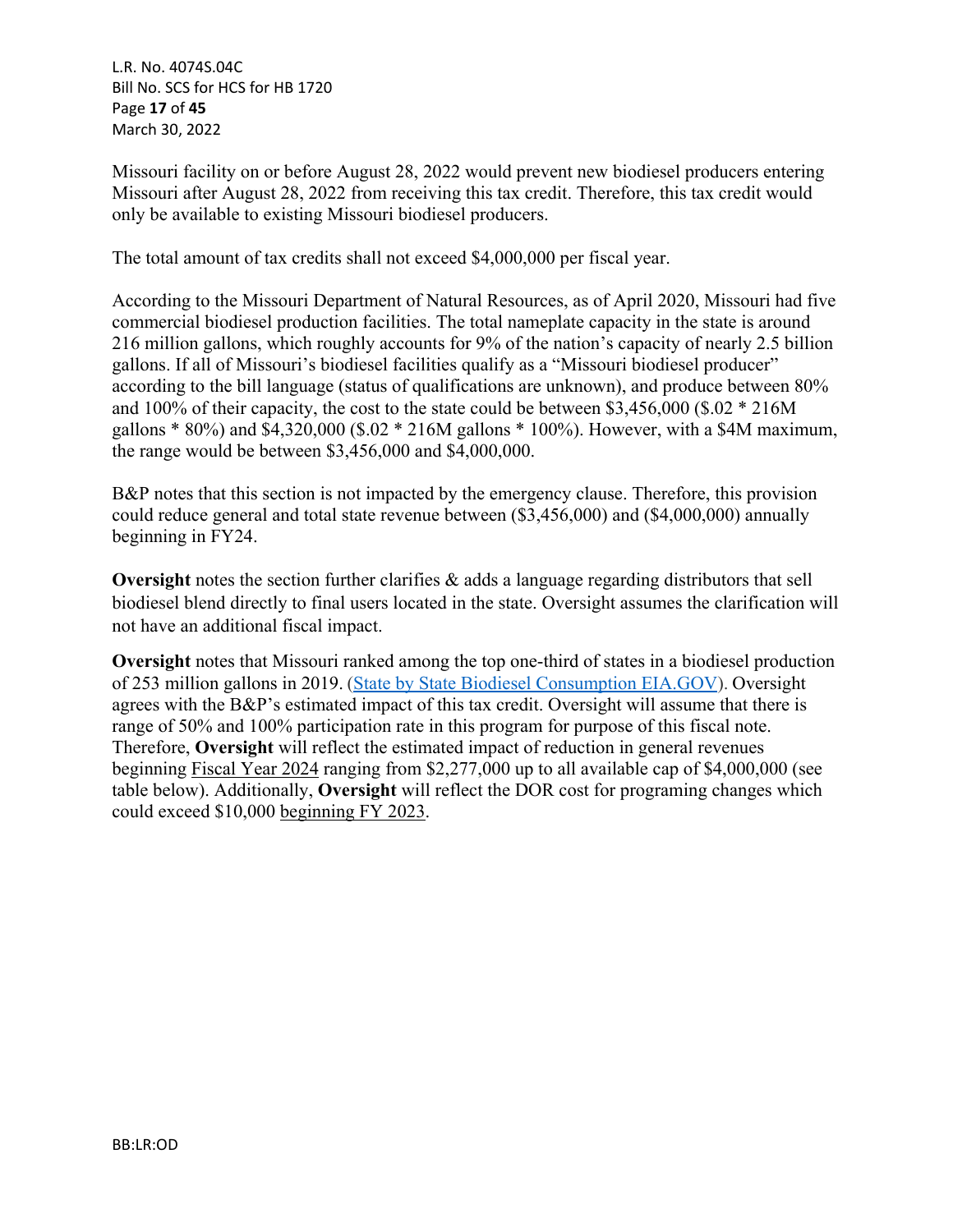L.R. No. 4074S.04C Bill No. SCS for HCS for HB 1720 Page **18** of **45** March 30, 2022

| <b>Origination Type</b>                                              | Tax Credit* Annual<br><b>Consumption</b> | <b>Total</b> |
|----------------------------------------------------------------------|------------------------------------------|--------------|
| Blend of at least eighty percent<br>feedstock originates in Missouri | $($0.02 * 253,000,000)*$ .8              | \$4,048,000  |
| 100% percent blend                                                   | $(\$0.02 * 253,000,000)*1$               | \$5,060,000  |
| Average of both $\omega$ 100%<br>participation rate                  |                                          | \$4,554,000  |
| Average of both $\omega$ 50% participation<br>rate                   |                                          | \$2,277,000  |

### **§135.1610 Urban Farms Tax Credits**

Officials from the **Office of Administration – Budget & Planning Division (B&P)** state this proposed legislation, for all tax years beginning on or after January 1, 2023, creates a tax credit for taxpayers who establish an urban farm within a classified food desert within the state. If an urban farm is established within a qualifying area, the qualifying taxpayer would be able to claim a tax credit against their state tax liability up to 50% of the eligible expenses for establishing the urban farm. No urban farm can claim a tax credit in excess of \$25,000. The tax credits may be carried forward to the next three (3) succeeding tax years. There is a \$200,000 cap placed on the tax credit.

This proposed legislation could reduce General Revenue (GR) and Total State Revenue (TSR) up to (\$200,000) annually and could impact the calculation under Article X, Section 18(e).

Officials from the **Missouri Department of Revenue (DOR)** state this proposal would allow a tax credit against a taxpayer's state tax liability equal to fifty percent (50%) of the eligible expenses for establishing an urban farm starting on January 1, 2023 ( the effective date of the act). The tax credit cannot be transferred, sold or assigned. The credit is not refundable but can be carried forward the next three years (3). The total amount of credits that can be authorized annually is \$200,000. No taxpayer may receive more than \$25,000 in credits per each urban farm. DOR assumes the impact to General Revenue would be a loss of Up to the \$200,000 that can be authorized annually. The first tax returns claiming the credit will start being filed in January 2024 (FY 2024).

| <b>Fiscal Year</b> | Loss to General Revenue |
|--------------------|-------------------------|
| 2022               | \$0                     |
| 2023               | \$0                     |
| 2024               | (Up to $$200,000$ )     |
| 2025               | (Up to \$200,000)       |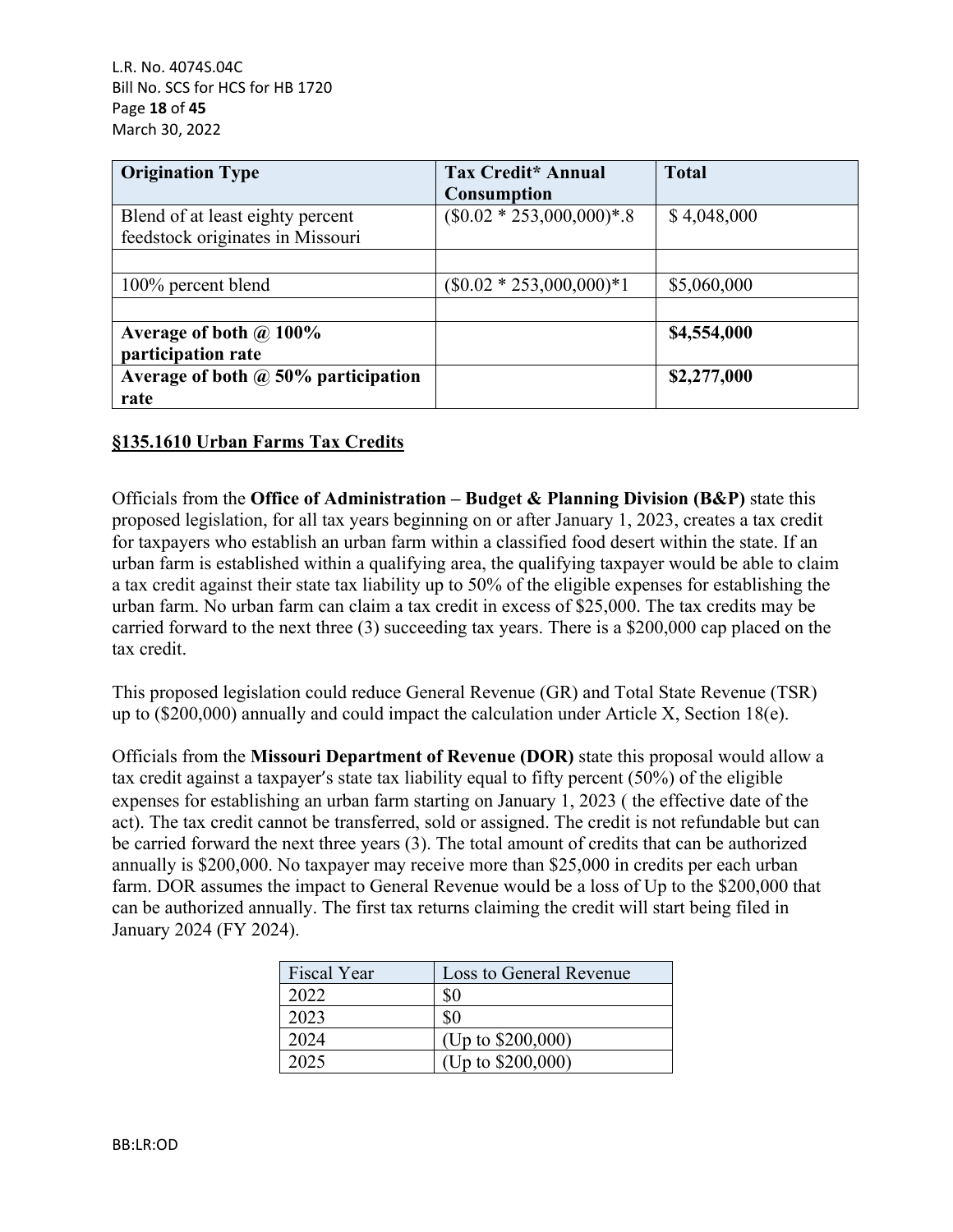L.R. No. 4074S.04C Bill No. SCS for HCS for HB 1720 Page **19** of **45** March 30, 2022

This proposal defines an urban farm as a community-run garden but does not include personal farms or residential lots for personal use. Then this proposal adds a provision that requires the taxpayer to repay the tax credit if the urban farm is used for the personal benefit of the taxpayer instead of for producing agricultural products solely for distribution to the public for sale or for donation. Should credits be given out and then someone has used the products in violation of this provision then the credits could result in the recapture of the credit; however, the amount of the recapture is unknown.

DOR assumes this would be a new income tax credit and it would be added to the MO-TC and information about the credit would be added to their website and changes would be needed in their individual income tax system. DOR notes the costs to update these items is \$3,596.50. DOR will need the following FTE should the number of credits redeemed justify the FTE.

- a) One (1) FTE Associate Customer Service Representative is needed for every 6,000 tax credits redeemed, and
- b) One (1) FTE Associate Customer Service Representative is needed for every 7,600 errors/correspondence generated. DOR also anticipates the need for additional equipment and expense for form and system updates.

**Oversight** notes this proposed legislation states that no taxpayer shall claim a tax credit in excess of twenty five thousand dollars (\$25,000). The cumulative amount of tax credits that may be authorized in any calendar year shall not exceed two hundred thousand dollars (\$200,000). In addition, the tax credits created shall not be transferred, sold, or assigned. Therefore, Oversight assumes DOR can absorb the responsibilities associated with the new tax credit with existing resources. Should the number of redemptions or the number of errors generated prove to be significant, DOR may seek additional FTE through the appropriation process.

Officials from the **Missouri Department of Agriculture – Missouri Agricultural & Small Business Development Authority (MASBDA)** state MASBDA does not currently receive funds from General Revenue or Federal sources to administer any programs. All revenues are from fees which pay for MASBDA's administrative costs.

MASBDA assumes that a non-refundable application fee of \$100 will be charged to each applicant.

MASBDA states Section 348.080 gives MASBDA the authority to collect fees and charges, as the authority determines to be reasonable, in connection with its loans, advances, insurance, commitments, and servicing.

This is the same application fee for four (4) other MASBDA tax credit programs (New Generation Processing Entity initial application, New Generation Producer/Investor Tax Credit application, Agricultural Product Utilization Contributor contribution application, Qualified Beef Tax Credit application).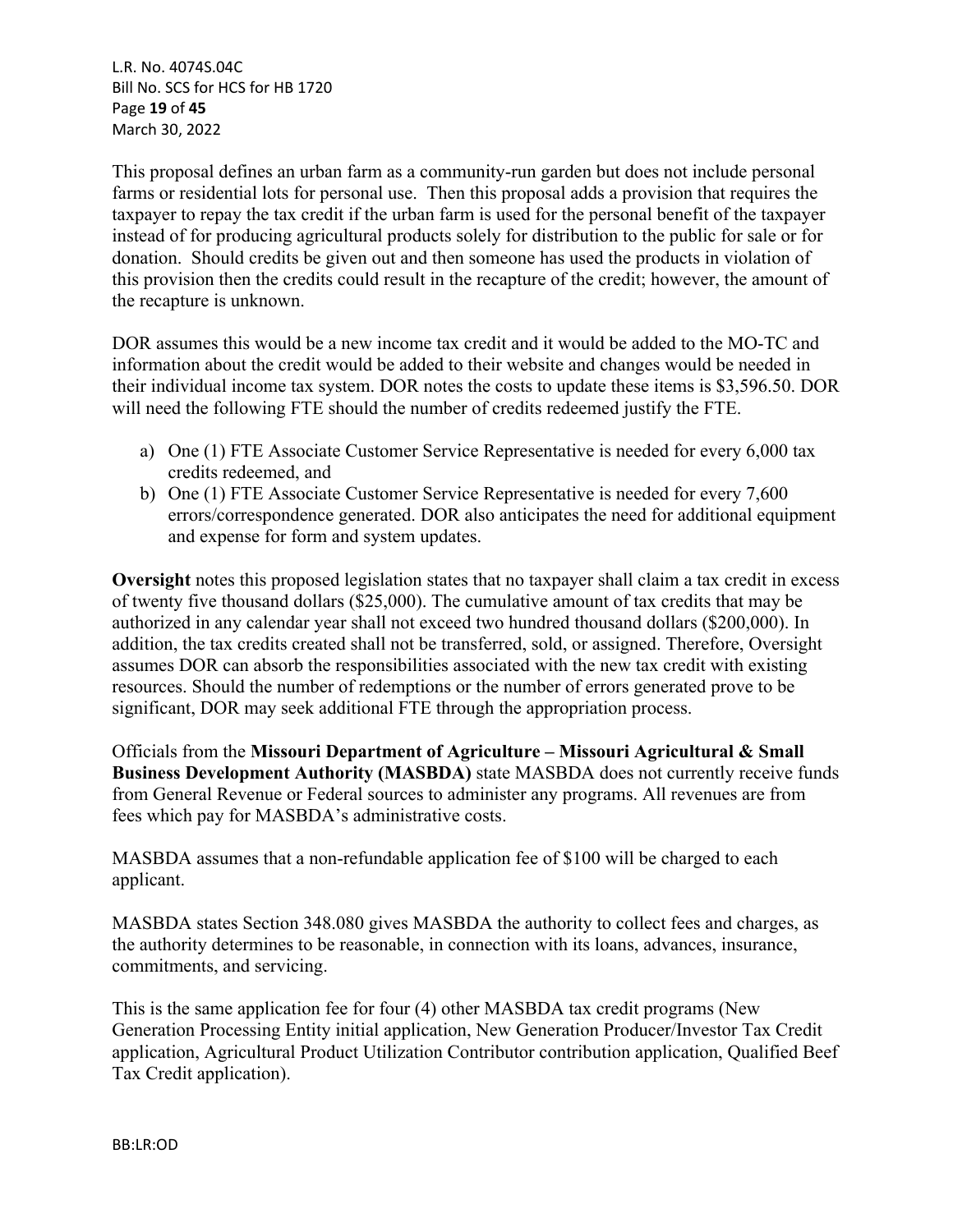L.R. No. 4074S.04C Bill No. SCS for HCS for HB 1720 Page **20** of **45** March 30, 2022

MASBDA notes the only program that does not charge the \$100 fee is the Family Farm Breeding Livestock Tax Credit program. The program has a review fee of 1% of the family farm loan amount and that fee is under Section 348.500.

MASBDA indicates that each tax credit program has a bank account set up for all administrative/program activities.

MASBDA assumes that the current (5) employees of MASBDA will be sufficient to run this program and no additional equipment will need to be purchased. MASBDA's cost allocation is based on percentage of time spent on each program per fiscal year by employee. Their assumption is that the Urban Farms Tax Credit program will add approximately 8% more program activity for Fiscal Year 2022. Fiscal Year 2023 estimated salary total is \$16,466 per Fiscal Note worksheet. Other administrative costs such as office supplies, postage, printing, etc… . are estimated approximately at \$1,500 for this new program.

**Oversight** notes "Eligible Expenses" are defined as "expenses incurred in the construction or development of establishing an urban farm", defined as "an agricultural plot or facility in an urban area that produces agricultural products solely for distribution to the public by sale or donation…; however, "shall not include personal farms or residential lots for personal use."

The fifty percent (50%) tax credit shall not exceed a taxpayer's state tax liability. Any amount of tax credit that exceeds the taxpayer's state tax liability may be carried forward to the next three (3) succeeding tax years.

**Oversight** notes the Senate Committee Substitute allows for the maximum of \$25,000 award to one of the potential applicant, and the total tax credit must not surpass \$200,000 annually for the entire program. Therefore, there could be potentially minimum of 8 (\$200,000/\$25,000) urban farms who could receive the tax credit.

**Oversight** notes this proposal allows for recapture of tax credits issued in circumstances where the use of the tax credit is deemed for the personal benefit of the taxpayer thus in violation of the act. Therefore, **Oversight** will reflect an unknown saving to the General Revenue in the fiscal note beginning FY 2024.

**Oversight** will report a revenue reduction to GR by an amount "Up to" \$200,000 beginning in Fiscal Year 2024. Oversight notes the tax credit program created would sunset December 31<sup>st</sup> six (6) years after the effective date of this section.

## **§275.357 Soybean Check-off program**

Officials from the **Department of Revenue**, **Office of Administration – Budget & Planning**, **Missouri Department of Agriculture**, **Missouri Department of Transportation**, **Department of Economic Development**, **Office of the State Treasurer**, **State Tax Commission**, **Joint Committee on Administrative Rules, Kansas City**, **City of Springfield**, **City of Saint Louis –**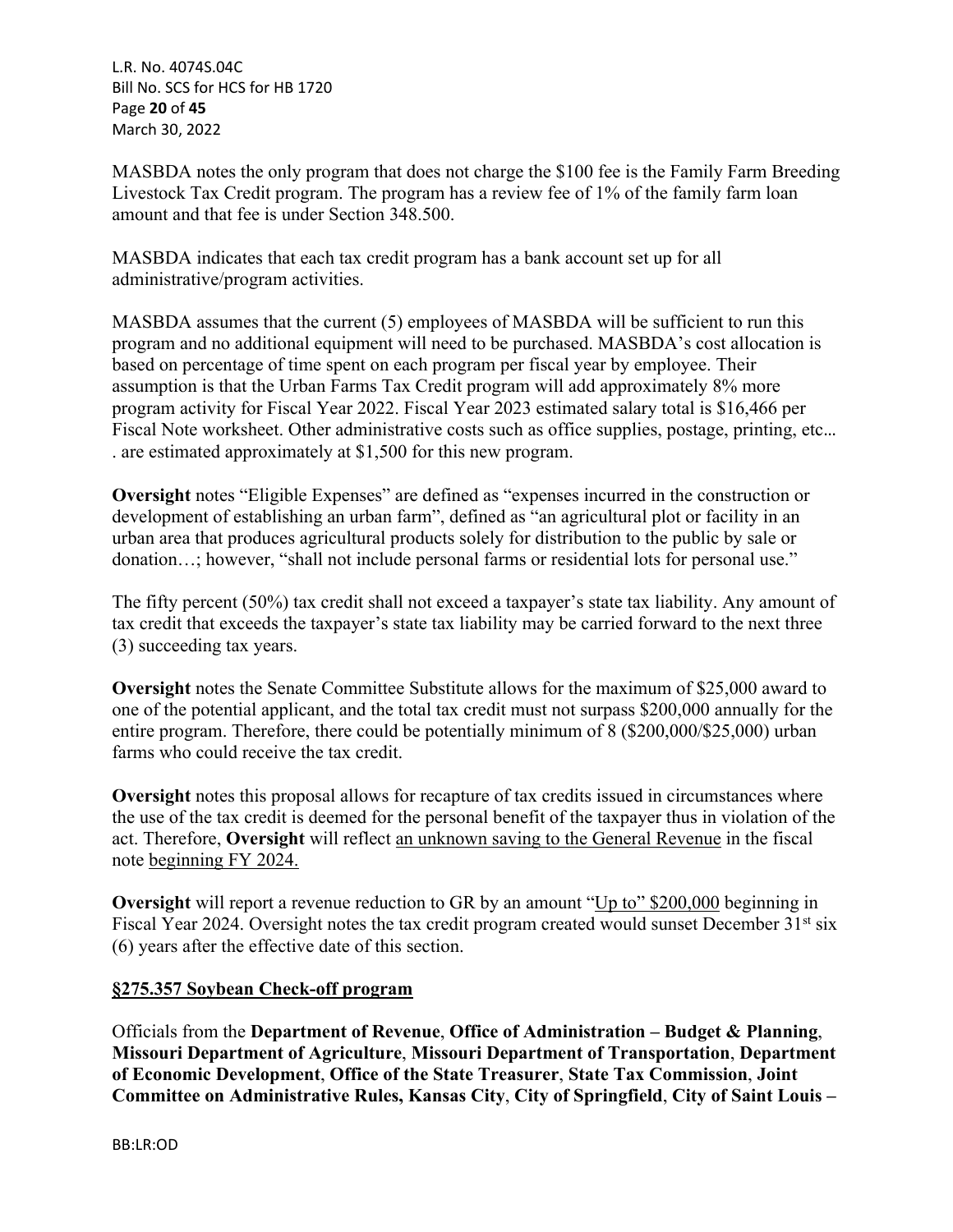L.R. No. 4074S.04C Bill No. SCS for HCS for HB 1720 Page **21** of **45** March 30, 2022

**Budget Division** each assume this provision will have no direct fiscal impact on their respective organizations.

**Oversight** notes that the above mentioned agencies have stated the proposal would not have a direct fiscal impact on their organization. Oversight does not have any information to the contrary. Therefore, Oversight will reflect a zero impact on the fiscal note for this section.

# **§348.436 Agricultural Production Tax Credits (Utilization and New Generation Cooperative Tax Credits)**

Officials from the **Department of Revenue (DOR**) assume:

This proposal extends the Agricultural Product Utilization Contributor tax credit program and the New Generation Cooperative Incentive tax credit program from December 31, 2021 to December 31, 2028. These credits share a \$6 million annual cap. The cap is distributed to the New Generation Cooperative Incentive program first and the remaining unissued credits are disbursed then to the Agricultural Product Utilization Contributor program.

For informational purposes, the Department is showing the issuance and redemption of these credits over the last few years. Both these credits began in 1999.

|               |                   |                 | <b>Total</b>    |
|---------------|-------------------|-----------------|-----------------|
| Year          | <b>Authorized</b> | Issued          | Redeemed        |
| FY 2021       | \$146,500.00      | \$146,325.46    | \$654,873.01    |
| FY 2020       | \$190,000.00      | \$182,377.36    | \$2,713,522.64  |
| FY 2019       | \$195,000.00      | \$168,988.98    | \$2,278,431.86  |
| FY 2018       | \$4,068,190.27    | \$4,048,690.27  | \$2,785,905.52  |
| FY 2017       | \$3,247,845.84    | \$2,908,334.26  | \$2,638,868.14  |
| FY 2016       | \$2,513,350.09    | \$2,513,350.09  | \$1,553,332.97  |
| FY 2015       | \$2,376,167.67    | \$2,376,167.67  | \$1,051,661.96  |
| FY 2014       | \$1,573,719.77    | \$1,573,719.77  | \$2,022,953.37  |
| FY 2013       | \$1,062,510.26    | \$1,062,510.26  | \$1,267,239.12  |
| FY 2012       | \$2,479,356.45    | \$2,479,356.45  | \$1,468,155.74  |
| <b>TOTALS</b> | \$17,852,640.35   | \$17,459,820.57 | \$18,434,944.33 |

### **Agricultural Product Utilization Credit**

## **New Generation Cooperative Credit**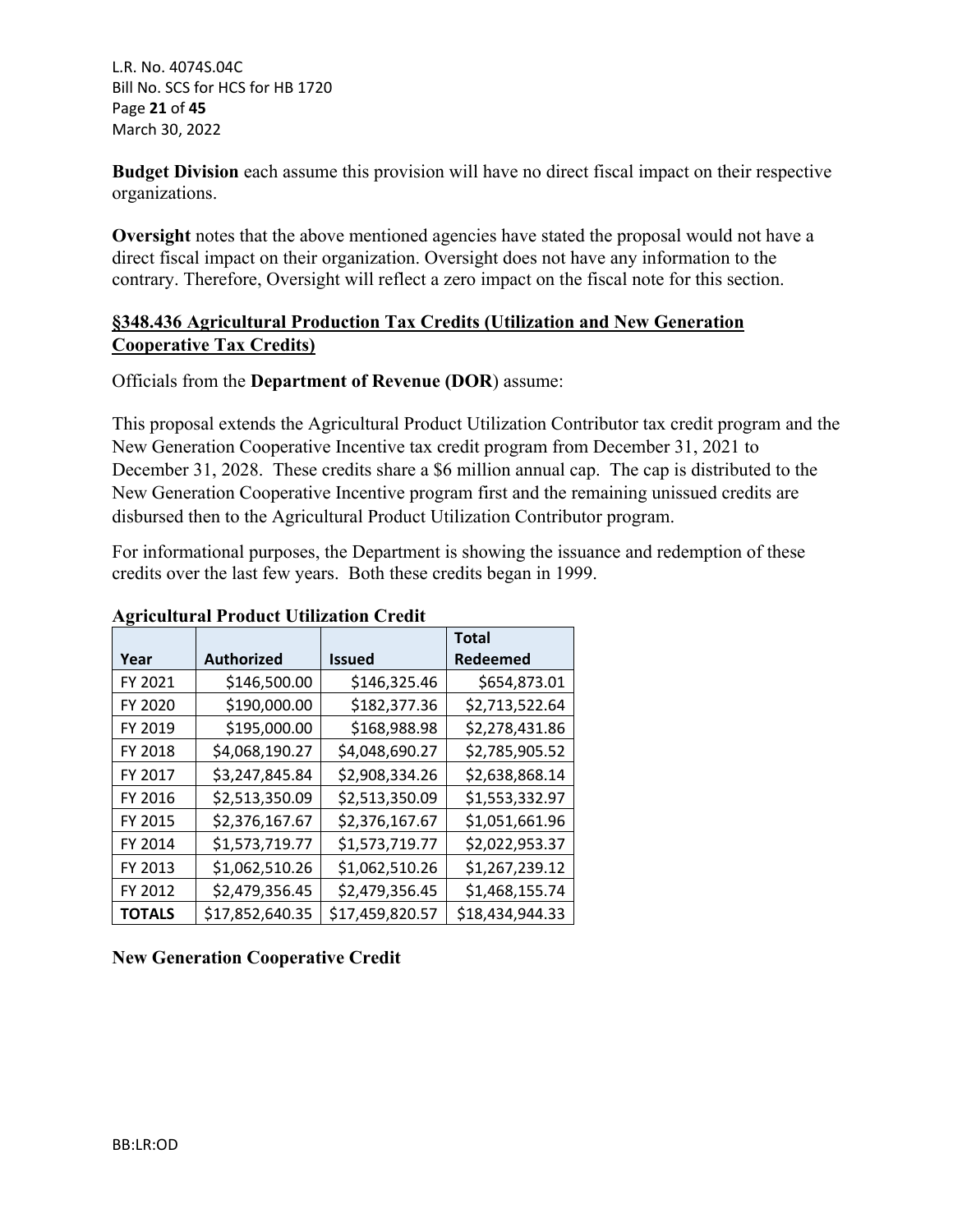L.R. No. 4074S.04C Bill No. SCS for HCS for HB 1720 Page **22** of **45** March 30, 2022

|               |                   |                 | <b>Total</b>    |
|---------------|-------------------|-----------------|-----------------|
| Year          | <b>Authorized</b> | <b>Issued</b>   | Redeemed        |
| FY 2021       | \$12,650,000.00   | \$3,406,311.34  | \$462,260.73    |
| FY 2020       | \$1,500,000.00    | \$360,000.00    | \$467,167.83    |
| FY 2019       | \$3,153,843.50    | \$0.00          | \$839,615.09    |
| FY 2018       | \$2,011,156.50    | \$1,931,717.01  | \$1,431,010.11  |
| FY 2017       | \$1,873,475.00    | \$2,383,129.06  | \$2,093,123.93  |
| FY 2016       | \$1,481,529.00    | \$1,278,144.64  | \$1,730,341.67  |
| FY 2015       | \$7,938,220.00    | \$2,112,545.32  | \$2,842,869.70  |
| FY 2014       | \$4,267,500.00    | \$4,426,280.23  | \$4,747,229.63  |
| FY 2013       | \$5,612,982.00    | \$4,937,489.74  | \$2,100,091.11  |
| FY 2012       | $-$652,500.00$    | \$2,023,500.00  | \$826,952.82    |
| <b>TOTALS</b> | \$39,836,206.00   | \$22,859,117.34 | \$17,540,662.62 |

This proposal would require that DOR re-implement and/or continue to conduct its processes pertaining to these tax credits until at least December 31, 2028 (and potentially longer if carryovers of such credits may be claimed after that date). For example, DOR would need to accept certifications of assignment of the tax credits, and conduct certain post-issuance compliance functions regarding Tax Credit Accountability Act reports required in connection with the tax credits (see, e.g., Section 135.800, RSMo).

Since DOR has forms and computer programs set up to handle this credit they do not believe this would have any additional administrative impact. However, the restarting of this credit could result in a loss to general revenue and total state revenue of Up to the \$6 million annual cap starting on July 1, 2022 (FY 2023).

Officials from the **Office of Administration (B&P)** assume any producer member (a person, partnership, corporation, trust or limited liability company whose main purpose is agricultural production that invests cash funds to an eligible new generation cooperative or eligible new generation processing entity) who invests cash funds in an eligible new generation cooperative or eligible new generation processing entity may receive a credit against the tax or estimated quarterly tax otherwise due pursuant to chapter 143, other than taxes withheld pursuant to sections 143.191 to 143.265, chapter 147 or chapter 148, in an amount equal to the lesser of fifty percent of such producer member's investment or fifteen thousand dollars.

According to the Tax Credit Analysis, the average annual redemption from FY 2019 to FY 2021 was as follows:

\$1,882,276 Agricultural Product Utilization Contributor Tax Credit \$ 590,015 New Generation Cooperative Incentive Tax Credit \$2,472,291 3-year average annual redemption combined

B&P notes that this section would be impacted by the emergency clause. This proposal could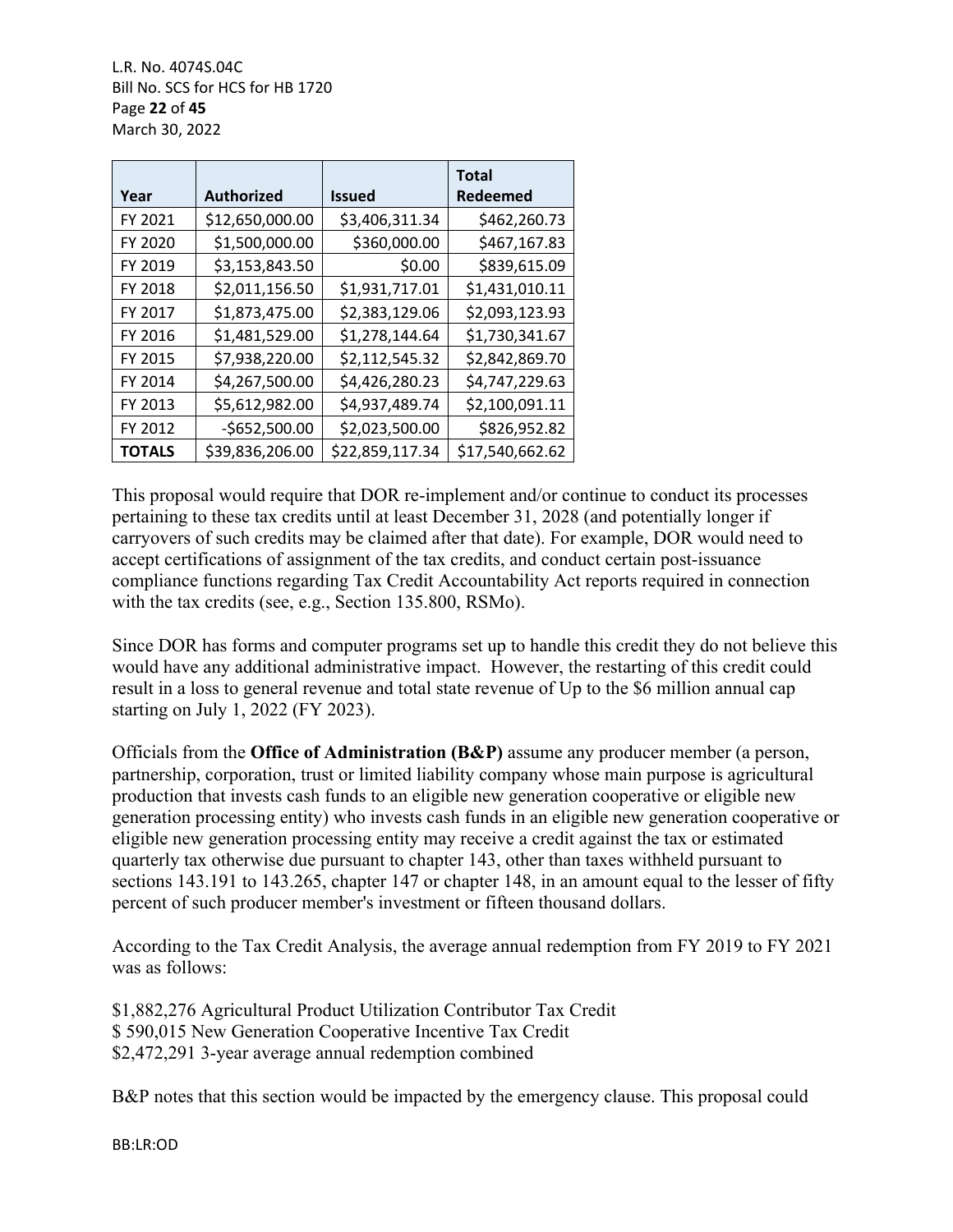L.R. No. 4074S.04C Bill No. SCS for HCS for HB 1720 Page **23** of **45** March 30, 2022

reduce general and total state revenue between (\$2,472,291) and (\$6,000,000) annually beginning in FY23.

**Oversight** notes this proposed legislation extends the expiration date for the Agricultural Product Utilization Contributor Tax Credit, as authorized under Section 348.430 and the New Generation Cooperative Incentive Tax Credit, as authorized under Section 348.432.

**Oversight** further notes, the aggregate amount of tax credits issued per fiscal year under Section(s) 348.430 and 348.432 shall not exceed six million dollars (\$6,000,000). In May of each year, the Missouri Agricultural and Small Business Development Authority determines whether six million dollars (\$6,000,000) will be utilized as New Generation Cooperative Incentive Tax Credits or not. The amount of New Generation Cooperative Incentive Tax Credit(s) that are determined to be unused may be sold as Agricultural Product Utilization Contributor Tax Credits.

**Oversight's** policy is to show the extension of the tax credit program(s) in the fiscal note. Oversight notes the current expiration date for the Agricultural Utilization Product Contributor Tax Credit and the New Generation Cooperative Incentive Tax Credit is December 31, 2021. Oversight notes this proposed legislation extends the expiration date to December 31, 2028. Oversight notes that taxpayers who are awarded the Agricultural Product Utilization Contributor Tax Credit or the New Generation Cooperative Incentive Tax Credit in Tax Year 2022 will not file their tax returns claiming the tax credit until after January 1, 2023 (Fiscal Year 2023). Therefore, **Oversight** will report the impact as a result of extending the end date of this tax credit program beginning in Fiscal Year 2023.

**Oversight** notes the five (5) year average (Fiscal Year(s) 2017 – 2021) amount of Agricultural Product Utilization Contributor Tax Credit(s) issued equals \$1,490,943.

**Oversight** notes the five (5) year average (Fiscal Year(s) 2017 – 2021) amount of New Generation Cooperative Incentive Tax Credit(s) issued equals \$1,616,231.

Therefore, for purposes of this fiscal note, **Oversight** will report the extension of these tax credits as a reduction to GR by an amount "up to" \$3,107,174 (the combined five (5) year average amount of tax credits issued  $(\$1,490,943 + \$1,616,231)$  to the shared cap of  $\$6,000,000$ , beginning in Fiscal Year 2023.

## **§348.500 Family Farm Breeding Tax Credit**

## Officials from the **Department of Revenue (DOR)** assume

Section 348.500.2 outlines the definitions and qualifications for participation in the Family Farm Breeding Livestock tax credit program. Previously the definition of "small farmer" required a farmer to have less than \$250,000 in gross sales annually. This proposal is increasing the gross sales limit to \$500,000. Increasing the limit may result in more farmers being able to qualify for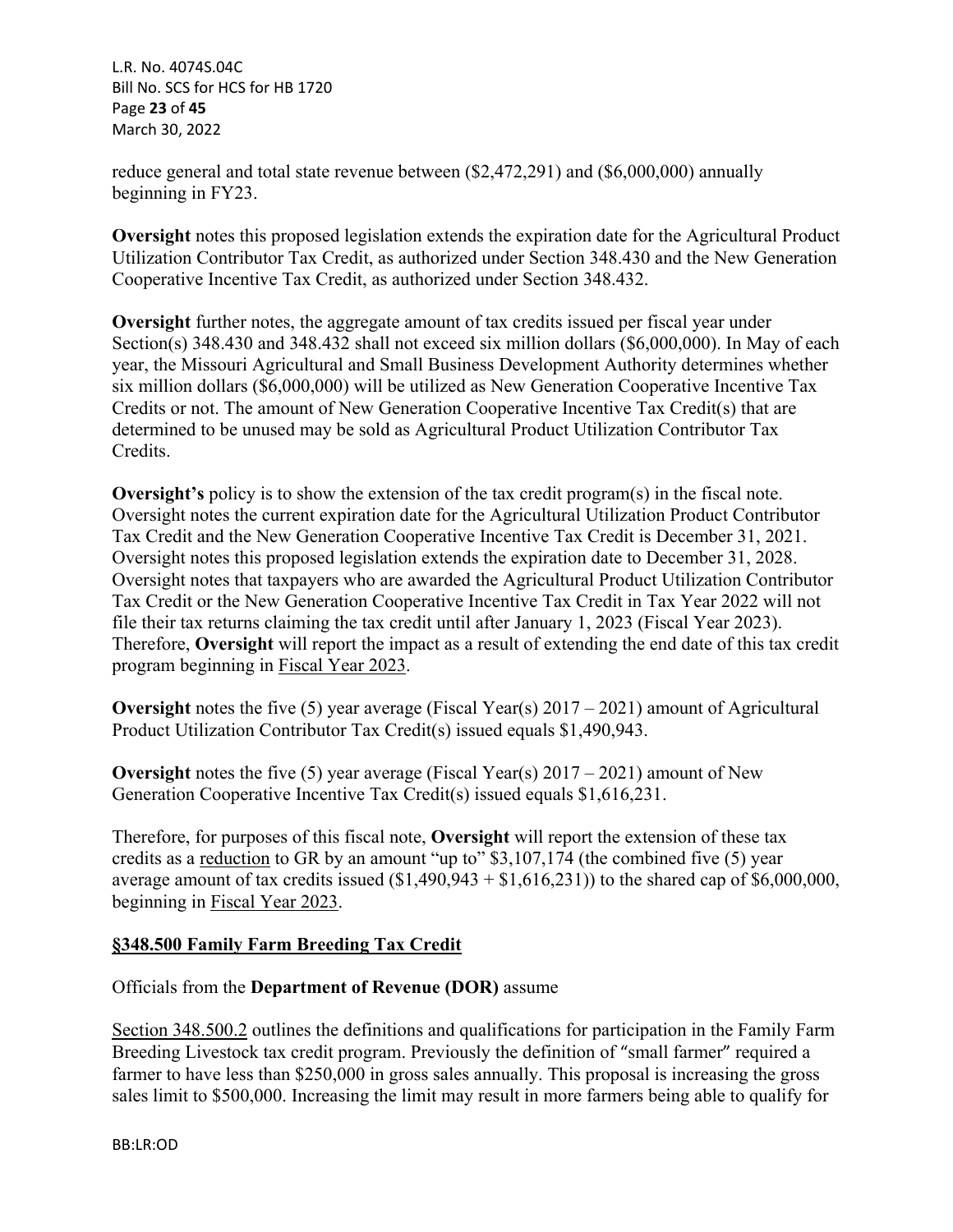L.R. No. 4074S.04C Bill No. SCS for HCS for HB 1720 Page **24** of **45** March 30, 2022

the tax credit program.

Section 348.500.4 removes the restriction that a small farmer can only be eligible for one loan per family and per type of livestock. Removing this restriction may also increase the number of tax credits a farmer may receive and could increase the participation in the program of additional farmers.

Section 348.500.5 increases the loan amount for each type of livestock. This may result in larger loans that would qualify for the tax credits. This could also increase the participation in the program by additional farmers.

| Livestock Type     |           | Current Loan Amt. New Proposed Loan Amt. |
|--------------------|-----------|------------------------------------------|
| <b>Beef Cattle</b> | 75,000.00 | 150,000.00                               |
| Dairy Cattle       | 75,000.00 | 150,000.00                               |
| Swine              | 35,000.00 | 70,000.00                                |
| Sheep + Goats      | 30,000.00 | 60,000.00                                |

This tax credit program currently has a \$300,000 annual cap. The annual cap on this program is not changed by this proposal. So while these changes may result in more credits being eligible to be claimed, the Department assumes this will not result in additional fiscal impact to the State.

For informational purposes, the Department is providing the amount of credits that have been authorized, issued and redeemed, the last few years.

|               |                   |               | <b>Total</b> |
|---------------|-------------------|---------------|--------------|
| Year          | <b>Authorized</b> | <b>Issued</b> | Redeemed     |
| FY 2021       | \$12,488.50       | \$2,429.88    | \$18,232.07  |
| FY 2020       | \$26,849.87       | \$16,817.30   | \$9,636.08   |
| FY 2019       | \$14,898.18       | \$39,235.88   | \$34,022.54  |
| FY 2018       | \$42,093.03       | \$52,507.91   | \$106,558.44 |
| FY 2017       | \$66,801.60       | \$70,892.19   | \$27,178.36  |
| FY 2016       | \$72,855.33       | \$48,967.77   | \$35,495.50  |
| FY 2015       | \$40,506.00       | \$39,309.78   | \$24,981.60  |
| FY 2014       | \$39,423.64       | \$34,251.88   | \$22,770.02  |
| FY 2013       | \$39,732.39       | \$35,044.24   | \$32,032.50  |
| FY 2012       | \$31,328.73       | \$32,228.75   | \$53,947.47  |
| <b>TOTALS</b> | \$386,977.27      | \$371,685.58  | \$364,854.58 |

Officials from the **Office of Administration – Budget & Planning (B&P)** assume this proposal would increase the number of famers that would qualify for family farm breeding livestock loans. This provision would also increase the amount of loans that could be taken by farms, depending on the type of livestock.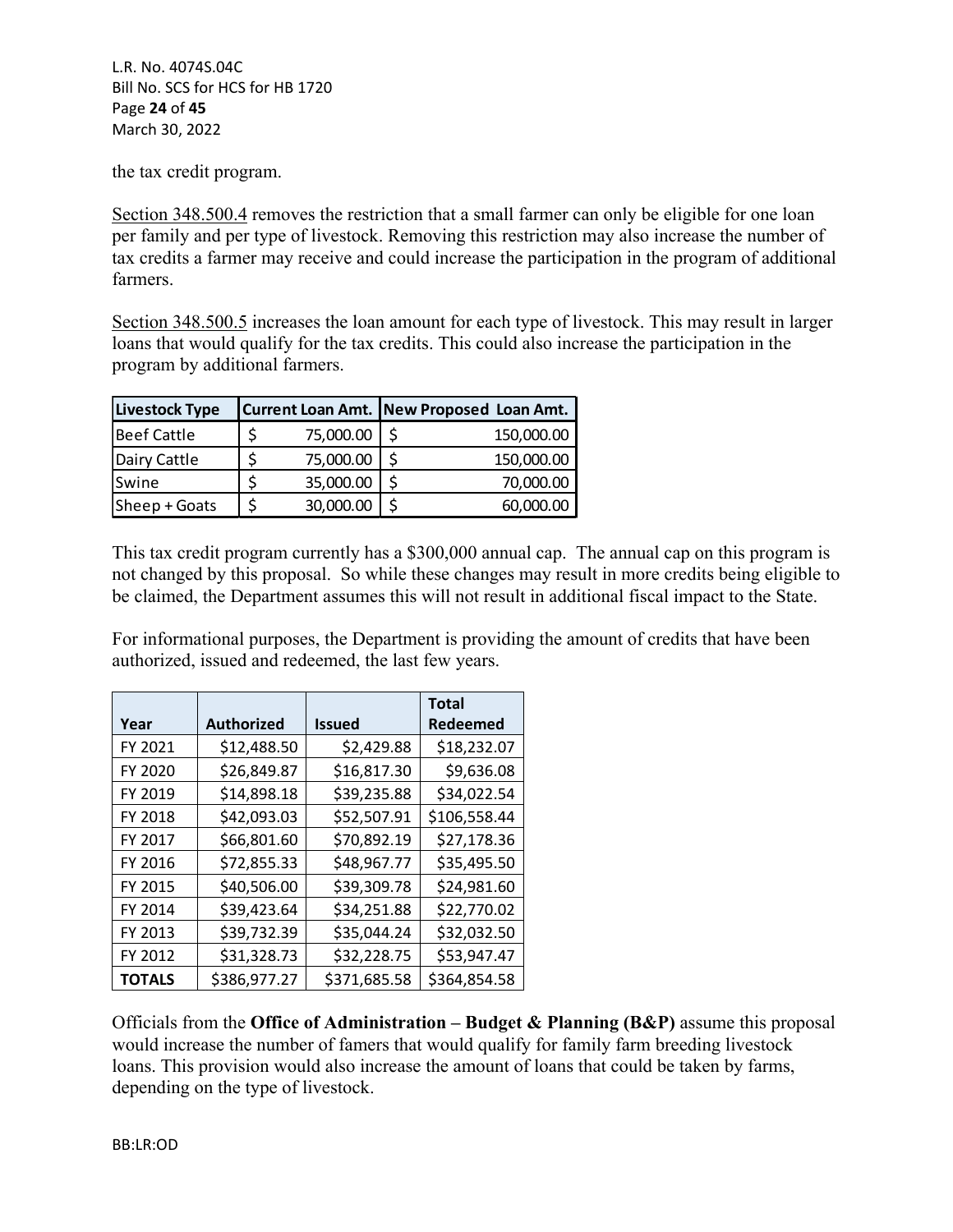L.R. No. 4074S.04C Bill No. SCS for HCS for HB 1720 Page **25** of **45** March 30, 2022

B&P notes that the family farm tax credit is granted to lenders for interest forgone during the first year of a family farm breeding livestock loan. Therefore, this proposal could increase the number and dollar amount of loans granted, which in turn would increase the amount of interest eligible for the tax credit. B&P further notes that this proposal does not change the \$300,000 annual issuance cap on the tax credit program, but it could increase the utilization of the loan program and tax credit. The three-year average issuance amount is \$26,754 (FY19 – FY21).

B&P notes that this section would be impacted by the emergency clause. Therefore, this proposal could increase annual issuances by up to \$273,246 beginning in FY23.

Officials from the DOR assume the proposal will have no fiscal impact on their organization. **Oversight** does not have any information to the contrary. Therefore, Oversight will reflect a zero impact in the fiscal note for DOR for this section.

**Oversight** notes, according to the Tax Credit Analysis form, the Family Farms Act provides Missouri tax credits to lenders in lieu of the first year interest being paid on breeding livestock loans made to "small farmers" who are Missouri residents and who have less than \$250,000 in gross agricultural product sales per year. The maximum eligible loan cannot exceed 90% of the cost of purchasing breeding livestock. Each small farmer shall be eligible for only one family farm livestock loan per immediate household family and only one type of livestock. The maximum amount of loan for each type of livestock is: Beef or Dairy cattle \$75,000; Sheep or Goads \$30,000; Swine \$35,000.

**Oversight** notes the following certificates and amounts have been issued (from Missouri Depart. of Agriculture via e-mail) for the Family Farm Breeding Livestock Loan Program:

|                                      | <b>FY 2017</b> | <b>FY 2018</b> | <b>FY 2019</b> | <b>FY 2020</b> | <b>FY 2021</b> |
|--------------------------------------|----------------|----------------|----------------|----------------|----------------|
| <b>Certificates</b><br><b>Issued</b> | 29             | 22             | 15             | $\perp$        | 9              |
| Amount<br><b>Issued</b>              | \$70,892       | \$52,508       | \$39,236       | \$16,817       | \$12,449       |

**Oversight** notes this proposal expands eligibility to farmers with less than \$500,000 (from \$250,000) in gross agricultural product sales per year, which could expand the program and increase the number of projects that qualify. The program has a \$300,000 annual cap, and Oversight assumes this proposal may increase the number of projects that qualify for the credits; however, Oversight assumes the increase will not be by a substantial amount. Therefore, **Oversight** will reflect a cost of "Less than \$100,000" to the General Revenue Fund for the Family Farm Breeding Tax Credit beginning in Fiscal Year 2023.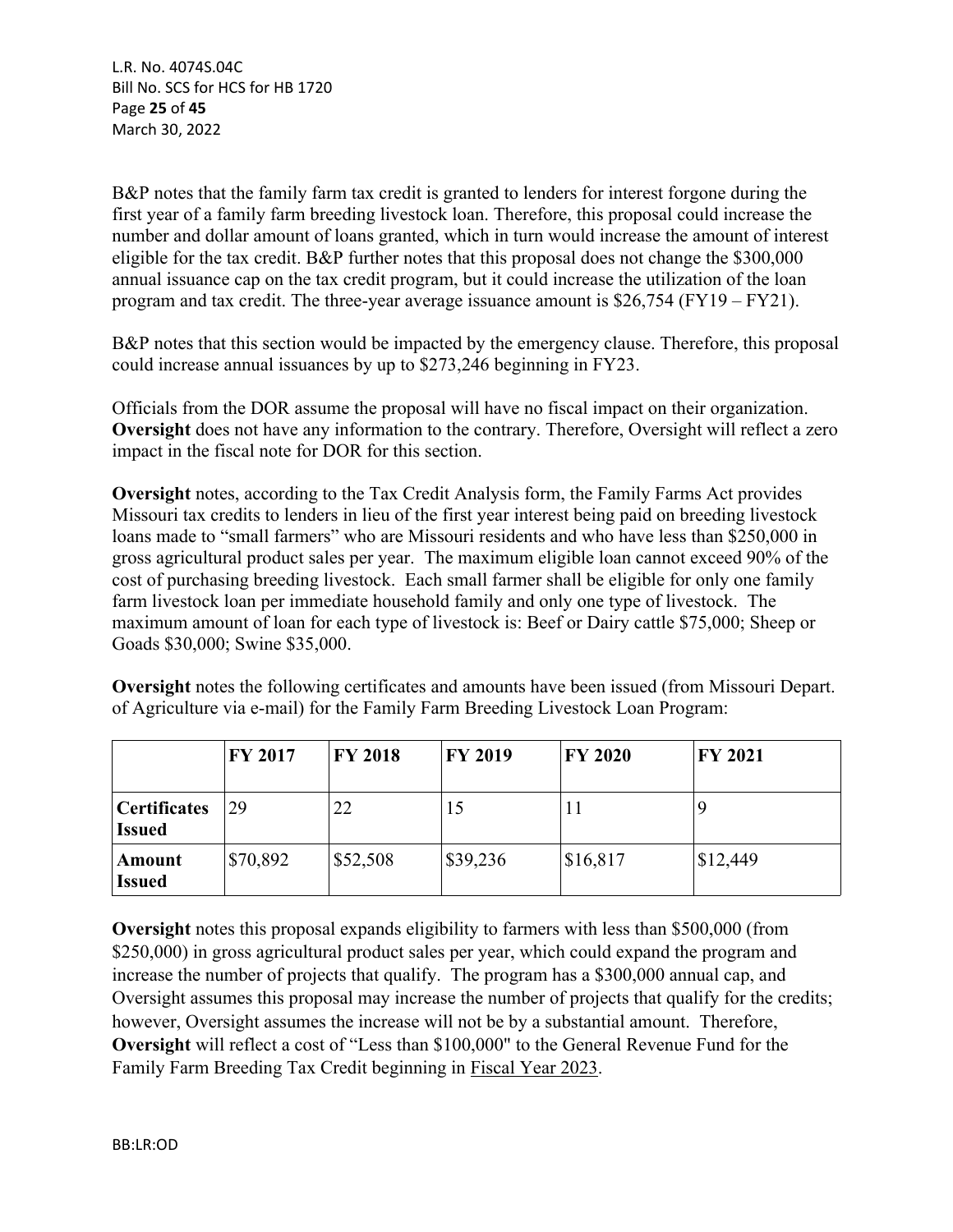## **Sections 620.3500, 620.3505, 620.3510, 620.3515, 620.3520, 620.3525 & 620.3530 "Missouri Rural Workforce Development Act"**

In response to the similar proposal, SB 465 -2021, officials from the **Office of Administration – Budget & Planning Division (B&P)** stated this proposed legislation would create a tax credit for taxpayers making a capital investment in a rural fund against such investor's state tax liability. The tax credit shall be equal to a proportion of their investment into the rural fund. There is a cap of \$25 million that can be redeemed each calendar year; therefore, Total State Revenue (TSR) could be reduced by up to \$25 million. The tax credit has a five (5) year carry forward; therefore, in any particular calendar year, more than \$25 million may be redeemed.

In addition, a rural fund that seeks to have an equity investment certified as a capital investment eligible for credits shall pay a nonrefundable application fee of five thousand dollars (\$5,000) to the Missouri Department of Economic Development. B&P assumes this money would be deposited into the General Revenue Fund (GR). Therefore, GR could be increased by an unknown amount. There is not enough available data for B&P to estimate the potential revenues.

The rural fund could be subject to a penalty. B&P assumed this money would be deposited into GR. Therefore, GR and TSR could be increased by an unknown amount.

This proposal could impact the calculation pursuant to Art. X, Sec. 18(e).

Officials from the **Missouri Department of Economic Development (DED)** state this proposed legislation shall be known as the Missouri Rural Workforce Development Act.

This proposed legislation requires DED to accept applications from "rural funds" that seek to have an equity investment certified as a "capital investment" eligible for tax credits.

DED notes a "Rural Fund" is any entity certified by DED under this proposed legislation. A " Capital Investment" is an investment in a rural fund by a rural investor that is acquired after the effective date of this proposed legislation at its original issuance solely in exchange for cash, has one hundred percent (100%) of its cash purchase price used by the rural fund to make qualified investments in eligible businesses located in this state by the third anniversary of the initial credit allowance date, and is designated by the rural fund as a capital investment and certified by DED as a capital investment.

DED notes, upon making a capital investment, a rural investor shall have a vested right to a credit against the investor's state tax liability in an amount equal to the applicable percentage for such credit allowance date multiplied by the purchase price paid to the rural fund for the capital investment. DED states that no eligible business that receives a qualified investment, or any affiliates of such eligible business, shall directly or indirectly own or have the right to acquire an ownership interest in a rural fund.

DED notes that no new applications can be accepted after  $12/31/32$ .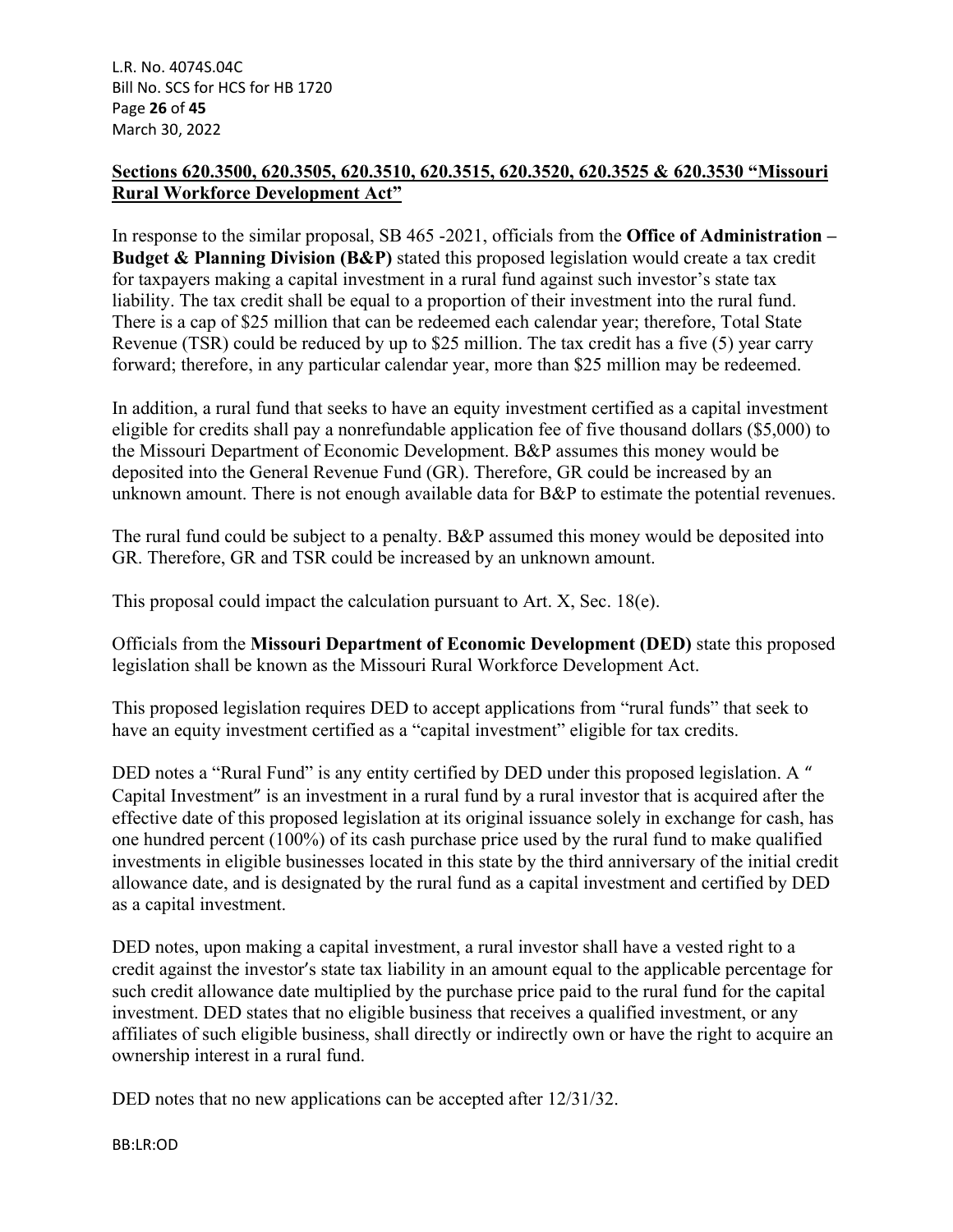L.R. No. 4074S.04C Bill No. SCS for HCS for HB 1720 Page **27** of **45** March 30, 2022

DED states there is an annual program cap of \$16,000,000. DED anticipates the need to hire two (2) FTE Economic Development Specialists to administer the program created.

**Oversight** will include DED's FTE costs, as reported by DED, less the costs reported for in-state and out-of-state travel, as this proposed legislation does not require DED to inspect or audit any  $site(s)$ .

Officials from the **Missouri Department of Revenue (DOR)** note this proposal would add new sections 620.3500 to 620.3530, known as the "Missouri Rural Workforce Development Act." It would be administered by DED. DOR is not mentioned in the proposal, but would be responsible for processing the tax credits claimed by taxpayers on returns and coordinate, as necessary, with DED.

Section 620.3515 sets the annual cap for the tax credit at \$16 million. The credits are not refundable or sellable.

Section 620.3520 - Authorizes the tax credit, not exceeding the amount of the rural investor's income tax for the year in which the credit is claimed. Unused portions of the credit may be carried forward to the next five tax years but may not be carried back.

Section 620.3520.3 - Sets forth the circumstances under which DED may recapture from a rural investor that claimed the credit.

620.3520.4 - Provides that recaptured credits are to be re-distributed, pro rata, to credit applicants whose allocations were previously reduced.

DOR assumes that DED would notify DOR of any recaptured credits. DOR would then recalculate the taxpayer's return and bill the taxpayer for any shortcomings. Therefore, DOR assumes they could absorb this duty with existing staff should it be necessary for DED to do a recapture of credits.

This proposal would become effective on August 28, 2022. This proposal states that a capital investment is any equity investment in a rural fund by a rural investor and that investment must be made AFTER the effective date of this proposal. After August 28, 2022 potential investors could make the required investments and then file an application with DED along with a \$5,000 application fee. Upon certification by DED, the investors would be eligible to receive the tax credit for the six credit allowance dates. Those credit allowance dates are the date of certification and each of the five anniversary dates thereafter. Based on the requirements of the investment, for fiscal note purposes DOR will assume the first date of certification will be January 1, 2023.

This proposal states the tax credit is based on an applicable percentage of the investment. The percentage for the first two years is zero  $(0\%)$  and each of the next four years the percentage is fifteen percent (15%). Therefore with a certification date of January 1, 2023, the first two years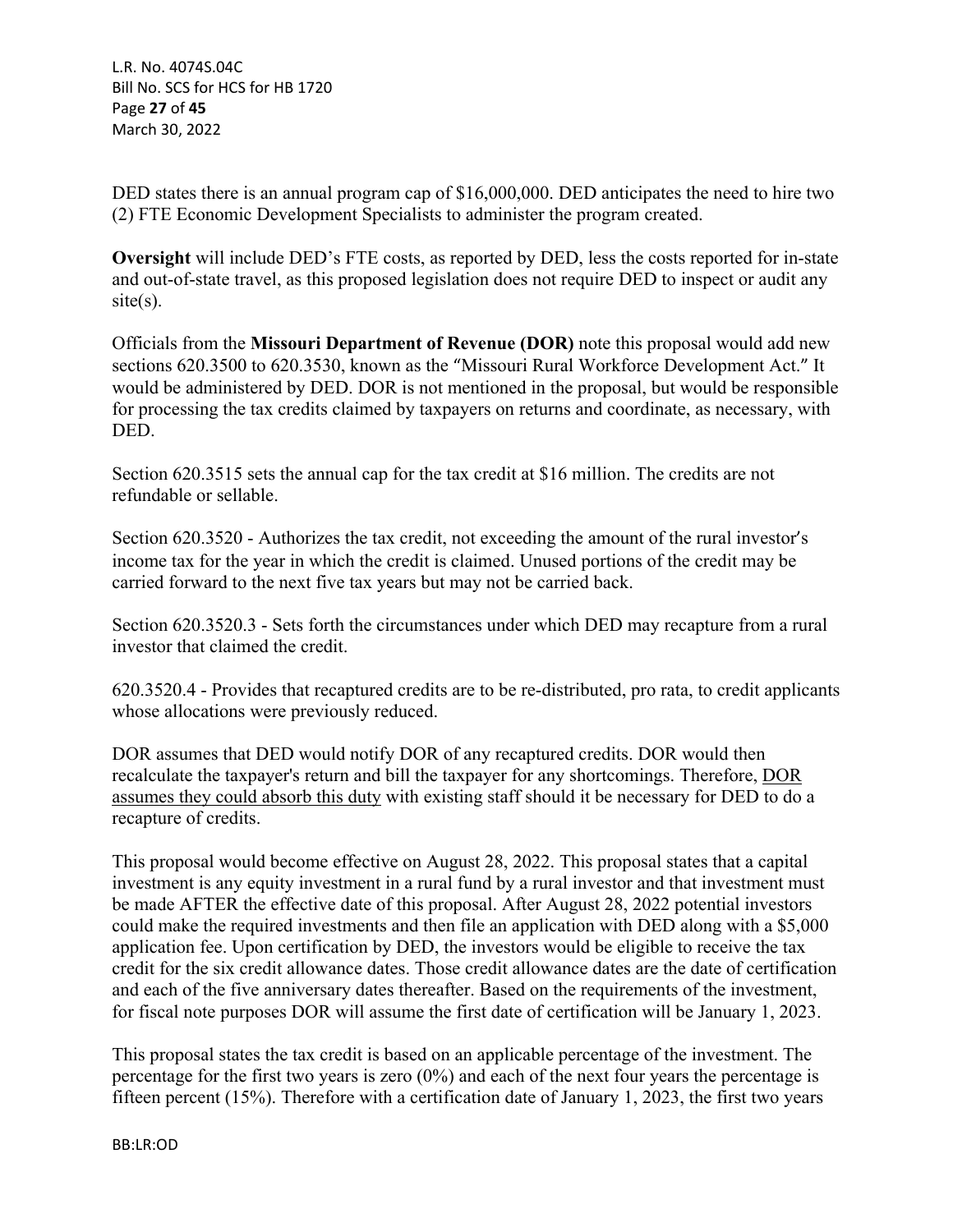no credits would be issued. Starting January 1, 2025 the first credits would be issued. They could potentially (depending on when issued) be redeemed in that same year. See example:

Example: A taxpayer qualifies for a \$1 million dollar investment on January 1, 2023. Here is the estimated amount of credit received and when.

| <b>YEAR</b> | <b>CREDIT ALLOWANCE</b> | <b>CREDIT AMOUNT</b>           |
|-------------|-------------------------|--------------------------------|
|             | <b>DATE</b>             |                                |
| 1/1/2023    |                         | \$0                            |
| 1/1/2024    |                         | \$0                            |
| 1/1/2025    |                         | $$150,000$ (\$1,000,000 x 15%) |
| 1/1/2026    |                         | \$150,000 (\$1,000,000 x 15%)  |
| 1/1/2027    |                         | \$150,000 (\$1,000,000 x 15%)  |

This will be a loss to general revenue of up to the \$25 million annually starting in FY 2025.

This would be a new income tax credit and it would be added to the MO-TC and information about the credit would be added to their website and changes would be needed in thier individual income tax system. DOR notes the costs to update these items is \$3,596.50. DOR will need the following FTE should the number of credits redeemed justify the FTE.

- 1 FTE Associate Customer Service Rep for every 6,000 credits redeemed
- 1 FTE Associate Customer Service Rep for every 7,600 errors/correspondence generated

Officials from the **Missouri Department of Commerce and Insurance (DCI)** anticipate a potential unknown decrease of premium tax revenues (up to the tax credit limit established in the bill) as a result of the creation of the Missouri Rural Workforce Development Act tax credit. Premium tax revenue is split 50/50 between General Revenue and County Foreign Insurance Fund except for domestic Stock Property and Casualty Companies who pay premium tax to the County Stock Fund. The County Foreign Insurance Fund is later distributed to school districts throughout the state. County Stock Funds are later distributed to the school district and county treasurer of the county in which the principal office of the insurer is located. It is unknown how each of these funds may be impacted by tax credits each year and which insurers will qualify for the tax credit.

DCI will require minimal contract computer programming to add this new tax credit to the premium tax database and can do so under existing appropriation. However, should multiple bills pass that would require additional updates to the premium tax database, DCI may need to request more expense and equipment appropriation through the budget process.

**Oversight** notes this proposed legislation would award tax credits to rural investors who have made an equity investment in a rural fund so long as such equity investment is later certified, by the Missouri Department of Economic Development, as a capital investment.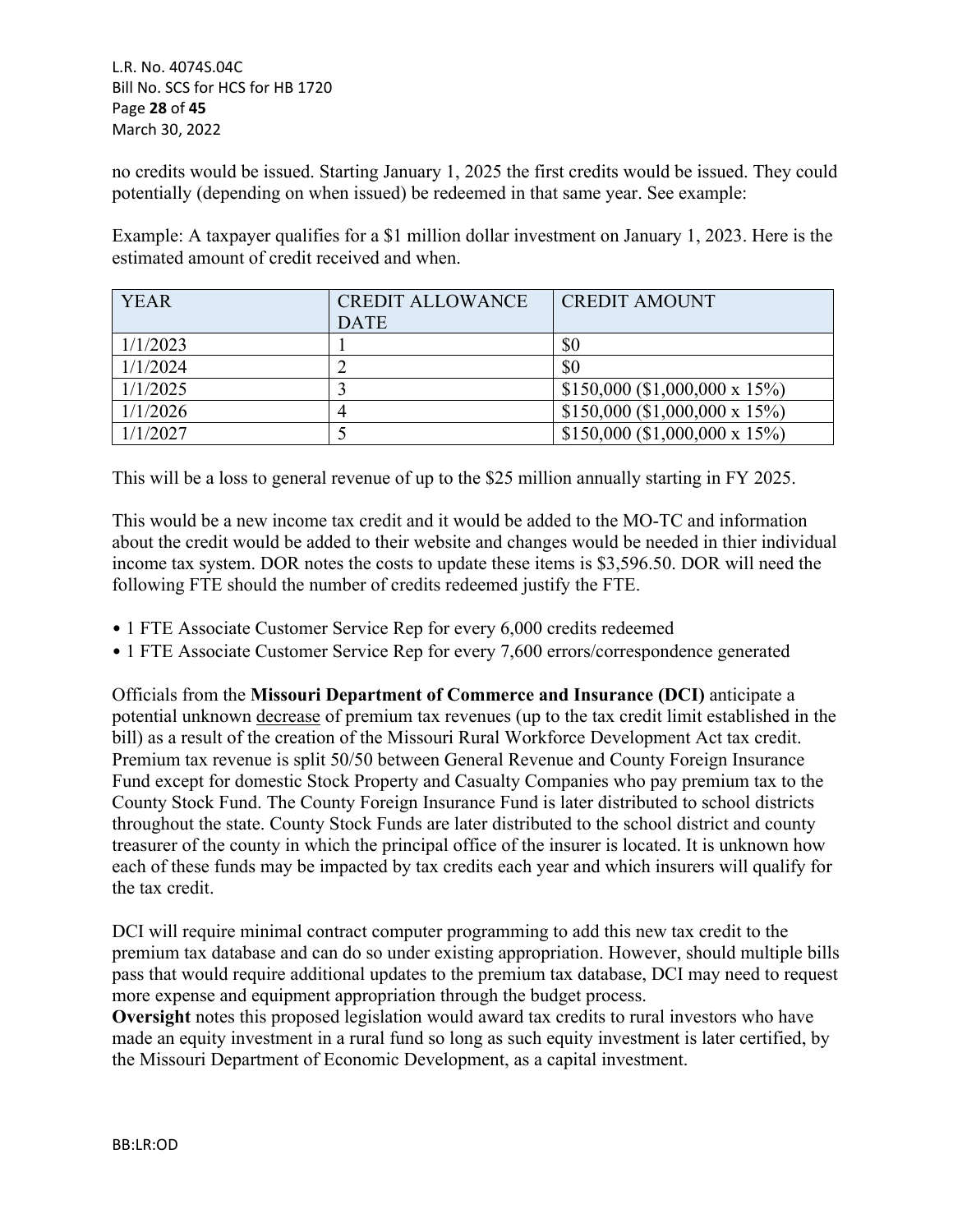L.R. No. 4074S.04C Bill No. SCS for HCS for HB 1720 Page **29** of **45** March 30, 2022

In order for an equity investment to be certified as a capital investment, a rural fund must apply with the Missouri Department of Economic Development to have the equity investment certified as a capital investment. The applicant must complete an application including the amount of capital investment requested, a copy of the applicants, or the affiliate of the applicant's, license as a Rural Business Investment Company (RBIC) under 7 U.S.C. Section 2009cc (U.S.D.A Rural Business Investment Program) or as a Small Business Investment Company (SBIC) under 15 U.S.C. Section 681 (SBA Small Business Investment Program), evidence that the applicant or affiliates of the applicant have invested at least one hundred million dollars (\$100,000,000) in nonpublic companies located in counties within the United States with a population of less than fifty thousand, a business plan that includes a revenue impact assessment, and a nonrefundable application fee of \$5,000.

Per the [Small Business Investment Company Program Overview,](https://fas.org/sgp/crs/misc/R41456.pdf) as of September 30, 2021, there were approximately 307 privately owned and managed SBA licensed SBICs.

| Table 1: Program Composition of the Types of Operating SBICs                      |      |      |      |      |      |  |
|-----------------------------------------------------------------------------------|------|------|------|------|------|--|
| <b>FY End</b><br><b>FY End</b><br><b>FY End</b><br><b>FY End</b><br><b>FY End</b> |      |      |      |      |      |  |
| <b>Type of Operating SBICs</b>                                                    | 2017 | 2018 | 2019 | 2020 | 2021 |  |
| <b>Total Number of Type of Operating</b>                                          |      |      |      |      |      |  |
| <b>SBICs</b>                                                                      | 315  | 305  | 300  | 302  | 307  |  |
| Number of Debenture SBICs                                                         | 227  | 227  | 224  | 232  | 235  |  |
| <b>Number of Participating Security SBICs</b>                                     | 33   | 25   | 22   | 12   | -9   |  |
| Number of Bank-Owned or Non-                                                      |      |      |      |      |      |  |
| Leveraged SBICs                                                                   | 47   | 47   | 48   | 52   | 56   |  |
| Number of Specialized SBICs                                                       | 8    | 6    | 6    | 6    |      |  |

Per correspondence received from the United States Department of Agriculture in February 2021, there are approximately 10 certified [RBIC's.](https://www.rd.usda.gov/sites/default/files/USDA_RD_CertifiedRBICs.pdf) In addition, there have been four (4) investments made in Missouri totaling almost \$12,000,000.

**Oversight** assumes SBICs and RBICs are nationally oriented; various companies may focus on specific regions but no one entity is specific to the State of Missouri.

**Oversight** notes this proposed legislation states that a capital investment is any equity investment in a rural fund by a rural investor which, is acquired **after** the effective date of this proposed legislation.

**Oversight** notes this proposed legislation would require applicants under this proposed legislation to submit an application to the Missouri Department of Economic Development accompanied with a nonrefundable \$5,000 application fee.

**Oversight** notes this proposed legislation does not specifically state where the application fee(s) shall be deposited. For the purpose of this fiscal note, Oversight will assume such application fee(s) will be deposited into GR.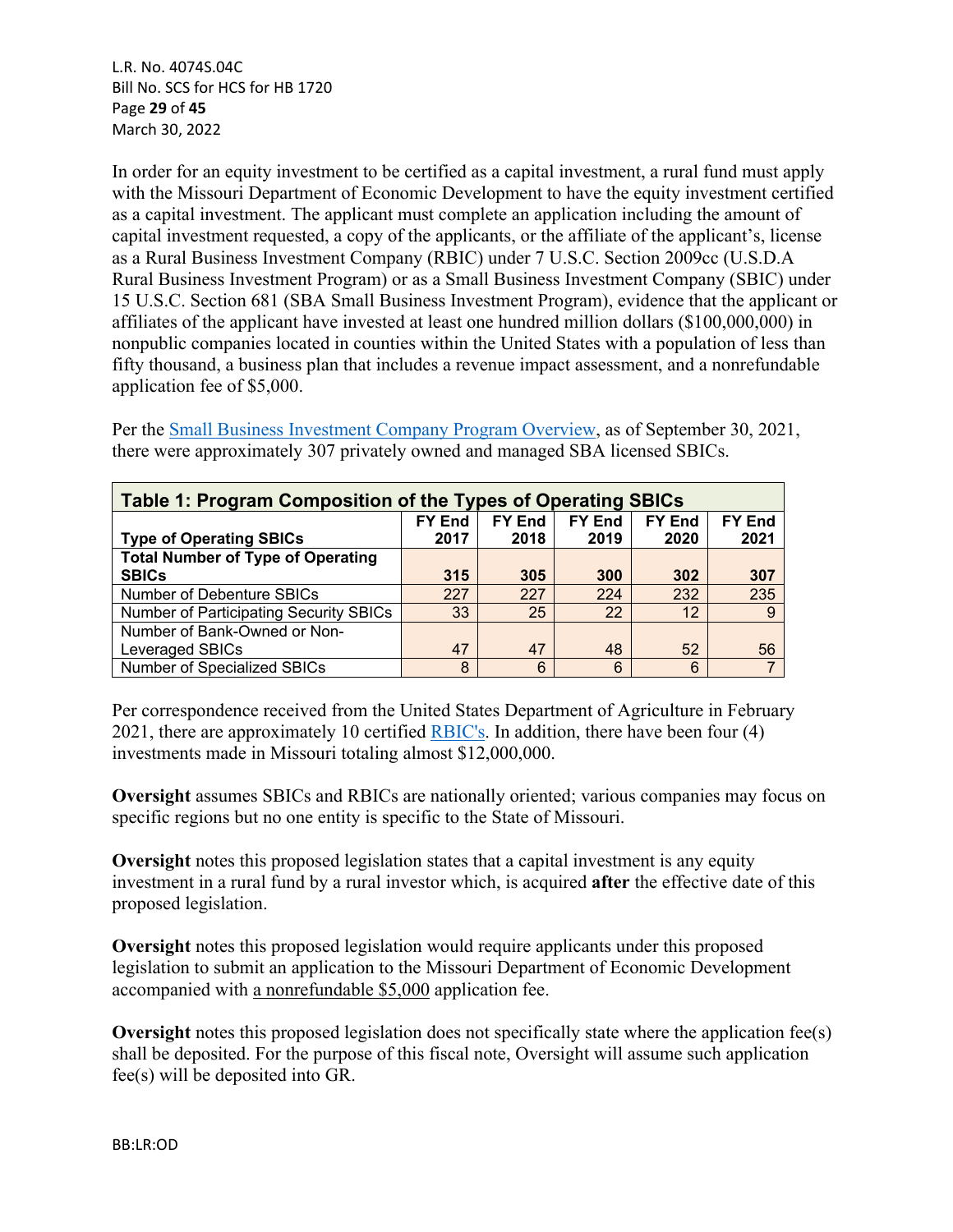L.R. No. 4074S.04C Bill No. SCS for HCS for HB 1720 Page **30** of **45** March 30, 2022

**Oversight** notes the Missouri Department of Economic Development shall begin accepting applications ninety days after the effective date of this proposed legislation. Therefore, Oversight assumes applications, accompanied with the nonrefundable fee of \$5,000 could be submitted as early as Fiscal Year 2022.

Therefore, **Oversight** will report a revenue gain to GR equal to \$0 (no applications/fee(s) submitted) or \$5,000 (one application/fee is submitted) up to  $$1,585,000$  (\$5,000  $*$  (307 (# of SBICs) + 10 (# of certified RBICs)) beginning in Fiscal Year 2023.

**Oversight** notes, once an equity investment is certified as a capital investment, the rural investor shall have a vested right to a tax credit to be issued to be used against the rural investor's state tax liability that may be utilized on each credit allowance date of such capital investment in an amount equal to the applicable percentage for such credit allowance date multiplied by the purchase price paid to the rural fund.

**Oversight** notes the tax credits created under this proposed legislation are limited to the taxpayer's state tax liability and shall not be refunded to the taxpayer. Any amount in excess of the taxpayer's state tax liability be carried forward for five (5) subsequent tax years.

**Oversight** notes the "Credit Allowance Date" is defined as "the date on which the Missouri Department of Economic Development certified a rural fund's capital investment and each of the five (5) anniversary dates of such date thereafter".

**Oversight** notes "Applicable Percentage" is defined as "zero percent for the first two credit allowance dates, and fifteen percent for the next four (4) credit allowance dates".

**Oversight**, then, assumes the following example describes a tax credit allocation under this proposed legislation:

If Company A were to have \$100,000,000 certified as a capital investment on January 1, 2023, Company A's credit allowance date(s) would be: January 1, 2003 (0%), January 1, 2024, (0%) January 1, 2025 (15%), January 1, 2026 (15%), January 1, 2027(15%), and January 1, 2028  $(15\%)$ .

**Oversight** assumes, then, Company A would **not** receive a tax credit (a tax credit equal to zero percent (0%) multiplied by the amount certified as a capital investment) on January 1, 2023 and January 1, 2024.

Each January thereafter, with the last January being January 1, 2028, Company A would receive a tax credit equal to fifteen percent (15%) of the amount certified as a capital investment; or \$15,000,000.

**Oversight** assumes, then, Company A would receive a **total** of \$60,000,000 in tax credits over the course of six (6) years to be used throughout a total of eleven (11) years.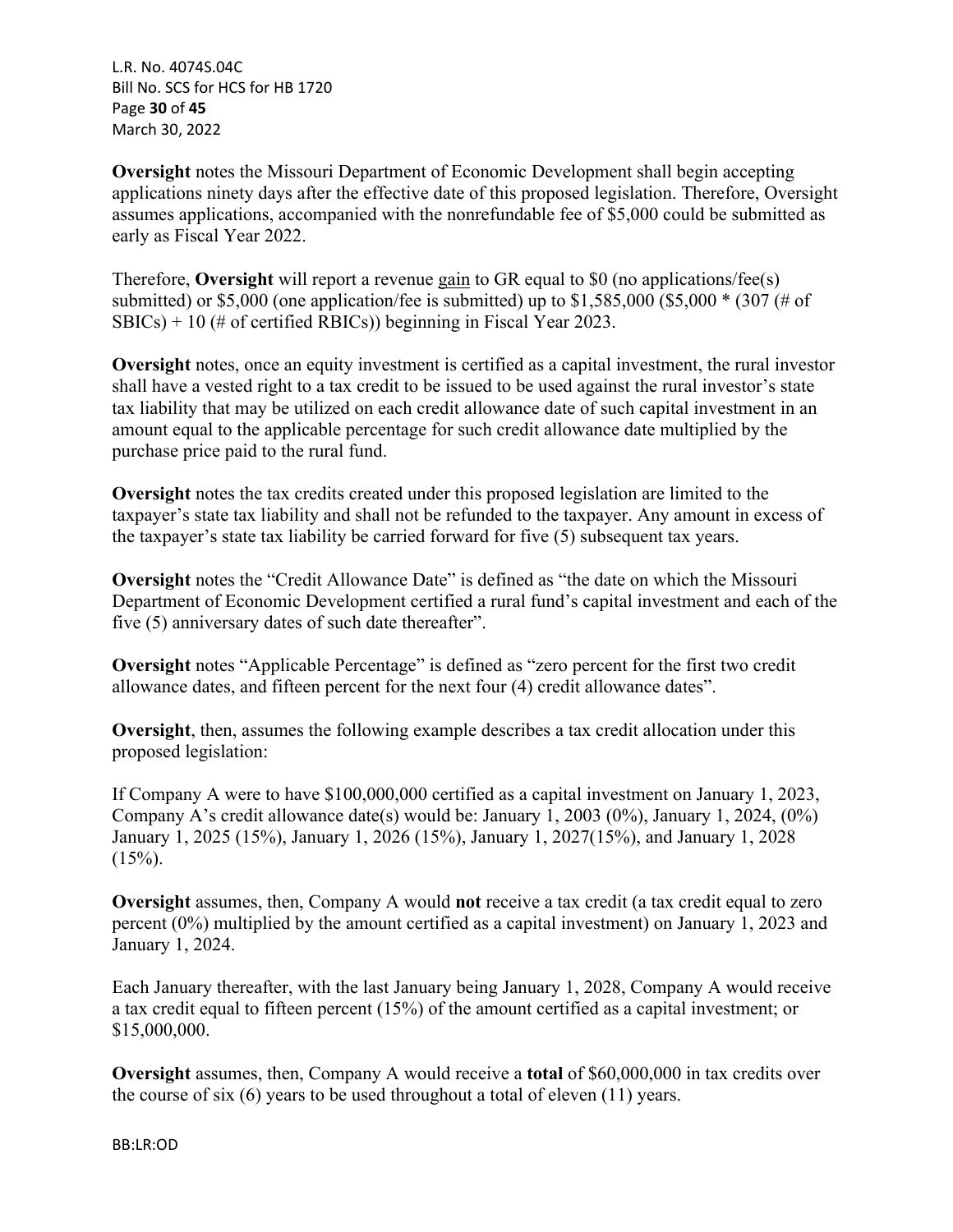L.R. No. 4074S.04C Bill No. SCS for HCS for HB 1720 Page **31** of **45** March 30, 2022

**Oversight** notes the Missouri Department of Economic Development shall begin accepting applications ninety days after the effective date of this proposed legislation. Therefore, Oversight assumes applications could be submitted as early as Fiscal Year 2023.

**Oversight** assumes, then, based on the tax credit allocation equation created under this proposed legislation, a rural investor could receive a tax credit in an amount greater than zero (\$0) beginning two (2) years after the initial certification date; Fiscal Year 2025.

Therefore, **Oversight** estimates the tax credit provision of this proposed legislation could result in a revenue reduction equal to \$0 (no certified capital investments) up to \$25,000,000 (tax credit authorization cap) beginning in Fiscal Year 2025.

**Oversight** notes this proposed legislation would allow for the recapture of tax credits issued to taxpayers provided rural fund(s) do not meet the requirements established in this proposed legislation.

**Oversight** notes this proposed legislation states that recaptured tax credits would be reverted to the Missouri Department of Economic Development and be reissued to applicants whose capital investment allocations were reduced in accordance with the application process (authorization cap).

**Oversight** further notes this proposed legislation does not specifically state where the payment of recaptured tax credits would be deposited. For the purpose of this fiscal note, Oversight will assume recaptured tax credit payments will be deposited into GR with the assumption that the Missouri Department of Economic Development will be distributed the funds for further tax credit authorization(s). Therefore, Oversight assumes the net fiscal impact to GR, specific to the provision of recaptured tax credits, would net zero (\$0).

**Oversight** notes tax credits authorized may be recaptured as early as the third anniversary date. Therefore, Oversight assumes this could be as early as Fiscal Year 2025.

**Oversight** is unable to determine the actual fiscal impact of the tax credit recapture provision. Therefore, for the purpose of this fiscal note, Oversight will report a revenue gain equal to "\$0 to Unknown" and a revenue reduction equal to "\$0 or Unknown" beginning in Fiscal Year 2025.

**Oversight** notes the provisions of this proposed legislation state the Missouri Department of Economic Development shall not accept any new applications for tax credits after December 31, 2032.

# **Sections 643.050, 643.079, 643.245 – Protection Fund – Anhydrous Ammonia Risk Management Subaccount**

Officials from **Department of Natural Resources (DNR)** note: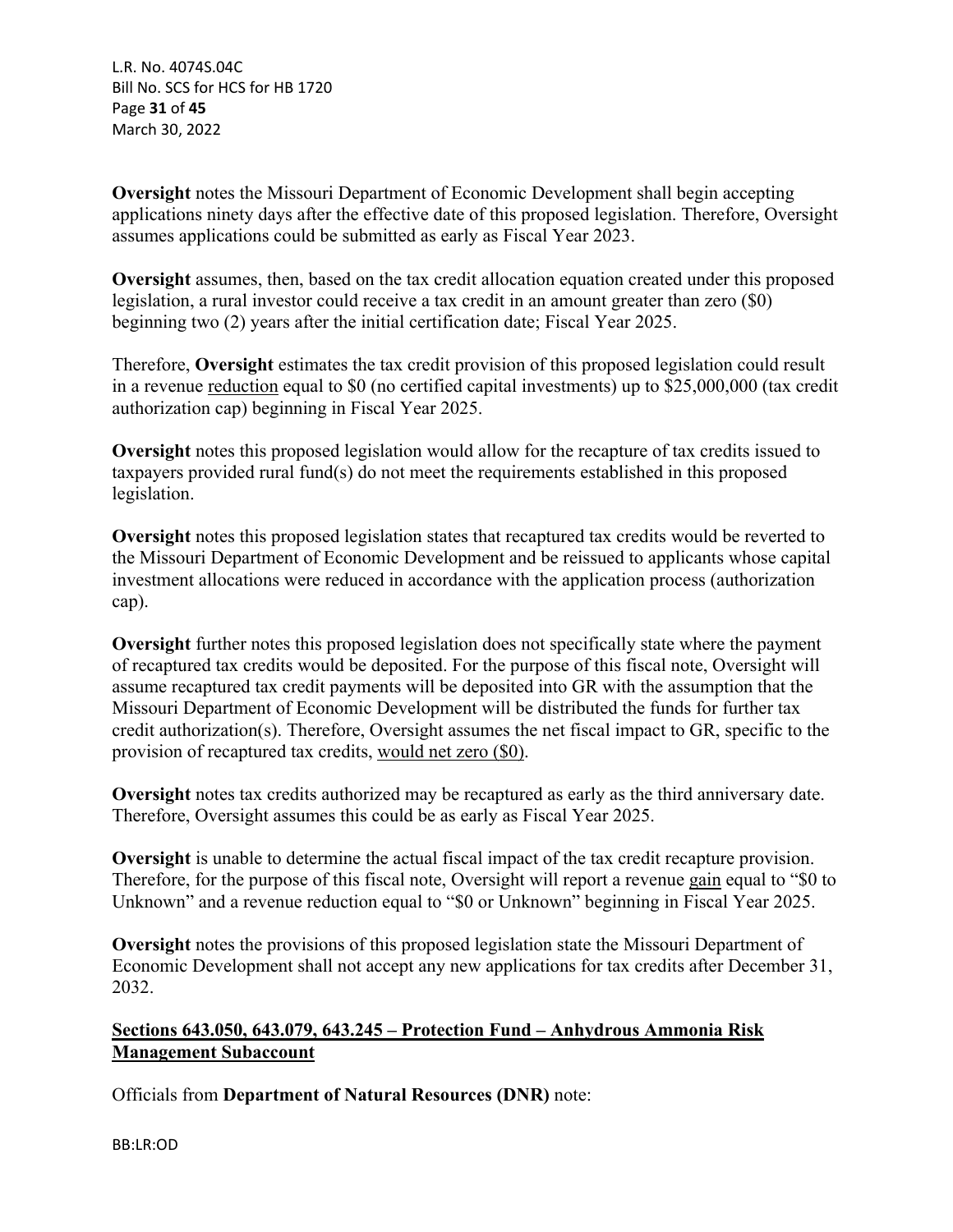L.R. No. 4074S.04C Bill No. SCS for HCS for HB 1720 Page **32** of **45** March 30, 2022

The proposed legislation would cost the Department approximately **\$300,000 in staff time** and workload. After consulting with the State of North Dakota (the only state agency that currently does this activity at the state level), the Department is basing work-load on inspections of regulated facilities once every 4-5 years. Estimate of work with estimate of hours per year - Total 5,500:

50 inspections - 800 hours 50 compliance assistance visits - 250 hours 50 plan reviews - 400 hours Data management - 500 hours Compliance and enforcement - 500 hours Program management - 250 hours Rule development and request to EPA for delegation (first year only) - 500 hours Registration and fee collection - 800 hours Clerical and administrative duties - 1,500 hours

Based on the estimate above, the Department would need 3 additional FTE to accomplish this work.

1 FTE Professional Engineer - \$58,080 1 FTE Environmental Program Analyst - \$38,472 1 FTE Lead Administrative Support Assistant - \$29,808

Environmental Program Analyst – This position would conduct the inspections, maintain the database and assist the public in complying with this regulation. In addition, this position would handle any relevant enforcement work that arose from this activity. The Department may choose to split this work among several different staff, 3/4 FTE performing inspections in 3 different areas of the state and the balance in the central office.

Professional Engineer – This position would include planning and support for the database and guidance/direction regarding enforcement cases. In addition, this position would be involved in ensuring the processing of licenses and fees are conducted in an appropriate fashion, and to resolve any issues that arise with licenses or fees.

Lead Administrative Support Assistant – This position would provide general support including processing reports, general correspondence, etc. In addition, this position could be responsible for processing licenses and fees.

Currently, the authority for enforcing the federal anhydrous ammonia regulations lies with the Environmental Protection Agency (EPA). The Department has spoken with EPA Region VII about requesting delegation and they are open to that but the Department would still need to officially request and receive delegation for this work.

Section §643.079.10 – The proposed legislation requires each retail agricultural facility that uses, stores, or sells anhydrous ammonia to pay a \$200 annual registration fee and an annual tonnage fee of \$1.25 per ton. The proposed legislation also requires each distributor or terminal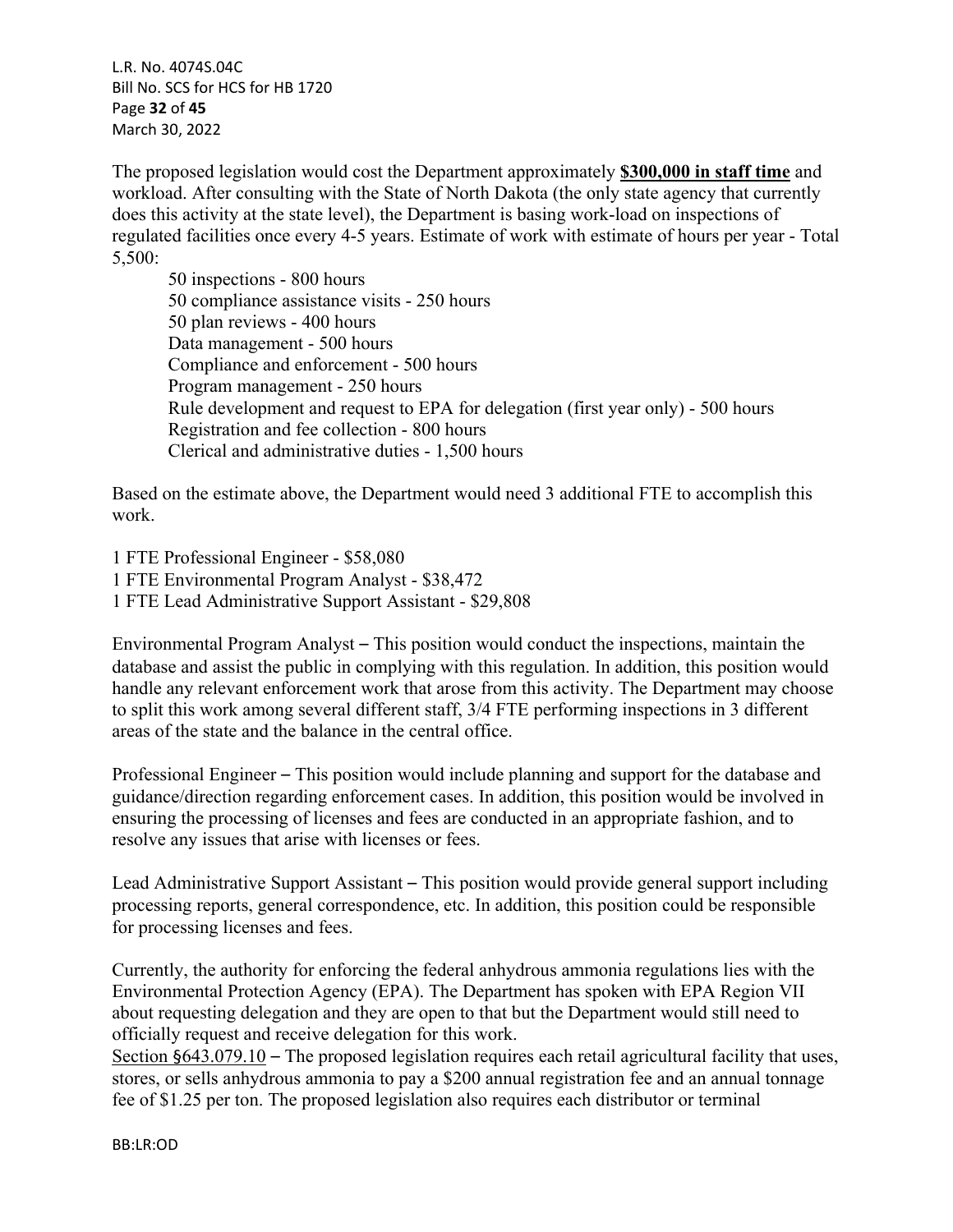L.R. No. 4074S.04C Bill No. SCS for HCS for HB 1720 Page **33** of **45** March 30, 2022

agricultural facility pay an annual registration fee of \$5,000 and shall not pay a tonnage fee.

Section §643.245 – All registration and tonnage fees collected under §643.079 and any other moneys designated shall be deposited into the Natural Resources Protection Fund – Anhydrous Ammonia Risk Management Plan Subaccount.

#### Revenue Impact

**DNR** notes the Missouri Department of Agriculture estimates 203 facilities would be required to pay the \$200 annual registration fee increasing the annual revenue by **\$40,600**.

Average annual tonnage estimates provided by the Missouri Fertilizer Program (March 2020) are 230,813 tons anhydrous ammonia sales. This would increase the annual revenue by **\$288,516**.

"Distributor" or "terminal agricultural facility" is not defined, therefore, it is not possible for the Department to estimate the amount of revenue the \$5,000 registration fee would generate.

**Oversight** does not have any information to the contrary in regards to DNR's assumptions; therefore, **Oversight** will reflect DNR's estimated revenue on the fiscal note for the 203 estimated facilities that will pay the \$200 annual registration fee. Oversight will reflect an increase of \$288,516 in revenue for the tonnage fees beginning Fiscal Year 2023. In addition, Oversight will reflect a \$0 (there are no distributors or terminal agricultural facilities in Missouri) or an "Unknown" increase in revenue (there are distributors or terminal agricultural facilities in Missouri that will have to pay the \$5,000 annual registration fee).

Officials from the **Office of Administration – Budget & Planning** and **Department of Revenue**, and the **Office of State Treasurer** each assume this specific section would not have a direct impact on their respective organizations.

#### **Overall Bill**

Officials from the **Missouri Department of Transportation**, the **Missouri Department of Conservation,** the **Department of Labor and Industrial Relations**, **Office of the State Treasurer**, **State Tax Commission, the Department of Corrections**, the **Department of Public Safety (Director's Office, Highway Patrol, Fire Safety, State Emergency Management Agency)**, the **City of Springfield**, **City of Saint Louis – Budget Division**, **City of Claycomo**, and the **City of Kansas City** each assume the above tax credits would not have a fiscal impact on their respective organizations.

Therefore, for the purpose of this fiscal note, **Oversight** will reflect zero fiscal impact for the abovementioned organizations.

#### Rule Promulgation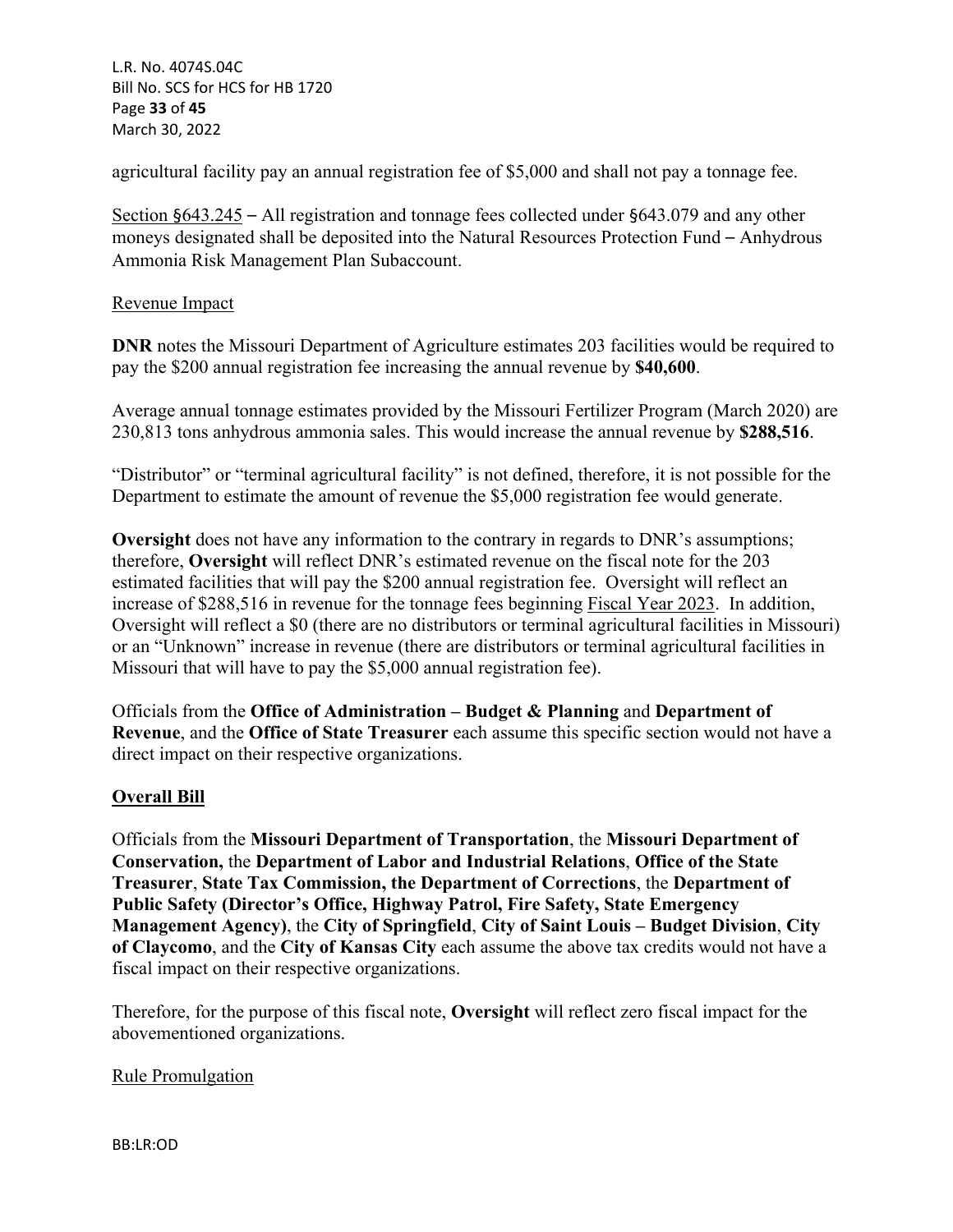L.R. No. 4074S.04C Bill No. SCS for HCS for HB 1720 Page **34** of **45** March 30, 2022

Officials from the **Joint Committee on Administrative Rules** assume this proposal is not anticipated to cause a fiscal impact beyond its current appropriation.

Officials from the **Office of the Secretary of State (SOS)** note many bills considered by the General Assembly include provisions allowing or requiring agencies to submit rules and regulations to implement the act. The SOS is provided with core funding to handle a certain amount of normal activity resulting from each year's legislative session. The fiscal impact for this fiscal note to the SOS for Administrative Rules is less than \$5,000. The SOS recognizes that this is a small amount and does not expect that additional funding would be required to meet these costs. However, the SOS also recognizes that many such bills may be passed by the General Assembly in a given year and that collectively the costs may be in excess of what the office can sustain with its core budget. Therefore, the SOS reserves the right to request funding for the cost of supporting administrative rules requirements should the need arise based on a review of the finally approved bills signed by the governor.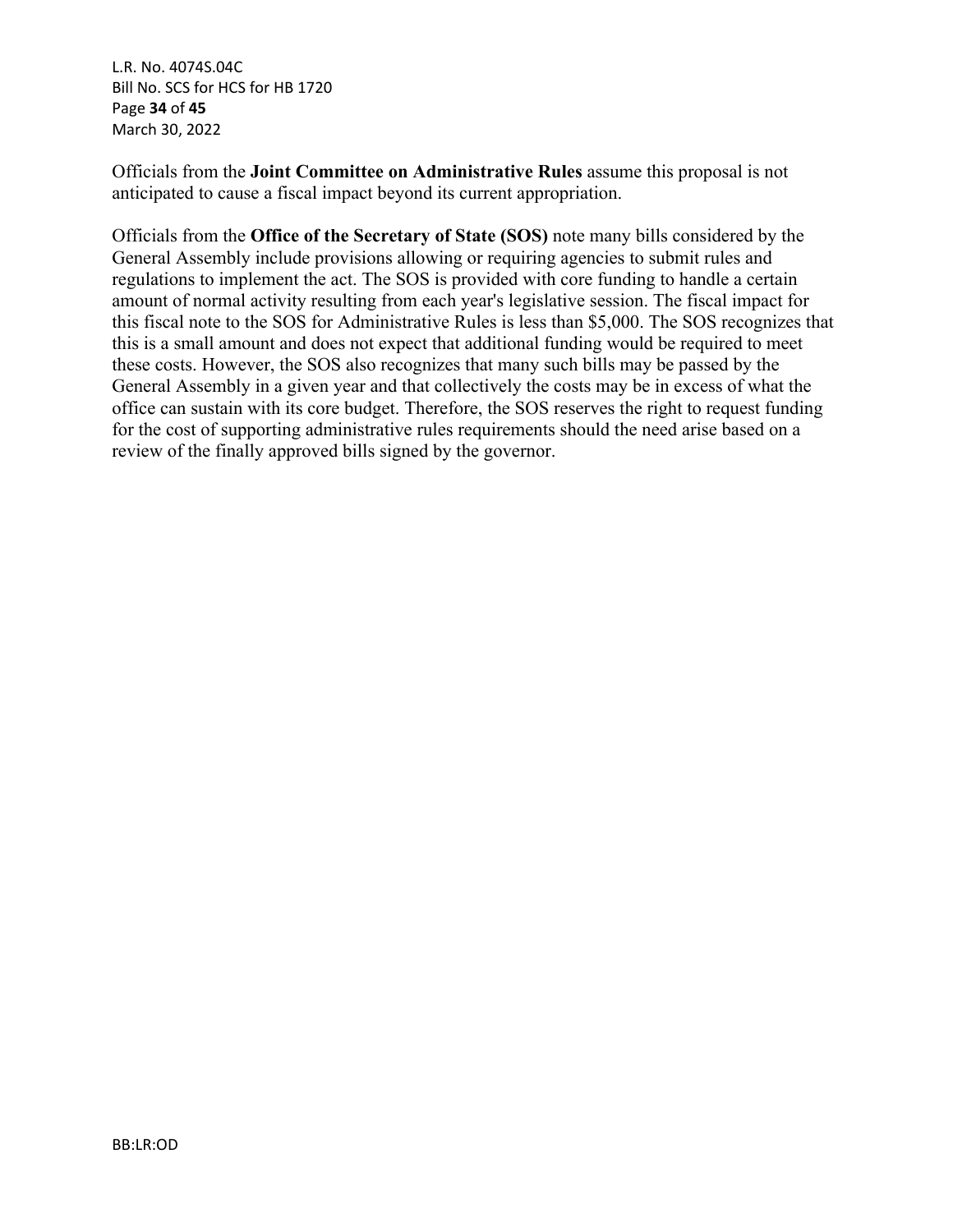L.R. No. 4074S.04C Bill No. SCS for HCS for HB 1720 Page **35** of **45** March 30, 2022

| FISCAL IMPACT-                      | FY 2023                       | FY 2024                       | FY 2025                       | Fully                         |
|-------------------------------------|-------------------------------|-------------------------------|-------------------------------|-------------------------------|
| <b>State Government</b>             | $(10 \text{ Mo.})$            |                               |                               | Implemented                   |
|                                     |                               |                               |                               | (FY 2026)                     |
|                                     |                               |                               |                               |                               |
| <b>GENERAL</b>                      |                               |                               |                               |                               |
| <b>REVENUE FUND</b>                 |                               |                               |                               |                               |
|                                     |                               |                               |                               |                               |
| Revenue Reduction -                 | $($1,500,000)$ or             | $($1,500,000)$ or             | (\$1,500,000)                 | $($1,500,000)$ or             |
| Section 135.305 -                   | up to                         | up to                         | or up to                      | up to                         |
| Extension of the<br>Wood Energy Tax | $(\$6,000,000)$               | $(\$6,000,000)$               | $(\$6,000,000)$               | $(\$6,000,000)$               |
| Credit from                         | depending on<br>appropriation | depending on<br>appropriation | depending on<br>appropriation | depending on<br>appropriation |
| 06/30/2021 to                       |                               |                               |                               |                               |
| $06/30/2028$ (p.4-5)                |                               |                               |                               |                               |
|                                     |                               |                               |                               |                               |
| Revenue Reduction-                  | $Up$ to                       | $Up$ to                       | $Up$ to                       | $Up$ to                       |
| Section 135.686 -                   | $($848,311)$ to               | $($848,311)$ to               | $(\$848,311)$ to              | $(\$848,311)$ to              |
| <b>Extension of Meat</b>            | $(\$2,000,000)$               | (\$2,000,000)                 | (\$2,000,000)                 | $(\$2,000,000)$               |
| Processing Facility                 |                               |                               |                               |                               |
| <b>Investment Tax</b>               |                               |                               |                               |                               |
| <b>Credit From</b>                  |                               |                               |                               |                               |
| December 31, 2021                   |                               |                               |                               |                               |
| to December 31,                     |                               |                               |                               |                               |
| $2028(p.7-8)$                       |                               |                               |                               |                               |
|                                     |                               |                               |                               |                               |
| Revenue Reduction-                  |                               | Up to                         | Up to                         | $Up$ to                       |
| Section 135.755 -                   |                               | $(\$2,046,041)$               | $(\$2,046,041)$               | $(\$2,046,041)$               |
| Tax Credit For                      | \$0                           | to                            | to                            | to                            |
| <b>Ethanol Blended</b>              |                               | (\$5,000,000)                 | $(\$5,000,000)$               | $(\$5,000,000)$               |
| Fuel Sales (p.8-12)                 |                               |                               |                               |                               |
| Revenue Reduction -                 |                               | $Up$ to                       | $Up$ to                       | $Up$ to                       |
| Section 135.775 -                   |                               | (\$1,076,601)                 | (\$1,076,601)                 | (\$1,076,601)                 |
| Tax Credit for Retail               | \$0                           | to                            | to                            | το                            |
| <b>Sellers of Biodiesel</b>         |                               | (\$16,000,000)                | (\$16,000,000)                | (\$16,000,000)                |
| $(p.12-15)$                         |                               |                               |                               |                               |
|                                     |                               |                               |                               |                               |
| $Cost - DOR -$                      |                               |                               |                               |                               |
| Section 135.775.04                  |                               |                               |                               |                               |
| implementation                      |                               |                               |                               |                               |
| $(p. 8-9)$                          |                               |                               |                               |                               |
| <b>Personal Services</b>            | $(\$78,028)$                  | $(\$86,555)$                  | $(\$88,286)$                  | (\$90,052)                    |
| <b>Fringe Benefits</b>              | $(\$52,623)$                  | $(\$64,411)$                  | $(\$65,699)$                  | $(\$67,013)$                  |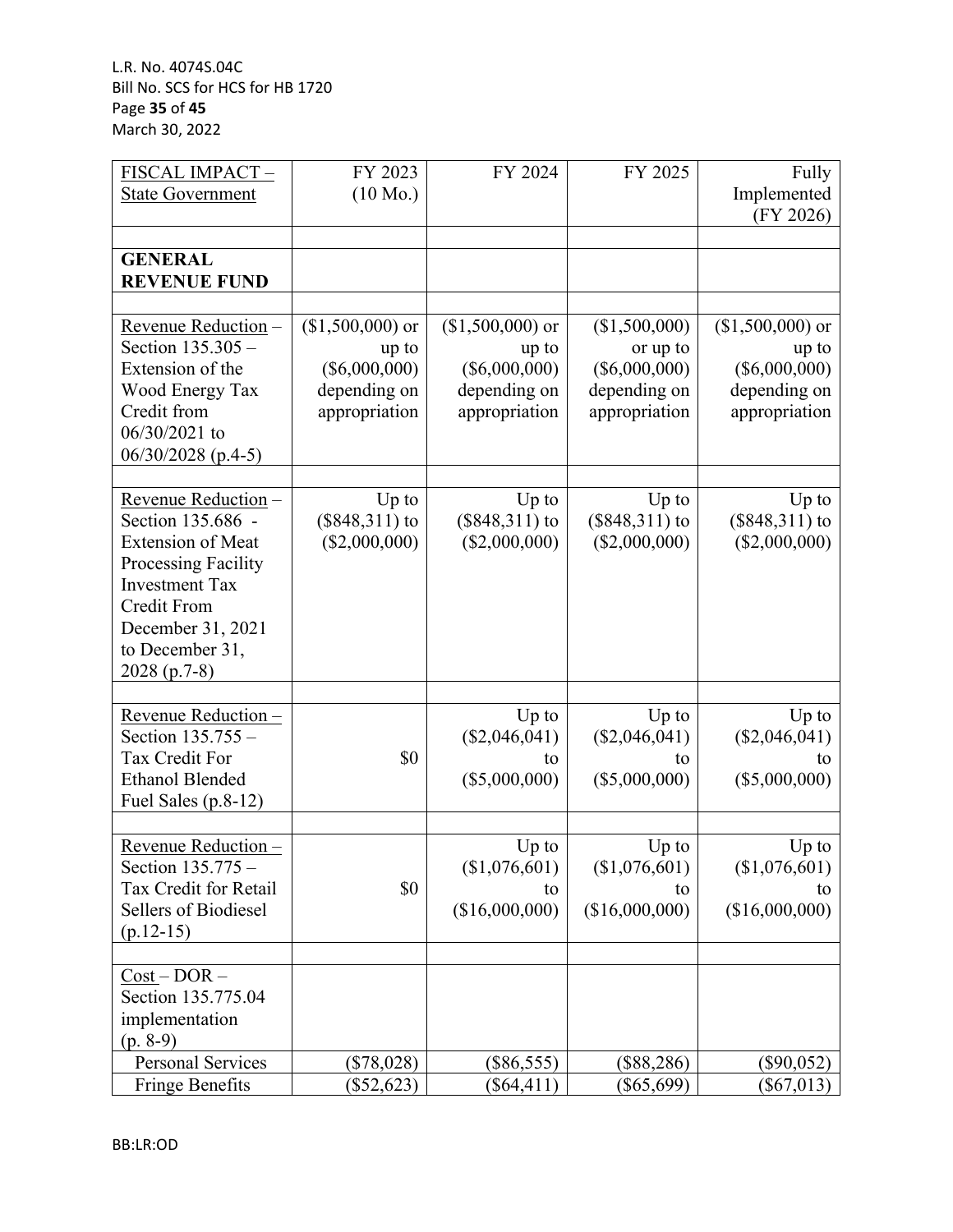L.R. No. 4074S.04C Bill No. SCS for HCS for HB 1720 Page **36** of **45** March 30, 2022

| Expense and                 | $($ \$9,756)      | (\$11, 941)     | (\$12,180)      | (\$12,424)      |
|-----------------------------|-------------------|-----------------|-----------------|-----------------|
| Equipment                   |                   |                 |                 |                 |
| Total Costs - DOR           | (\$140,408)       | (\$162,907)     | (\$166, 165)    | (\$169,488)     |
| FTE Change - DOR            | 3 FTE             | 3 FTE           | 3 FTE           | 3 FTE           |
|                             |                   |                 |                 |                 |
| Revenue Reduction -         |                   | $Up$ to         | $Up$ to         | $Up$ to         |
| Section 135.778 -           |                   | $(\$2,277,000)$ | $(\$2,277,000)$ | $(\$2,277,000)$ |
| Tax Credit for              | \$0               | to              | to              | to              |
| Producers of                |                   | (\$4,000,000)   | (\$4,000,000)   | (\$4,000,000)   |
| Biodiesel (p.15)            |                   |                 |                 |                 |
|                             |                   |                 |                 |                 |
| Cost - DOR ITSD -           |                   |                 |                 |                 |
| Section 135.778 -           | Could exceed      |                 |                 |                 |
| Tax Credit for              | (\$10,000)        | \$0             | \$0             | \$0             |
| Producers of                |                   |                 |                 |                 |
| Biodiesel programing        |                   |                 |                 |                 |
| changes for                 |                   |                 |                 |                 |
| withholding (p.15)          |                   |                 |                 |                 |
|                             |                   |                 |                 |                 |
| $Cost - Section$            |                   | $Up$ to         | $Up$ to         | $Up$ to         |
| 135.1610 Urban Tax          | $\underline{\$0}$ | $(\$200,000)$   | $(\$200,000)$   | $(\$200,000)$   |
| Credits (p.17-19)           |                   |                 |                 |                 |
|                             |                   |                 |                 |                 |
| Revenue Gain-               |                   | \$0 or          | \$0 or          | \$0 or          |
| Section 135.1610 6.         | $\underline{\$0}$ | (Unknown)       | (Unknown)       | (Unknown)       |
| Recapture of the tax        |                   |                 |                 |                 |
| credits                     |                   |                 |                 |                 |
|                             |                   |                 |                 |                 |
| Revenue Reduction -         |                   |                 |                 |                 |
| Section 348.436 -           |                   |                 |                 |                 |
| Extension of                | $Up$ to           | $Up$ to         | $Up$ to         | $Up$ to         |
| <b>Expiration Date For</b>  | $(\$3,107,174)$   | $(\$3,107,174)$ | $(\$3,107,174)$ | $(\$3,107,174)$ |
| <b>Agricultural Product</b> | to                | to              | to              | to              |
| <b>Utility Contributor</b>  | $(\$6,000,000)$   | $(\$6,000,000)$ | $(\$6,000,000)$ | $(\$6,000,000)$ |
| Tax Credit & New            |                   |                 |                 |                 |
| Generation                  |                   |                 |                 |                 |
| Cooperative                 |                   |                 |                 |                 |
| <b>Incentive Tax Credit</b> |                   |                 |                 |                 |
| $(p.20-22)$                 |                   |                 |                 |                 |
|                             |                   |                 |                 |                 |
| Cost - Section              |                   |                 |                 |                 |
| 348.500 - Increase in       | (Less than        | (Less than      | (Less than      | (Less than      |
| issuance of tax             | \$100,000)        | \$100,000       | \$100,000       | \$100,000       |
| credits for the Family      |                   |                 |                 |                 |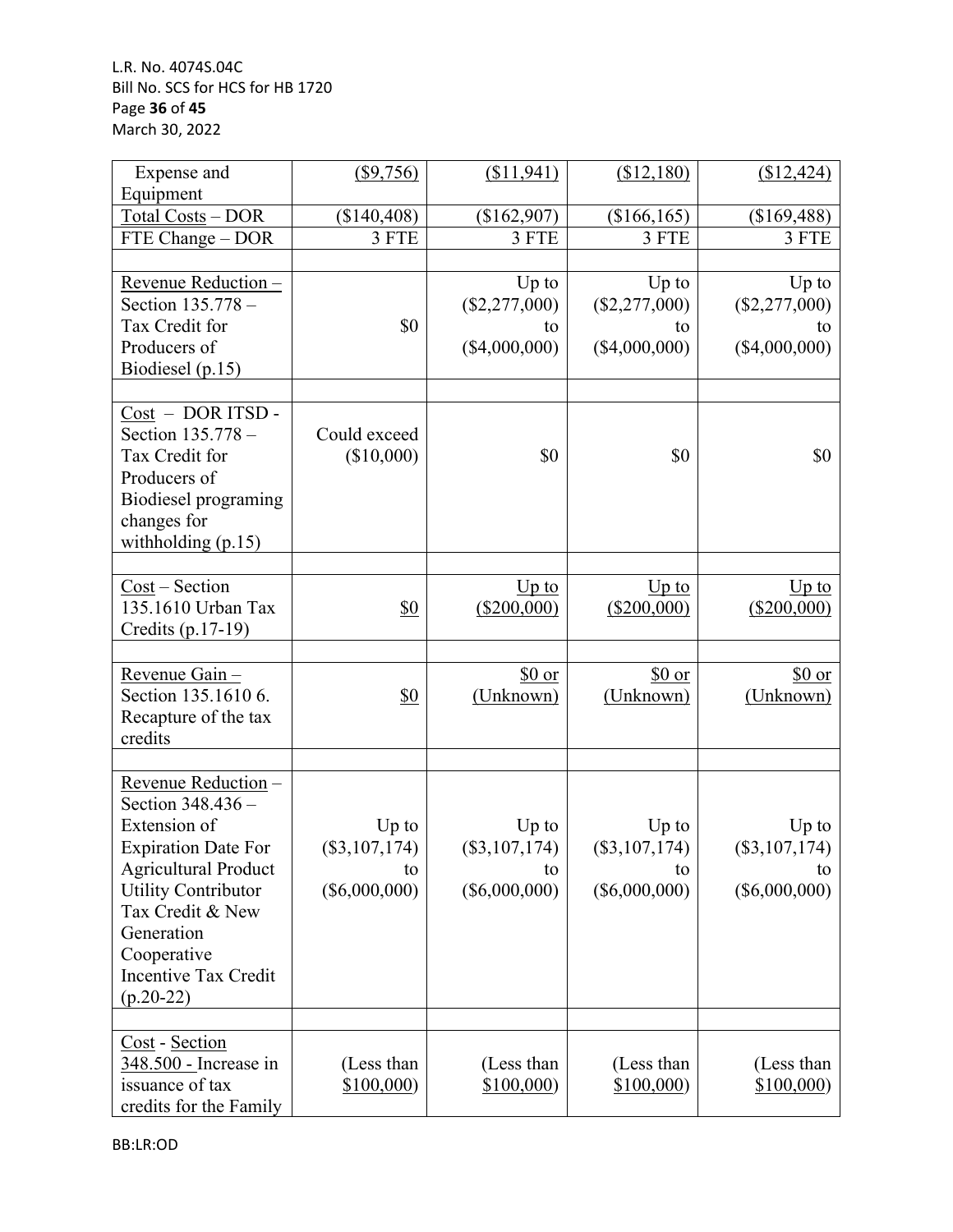L.R. No. 4074S.04C Bill No. SCS for HCS for HB 1720 Page **37** of **45** March 30, 2022

| Farm Breeding<br>Livestock tax credit                                                                                                                                  |                                      |                                        |                                         |                                        |
|------------------------------------------------------------------------------------------------------------------------------------------------------------------------|--------------------------------------|----------------------------------------|-----------------------------------------|----------------------------------------|
| program $(p.22-24)$                                                                                                                                                    |                                      |                                        |                                         |                                        |
| Revenue Gain-<br>Section $620.3510 -$<br>Nonrefundable<br>Application Fee of<br>$$5,000 - (p. 29)$                                                                     | \$0 or $$5,000$ up<br>to \$1,555,000 | \$0 or \$5,000<br>up to<br>\$1,555,000 | \$0 or $$5,000$<br>up to<br>\$1,555,000 | \$0 or \$5,000<br>up to<br>\$1,555,000 |
| Revenue Reduction -<br>Section 620.3515 -<br>Tax Credit For<br>Certified Capital<br>Investment $(s)$ --<br>(p. 30)                                                     | \$0                                  | \$0                                    | $Up$ to<br>(\$16,000,000)               | $Up$ to<br>(\$16,000,000)              |
| Revenue Gain-<br>Transfer In - Section<br>$620.3520 -$<br>Recapture of Tax<br><b>Credits From Rural</b><br>Investor $-(p. 30)$                                         | \$0                                  | \$0                                    | \$0 or<br>Unknown                       | \$0 or Unknown                         |
|                                                                                                                                                                        |                                      |                                        |                                         |                                        |
| Revenue Loss-<br>Transfer Out-<br>Section 620.3520 -<br>Recaptured Tax<br>Credits<br>(Re)Allocated to<br>Missouri Department<br>of Economic<br>Development-<br>(p. 30) | \$0                                  | \$0                                    | \$0 or<br>(Unknown)                     | \$0 or<br>(Unknown)                    |
| $Cost - Section(s)$<br>620.3510, 620.3515<br>& 620.3520 - DED -<br>(p. 25)                                                                                             |                                      |                                        |                                         |                                        |
| <b>Personnel Services</b>                                                                                                                                              | $(\$86,235)$                         | $(\$105,552)$                          | $(\$107,663)$                           | $(\$109,816)$                          |
| <b>Fringe Benefits</b>                                                                                                                                                 | $(\$53,567)$                         | $(\$64,975)$                           | $(\$65,683)$                            | $(\$66,997)$                           |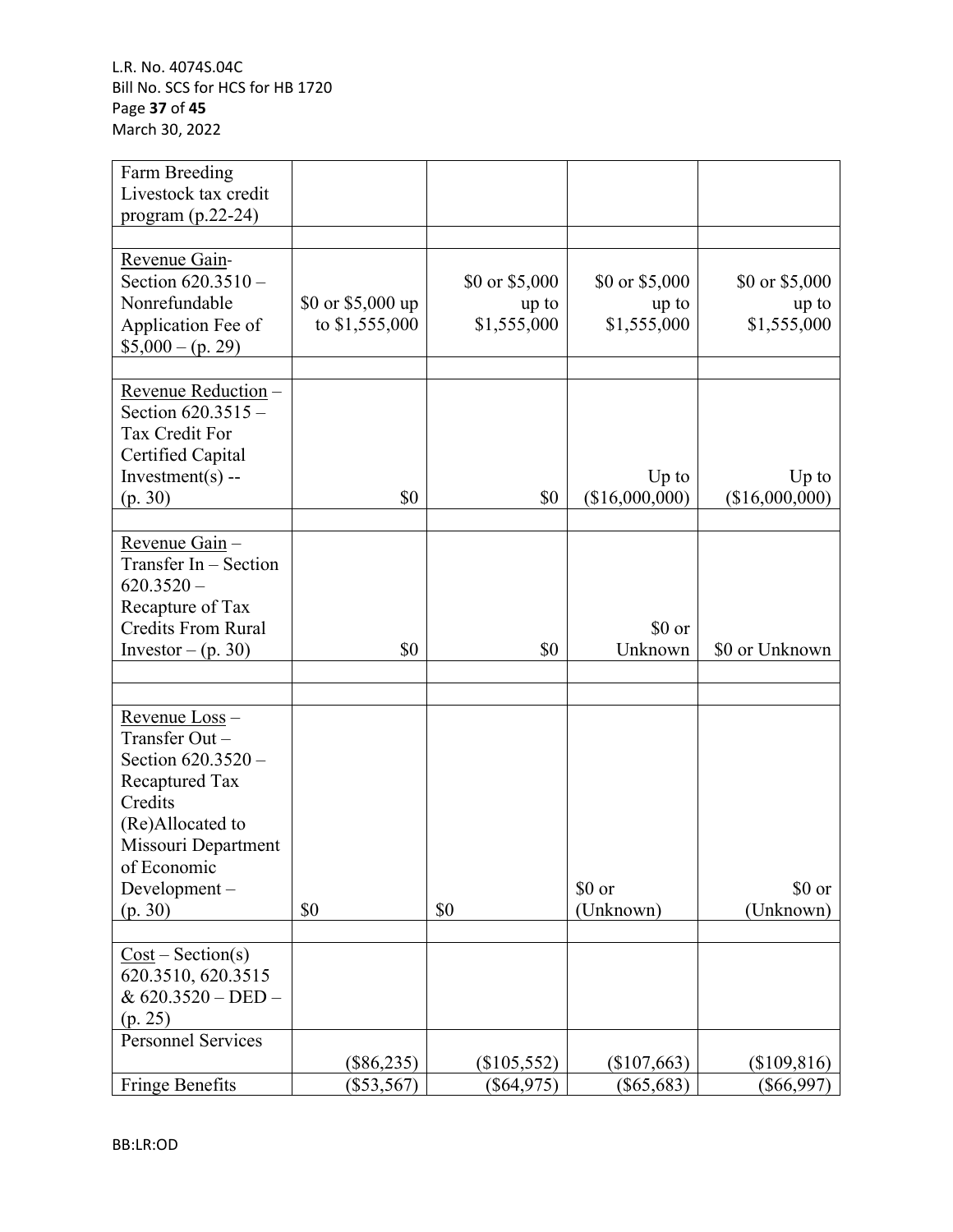L.R. No. 4074S.04C Bill No. SCS for HCS for HB 1720 Page **38** of **45** March 30, 2022

| Equipment &                                                                                                                                                                 |                                                                       |                                                                        |                                                                    |                                                                      |
|-----------------------------------------------------------------------------------------------------------------------------------------------------------------------------|-----------------------------------------------------------------------|------------------------------------------------------------------------|--------------------------------------------------------------------|----------------------------------------------------------------------|
| Expense                                                                                                                                                                     | $(\$30,265)$                                                          | \$11,416                                                               | (\$11,644)                                                         | (\$11,878)                                                           |
| <b>Total Cost</b>                                                                                                                                                           | (\$170,067)                                                           | (\$181, 943)                                                           | (\$184,990)                                                        | (\$188,690)                                                          |
| FTE Change - DED                                                                                                                                                            | 2 FTE                                                                 | 2 FTE                                                                  | 2 FTE                                                              | 2 FTE                                                                |
| <b>ESTIMTED NET</b><br><b>EFFECT ON</b><br><b>GENERAL</b><br><b>REVENUE FUND</b>                                                                                            | <b>Could Exceed</b><br>$($ \$5,875,960)<br>$Up$ to<br>(S12, 865, 475) | <b>Could Exceed</b><br>(S11, 495, 248)<br>$Up$ to<br>$($ \$38,089,850) | <b>Could Exceed</b><br>(S11, 501, 283)<br>$Up$ to<br>(S54,096,155) | <b>Could Exceed</b><br>(S11, 508, 305)<br>$Up$ to<br>(S54, 103, 178) |
| <b>Estimated Net FTE</b><br>Change on General<br><b>Revenue Funds</b>                                                                                                       | 5 FTE                                                                 | 5 FTE                                                                  | 5 FTE                                                              | 5 FTE                                                                |
| <b>NATURAL</b><br><b>RESOURCES</b><br><b>PROTECTION</b><br><b>FUND-</b><br><b>ANHYDROUS</b><br><b>AMMONIA RISK</b><br><b>MANAGEMENT</b><br><b>PLAN</b><br><b>SUBACCOUNT</b> |                                                                       |                                                                        |                                                                    |                                                                      |
| Revenue - Section<br>§643.079.10 - DNR -<br>\$200 annual<br>registration fees for<br>agricultural retailers<br>of anhydrous<br>ammonia (p.30-32)                            | \$33,833                                                              | \$40,600                                                               | \$40,600                                                           | \$40,600                                                             |
| Revenue §643.245 -<br>DNR - tonnage fees<br>for agricultural<br>retailers of<br>anhydrous ammonia<br>$(p.30-32)$                                                            | \$240,430                                                             | \$288,516                                                              | \$288,516                                                          | \$288,516                                                            |
| $Revenue -$<br>§643.079.10-DNR -<br>\$5,000 annual<br>registration fees for                                                                                                 | \$0 to<br>Unknown                                                     | $$0$ to<br>Unknown                                                     | \$0 to<br>Unknown                                                  | $$0$ to<br>Unknown                                                   |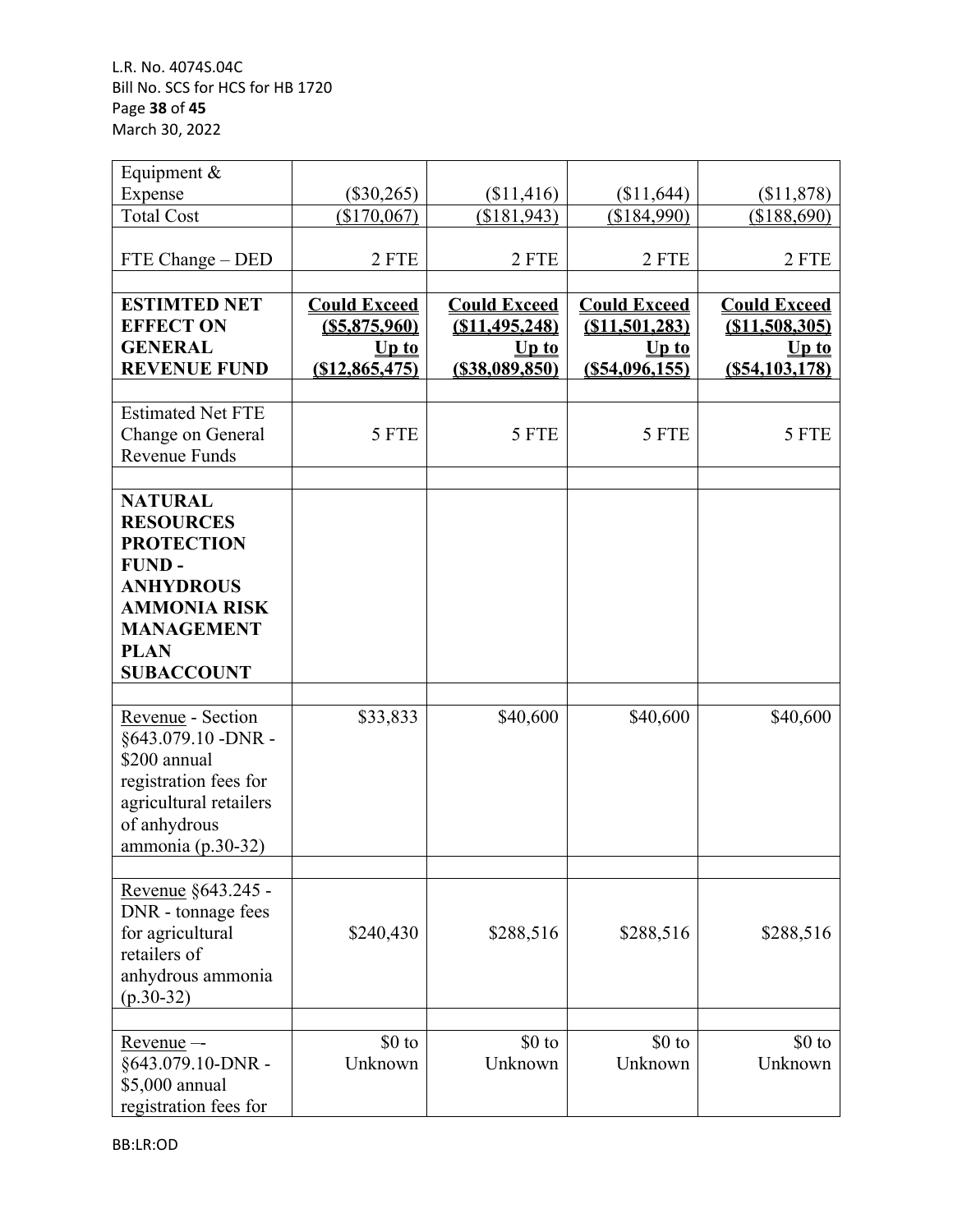L.R. No. 4074S.04C Bill No. SCS for HCS for HB 1720 Page **39** of **45** March 30, 2022

| distributors or<br>terminal facilities |                     |                     |                     |                     |
|----------------------------------------|---------------------|---------------------|---------------------|---------------------|
| $(p.30-32)$                            |                     |                     |                     |                     |
|                                        |                     |                     |                     |                     |
| $Cost-DNR$ (p. 31)                     |                     |                     |                     |                     |
| <b>Personal Services</b>               | $(\$105,300)$       | (\$128,887)         | $(\$131,465)$       | (\$134,094)         |
| <b>Fringe Benefits</b>                 | $(\$72,289)$        | $(\$87,594)$        | $(\$88,458)$        | $(\$90,227)$        |
| Expense and                            | (\$14,821)          | $(\$6,901)$         | ( \$7,039)          | (\$7,180)           |
| Equipment                              |                     |                     |                     |                     |
| Total Costs - DNR                      | (\$192,410)         | $(\$223,383)$       | $(\$226,962)$       | $(\$231,501)$       |
| FTE Change – DNR                       | 3 FTE               | 3 FTE               | 3 FTE               | 3 FTE               |
|                                        |                     |                     |                     |                     |
| Cost - DNR - OA-                       |                     |                     |                     |                     |
| <b>ITSD Services</b>                   | $(\$20,000)$        | \$0                 | \$0                 | \$0                 |
|                                        |                     |                     |                     |                     |
| <b>TIMATED NET</b>                     |                     |                     |                     |                     |
| <b>EFFECT ON THE</b>                   |                     |                     |                     |                     |
| <b>NATURAL</b>                         | <b>Could exceed</b> | <b>Could exceed</b> | <b>Could exceed</b> | <b>Could exceed</b> |
| <b>RESOURCES</b>                       | <u>\$61,853</u>     | \$105,735           | \$102,154           | \$97,615            |
| <b>PROTECTION</b>                      |                     |                     |                     |                     |
| <b>FUND</b>                            |                     |                     |                     |                     |
|                                        |                     |                     |                     |                     |
| <b>Estimated Net FTE</b>               | 3 FTE               | 3 FTE               | 3 FTE               | 3 FTE               |
| Change on Other                        |                     |                     |                     |                     |
| <b>State Funds</b>                     |                     |                     |                     |                     |

| FISCAL IMPACT-   | FY 2023            | FY 2024    | FY 2025    | Fully       |
|------------------|--------------------|------------|------------|-------------|
| Local Government | $(10 \text{ Mo.})$ |            |            | Implemented |
|                  |                    |            |            | (FY 2026)   |
|                  |                    |            |            |             |
|                  | <u>\$0</u>         | <u>\$0</u> | <u>\$0</u> | <u>SC</u>   |
|                  |                    |            |            |             |

#### FISCAL IMPACT – Small Business

This proposed legislation could positively impact any small business that qualifies for the various tax credits.

#### FISCAL DESCRIPTION

This act modifies the provisions relating to agricultural economic opportunities.

## JOINT COMMITTEE ON RURAL ECONOMIC DEVELOPMENT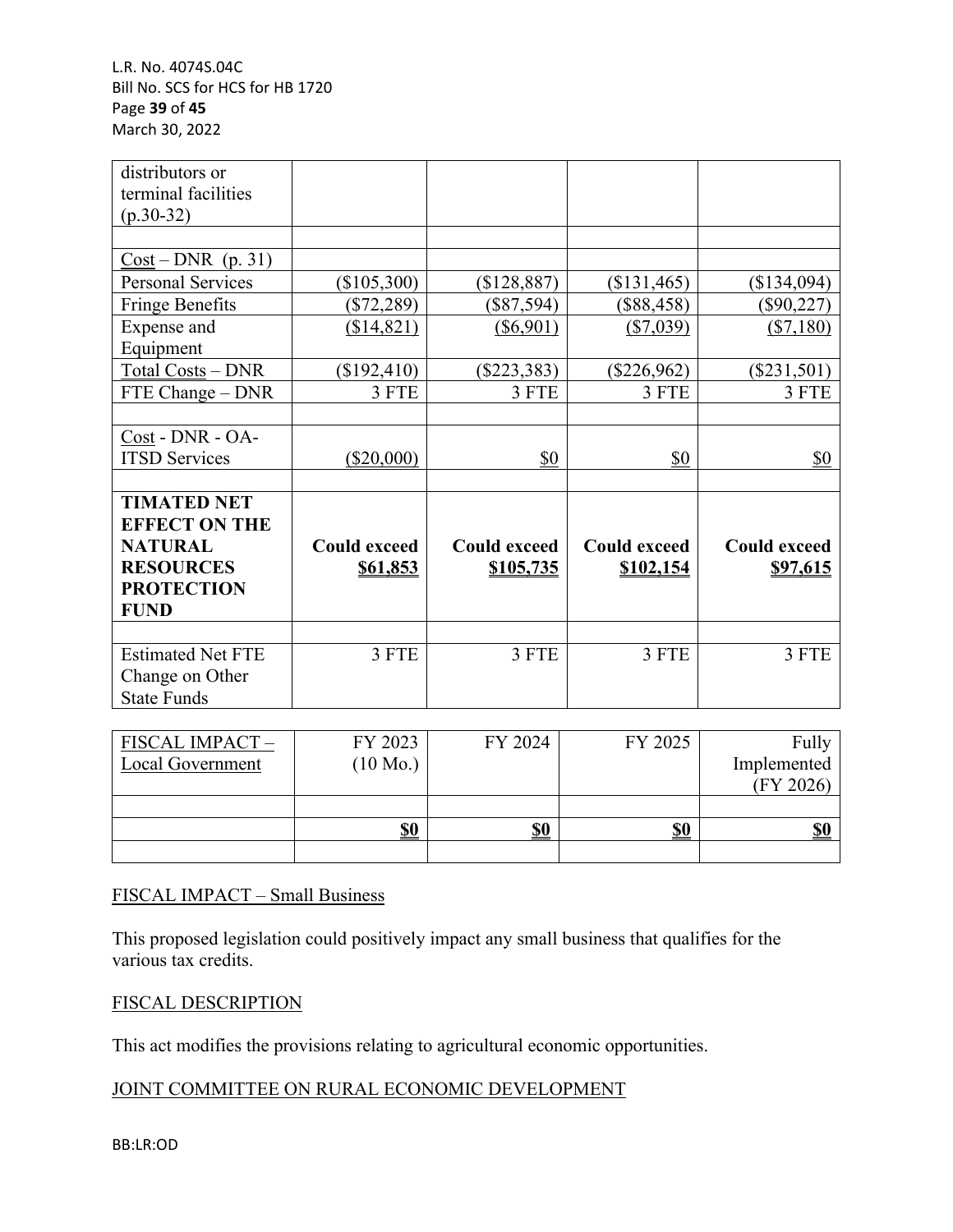L.R. No. 4074S.04C Bill No. SCS for HCS for HB 1720 Page **40** of **45** March 30, 2022

This act establishes the Joint Committee on Rural Economic Development, which shall be composed of five members of the Senate to be appointed by the President Pro Tem and five members of the House of Representatives to be appointed by the Speaker of the House of Representatives. The Committee shall investigate and examine issues relating to the economic development of rural areas of the state, as described in the act. The Committee may submit a report of its activities to the General Assembly, which shall include any recommendations for legislative action or administrative and procedural changes. (Section 21.915)

### LAND SURVEYS (Sections 60.301, 60.315, and 60.345 RSMo.)

This act modifies definitions relating to conducting land surveys. The definition of "corners of the United States public land survey" is modified by adding the "center of section". The definition of "obliterated, decayed or destroyed corner" by changing the phrase "an existent corner" to "a position". The definition of "double proportionate measurement" is modified by repealing a description of the procedure used to relate the intersection of meridional and latitudinal lines to the measurement between four known corners.

This act repeals methods of reestablishing lost standard corners and lost section and quartersection corners and replaces such methods with the single proportionate method.

This act also provides that the proportional position shall be offset, if necessary, in a cardinal direction to the true line defined by the nearest adjacent corners on opposite sides of the quartersection corner to be established.

Certain options that can be used to reestablish lost standard corners and lost section and quartersection corners are repealed and replaced with the single proportionate method.

The act also provides that the proportional position shall be offset, if necessary, in a cardinal direction to the true line defined by the nearest adjacent corners on opposite sides of the quarter corner to be established.

## WOOD ENERGY TAX CREDIT (135.305)

A tax credit for the production of certain wood-energy processed wood products expired on June 30, 2020. This act extends the tax credit until June 30, 2028.

#### MEAT PROCESSING FACILITY INVESTMENT TAX CREDIT (135.686)

Current law authorizes the Meat Processing Facility Investment Tax Credit for the expansion or modernization of meat processing facilities, with such tax credit program to expire December 31, 2021. This act extends such tax credit until December 31, 2028.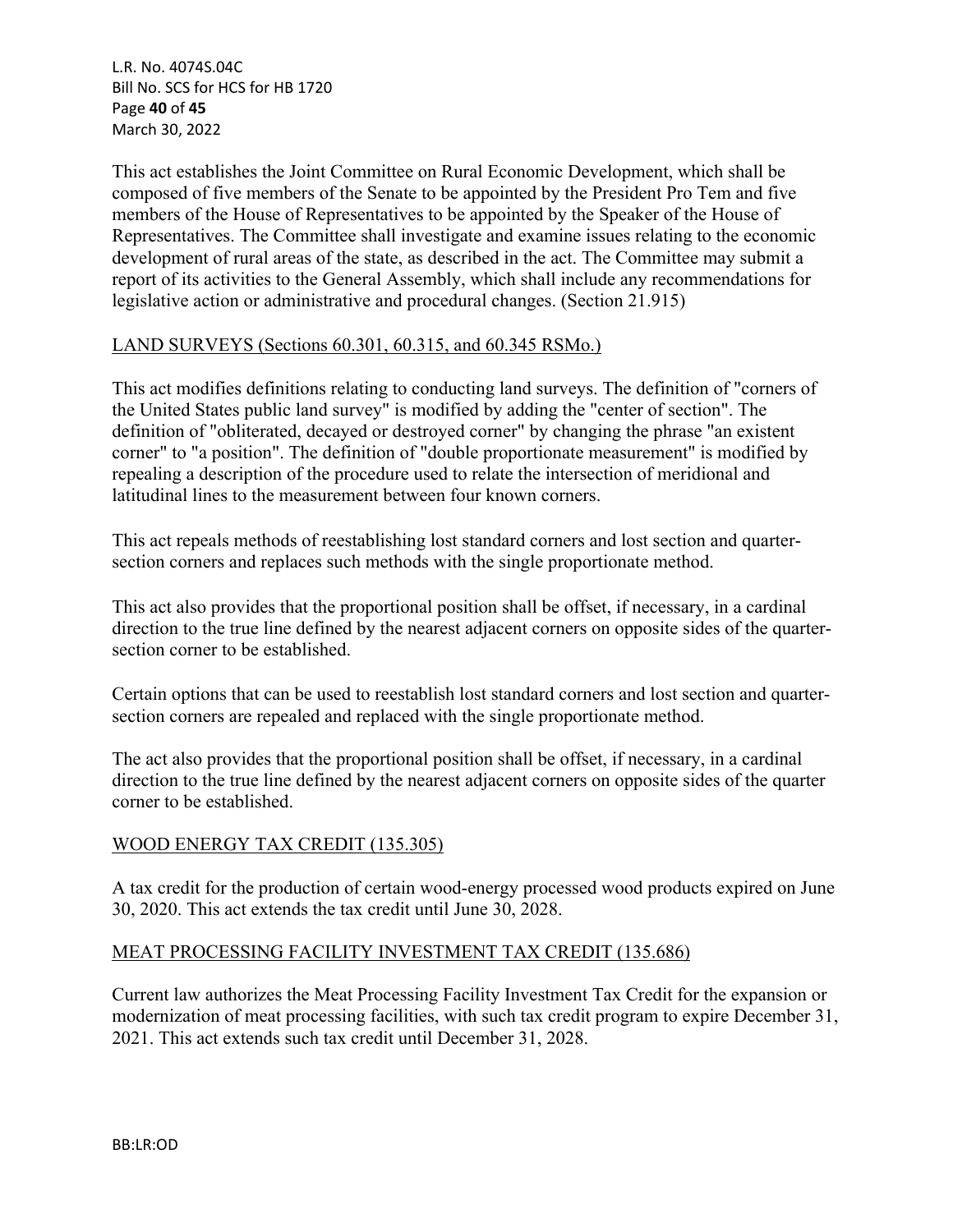L.R. No. 4074S.04C Bill No. SCS for HCS for HB 1720 Page **41** of **45** March 30, 2022

This act also modifies the definition of "taxpayer" to require that a taxpayer shall own a meat processing facility located in this state and employs a combined total of fewer than 500 individuals in all meat processing facilities owned by the individual in the United States.

Current law limits the total amount of tax credits that may be authorized in a calendar for the Meat Processing Facilities tax credit and the Qualified Beef tax credit to \$2 million. This act allows \$2 million in tax credits for the Meat Processing Facilities tax credit without regard for the amount of Qualified Beef tax credits issued.

## ETHANOL RETAILERS INCENTIVE (135.755)

For all tax years beginning on or after January 1, 2023, this act authorizes a tax credit for retail dealers selling higher ethanol blend at the retail dealer's service station, as such terms are defined in the act. The credit shall be equal to five cents per gallon of higher ethanol blend sold and dispensed through metered pumps at the service station during the tax year. The tax credit shall be nontransferable and nonrefundable. The total amount of tax credits authorized under the act in a given fiscal year shall not exceed \$5 million.

This act shall sunset on December 31, 2028, unless reauthorized by the General Assembly.

#### BIODIESEL INCENTIVE PROGRAMS (Sections 135.775 and 135.778)

For all tax years beginning on or after January 1, 2023, this act authorizes a tax credit for retail dealers selling biodiesel blend at the retail dealer's service station and distributors selling biodiesel blend directly to the final user located in this state, as such terms are defined in the act. The credit shall be equal to two cents per gallon of biodiesel blend of between 5-10%, and five cents per gallon of biodiesel blend in excess of 10% sold and dispensed at the service station during the tax year.

Tax credits authorized by the act shall not be transferable but shall be refundable. The total amount of tax credits authorized under the act in a given fiscal year shall not exceed \$16 million. If the amount of tax credits claimed during the fiscal year exceed such amount, the tax credits shall be equally apportioned among the retail dealers claiming the credit by April 15 of such year.

This provision shall sunset on December 31, 2028, unless reauthorized by the General Assembly.

#### URBAN FARMS TAX CREDIT (Section 135.1610)

For all tax years beginning on or after January 1, 2023, this act authorizes a tax credit in an amount equal to fifty percent of a taxpayer's expenses incurred in the construction or development of establishing or improving an urban farm in an urban area, as such terms are defined in the act.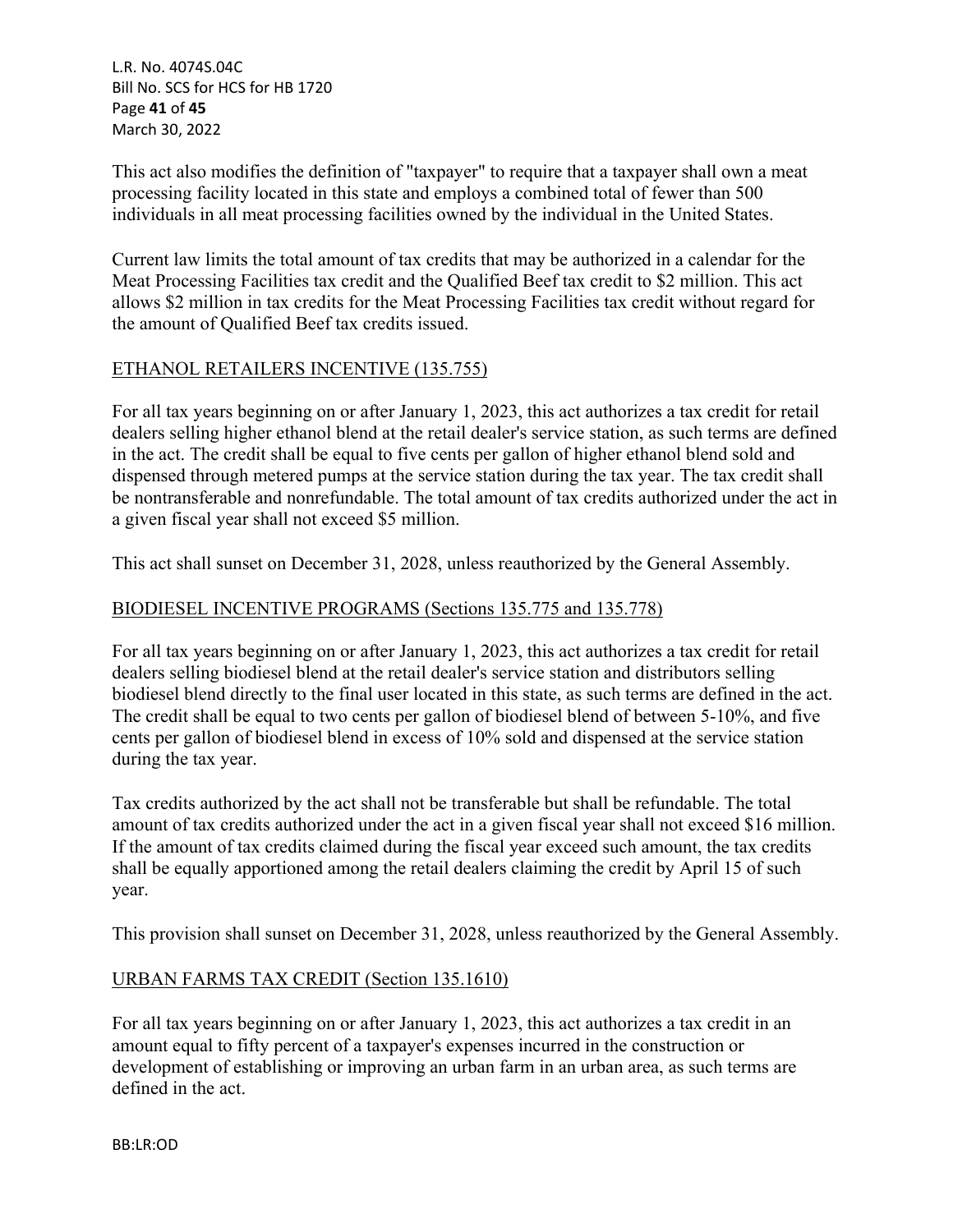L.R. No. 4074S.04C Bill No. SCS for HCS for HB 1720 Page **42** of **45** March 30, 2022

The tax credit shall not exceed \$5,000 for any single urban farm and shall not be transferable or refundable, but may be carried forward for three years. The total amount of tax credits that may be authorized for all taxpayers for any given urban farm shall not exceed \$25,000. The total amount of tax credits authorized under this act during a calendar year shall not exceed \$200,000.

The Missouri Agriculture and Small Business Authority shall recapture the amount of tax credits issued to a taxpayer who, after receiving the tax credit, uses the urban farm for the personal benefit of the taxpayer instead of for producing agricultural food products used solely for distribution to the public by sale or donation.

This provision shall sunset after six years unless reauthorized by the General Assembly.

### SOYBEAN PRODUCERS ASSESSMENT (275.357)

Current federal law requires a soybean producer to remit an assessment equal to 0.5% of the net market price of the soybeans sold. This act provides that as long as such federal assessment is equal to 0.5%, the assessment imposed and levied under state law shall be equal to one-half of the federal assessment. If the federal assessment is reduced to less than 0.5% or is eliminated, the state assessment shall be equal to 0.5% of the net market price, as defined in the act, of the soybeans sold.

## AGRICULTURAL TAX CREDIT EXTENSIONS (Section 348.436)

Current law authorizes tax credits for contributions to the Missouri Agriculture and Small Business Development Authority and investments in new generation cooperatives for the purpose of development of agricultural business, with such tax credit programs to expire December 31, 2021. This act extends such tax credits until December 31, 2028.

#### FAMILY FARMS ACT (Section 348.500)

Under current law, "small farmer" is defined in the Family Farms Act as a farmer who is a Missouri resident and who has less than \$250,000 in gross sales per year. This act changes the amount of gross sales to less than \$500,000 per year.

The act repeals a provision that each small farmer is eligible for only one family farm livestock loan per family and for only one type of livestock.

Additionally, the maximum amount of the family farm livestock loan for each type of livestock under the act is as follows:

- Beef cattle: \$150,000
- Dairy cattle: \$150,000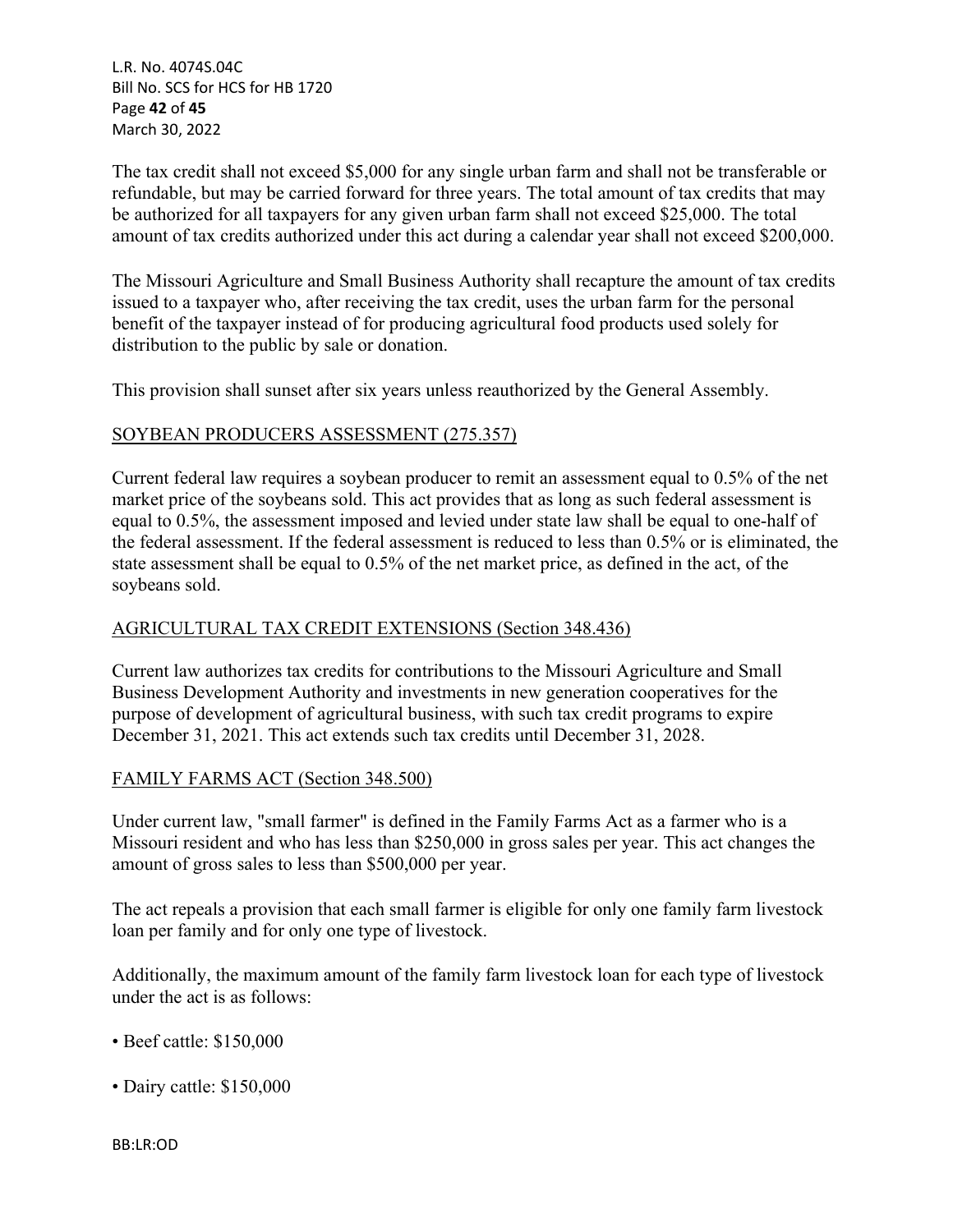L.R. No. 4074S.04C Bill No. SCS for HCS for HB 1720 Page **43** of **45** March 30, 2022

- Swine: \$70,000; and
- Sheep  $\&$  goats: 60,000

#### MISSOURI RURAL WORKFORCE DEVELOPMENT ACT (Sections 620.3500, 620.3505, 620.3510, 620.3515, 620.3520, 620.3525 & 620.3530)

This act establishes the "Missouri Rural Workforce Development Act", which provides a tax credit for certain investments made in businesses located in rural areas in this state. This act allows investors to make capital investments in a rural fund, as defined in the act. Such investors shall be allowed a tax credit for a period of six years beginning with the year the investor made a capital investment. The tax credit shall be equal to a percentage of the capital investment. The percentage shall be zero for the first two years, and fifteen percent for the subsequent four years. Tax credits issued under the act shall not be refundable, but may be carried forward to any of the five subsequent tax years, as described in the act. No more than \$25 million dollars in tax credits shall be authorized in a given calendar year.

A rural fund wishing to accept investments as capital investments shall apply to the Department of Economic Development. The application shall include the amount of capital investment requested, a copy of the applicant's license as a rural business or small business investment company, evidence that the applicant has made at least \$100 million in investments in nonpublic companies located in counties throughout the United States with a population less than fifty thousand, evidence that the applicant has made at least \$30 million in investments in nonpublic companies located in Missouri, and a business plan that includes a revenue impact statement projecting state and local tax revenue to be generated by the applicant's proposed qualified investments, as described in the act. The rural fund shall also submit a nonrefundable application fee of \$5,000.

The Department shall grant or deny an application within thirty days of receipt. The Department shall deny an application if such application is incomplete or insufficient, if the revenue impact assessment does not demonstrate that the business plan will result in a positive economic impact on the state over a ten year period, or if the Department has already approved the maximum amount of capital investment authority.

Rural funds shall use capital investments made by investors to make qualified investments, as defined in the act, in eligible businesses. An eligible business is a business that, at the time of the qualified investment, has fewer than two hundred fifty employees and has its principal business operations in the state.

The Department may recapture tax credits if the rural fund does not invest sixty percent of its capital investment authority in qualified investments within two years of the date of the capital investment, and one hundred percent of its capital investment authority within three years, if the rural fund fails to maintain qualified investments equal to ninety percent of its capital investment authority in years three through six, as described in the act, if prior to exiting the program or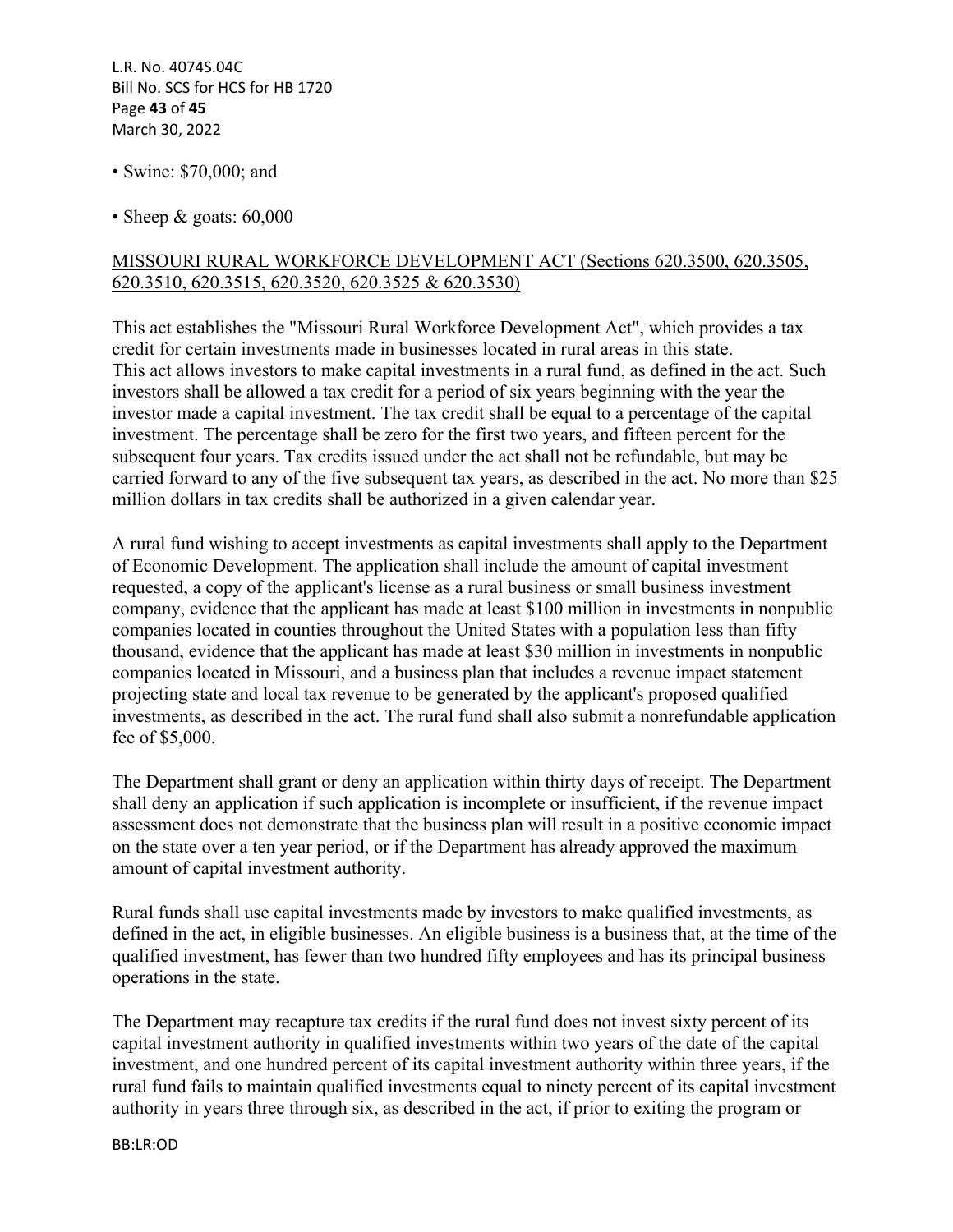L.R. No. 4074S.04C Bill No. SCS for HCS for HB 1720 Page **44** of **45** March 30, 2022

thirty days after the sixth year, the rural fund makes a distribution or payment that results in the fund having less than one hundred percent of its capital investment authority invested in qualified investments, or if the rural fund violates provisions of the act.

Rural funds shall submit annual reports to the Department, including the name and location of each eligible business receiving a qualified investment, the number of jobs created and jobs retained as a result of qualified investments, the average salary of such jobs, and any other information required by the Department, as described in the act.

At any time after the sixth anniversary of the capital investment, a rural fund may apply to the Department to exit the program. The Department shall respond to such application within fifteen days. A rural fund shall be subject to penalties for not meeting projected job creation metrics, as described in the act.

The Department shall not accept new applications for tax credits under the act after December 31, 2032.

### ANHYDROUS AMMONIA (Sections 643.050, 643.245)

This act repeals provisions of law that give the Department of Agriculture oversight over standards relating to anhydrous ammonia.

Additionally, under the act the Air Conservation Commission shall have the power to adopt, promulgate, amend, and repeal rules and regulations for covered processes at agricultural stationary sources that use, store, or sell anhydrous ammonia, and regulations necessary to implement and enforce the risk management plans under the federal Clean Air Act.

Each retail agricultural facility that uses, stores, or sells anhydrous ammonia that is an air contaminant source subject to a risk management plan under the federal Clean Air Act shall pay an annual registration of \$200. The act establishes an annual tonnage fee for anhydrous ammonia of \$1.25 per ton used or sold.

Each distributor or terminal agricultural facility that uses, stores, or sells anhydrous ammonia that is an air contaminant source subject to a risk management plan program 3 under federal regulations relating to chemical accident prevention shall pay an annual registration of \$5,000 and shall not pay a tonnage fee.

Finally, the act creates the Anhydrous Ammonia Risk Management Plan Subaccount within the Natural Resources Protection Fund which shall consist of fees required under the act.

The bill contains an emergency clause.

This legislation is not federally mandated, would not duplicate any other program and would not require additional capital improvements or rental space.